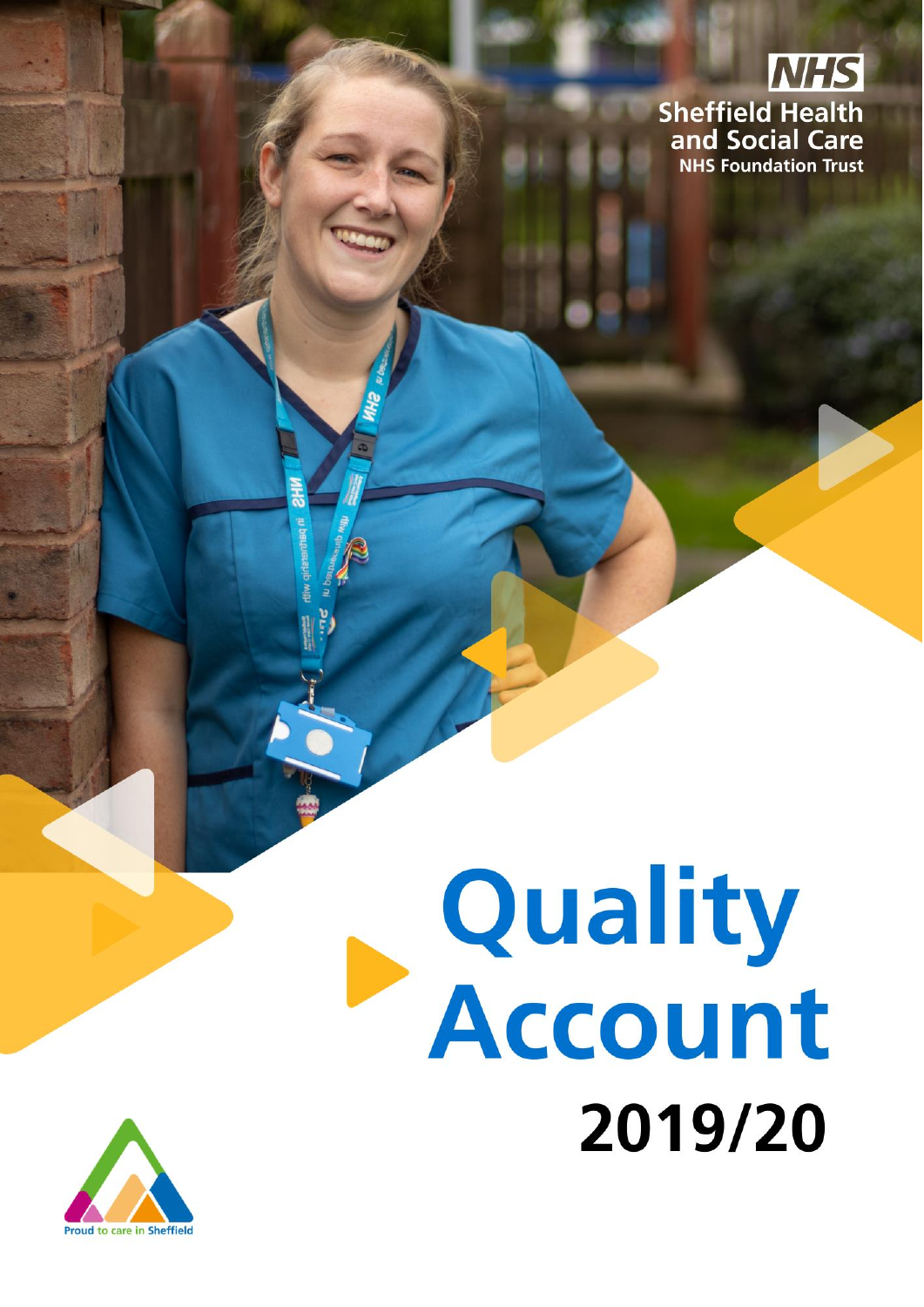

| <b>Section</b>    | <b>Title</b>                           |                                                             | Page |
|-------------------|----------------------------------------|-------------------------------------------------------------|------|
| <b>Part one</b>   |                                        | <b>Statement on quality from the Medical Director</b>       | 3    |
| Part two (a)      |                                        | <b>Priorities for improvement</b>                           | 5    |
|                   | 2.1                                    | Progress against our quality objectives in<br>2019/20       | 5    |
|                   | $2.2\phantom{0}$                       | Our quality objectives for 2020/21                          | 9    |
| Part two (b)      | <b>Directors</b>                       | Statements of assurance from the Board of                   | 14   |
|                   | 2.3                                    | Goals agreed with commissioners                             | 17   |
|                   | 2.4                                    | <b>Statements from the Care Quality</b><br>Commission (CQC) | 18   |
|                   | 2.5                                    | Data quality and information governance                     | 21   |
|                   | 2.6                                    | Learning from deaths                                        | 23   |
| Part two (c)      |                                        | <b>Reporting against core indicators</b>                    | 27   |
| <b>Part three</b> |                                        | <b>Other quality information</b>                            | 30   |
|                   | 3.1                                    | Patient safety indicators                                   | 30   |
|                   | 3.2                                    | Clinical effectiveness indicators                           | 31   |
|                   | 3.3                                    | <b>Experience indicators</b>                                | 36   |
| <b>Annexes</b>    |                                        |                                                             |      |
| Annexe A          | Statements from our stakeholders<br>40 |                                                             |      |

| Annexe A | Statements from our stakeholders                                           | 40 |
|----------|----------------------------------------------------------------------------|----|
| Annexe B | Statement of Directors' Responsibilities for the<br><b>Quality Account</b> | 45 |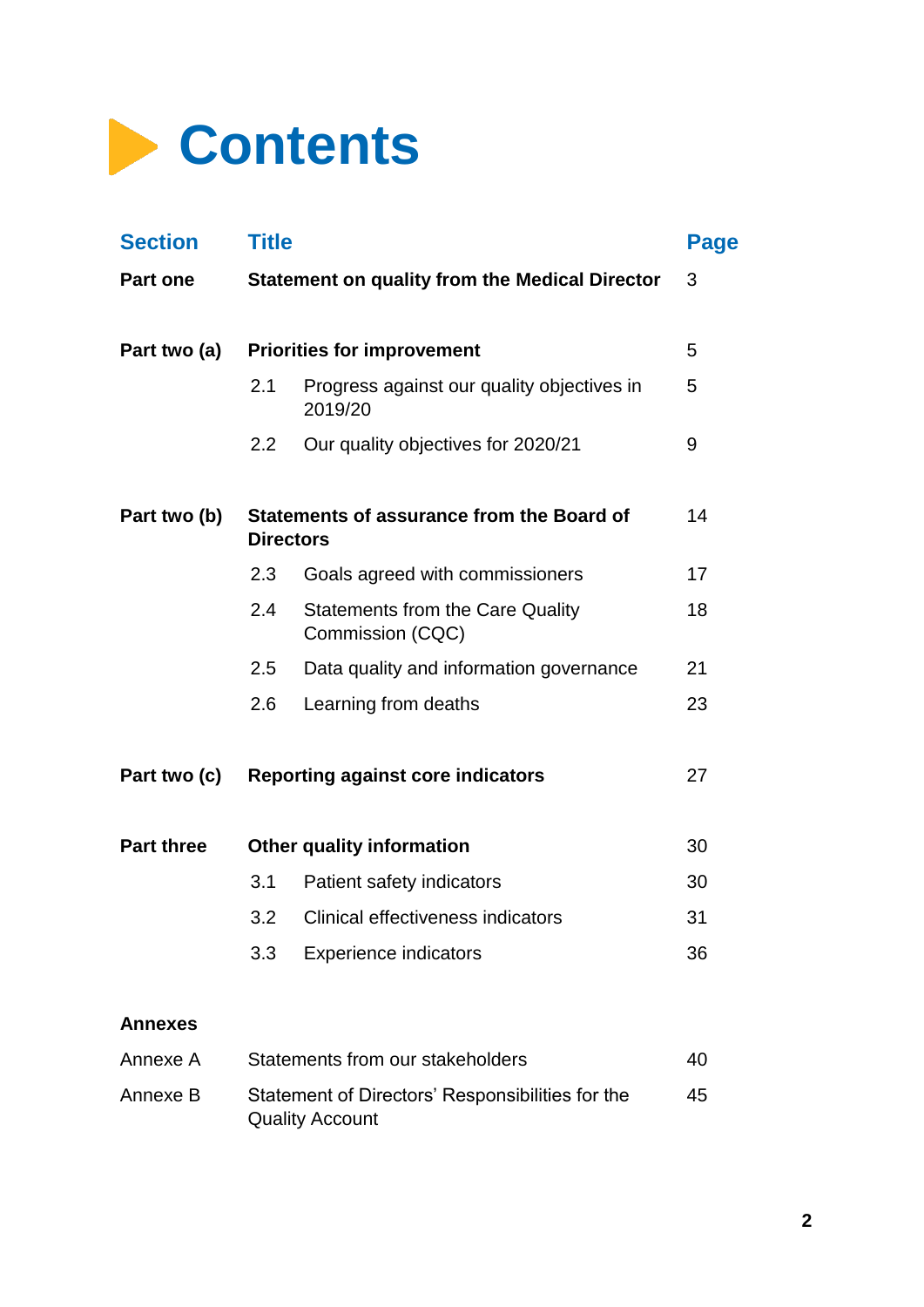# **Part one: Statement on quality from the Medical Director**

This Quality Account aims to share with you our commitment to achieve improved outcomes and deliver better experiences for our service users, their carers and their families. We report within this document the progress we have made against the quality priorities we set last year, and look ahead to the areas where our focus will continue in the coming year.

In this statement our Medical Director, Dr Mike Hunter, gives an overview of our quality achievements and the challenges we've faced this year, and what the year ahead is likely to have in store for us.

Between January and February 2020 the Care Quality Commission (CQC) undertook a well-led inspection of our services. During this inspection, we received feedback that we needed to carry out some urgent work to address concerns they had raised. The CQC issued a Warning Notice in February 2020. We started work on this straight away and put plans in place to address the issues.

The CQC published the results of their inspection in April 2020 and we were rated overall as 'inadequate'. While our rating in the caring domain remained at 'good' our ratings in the effective and responsive domains fell from 'good' to 'requires improvement', and our ratings in the safe and well-led domains fell from 'requires improvement' to 'inadequate'. We are committed to making improvements to the care we provide for service users, and to get back to an overall rating of 'good' as soon as we can. You can find out more about the results of our April 2020 CQC inspection on page 18.

Since the CQC inspection, we have already made many changes and significant improvements in the areas of concern raised during the inspection. The CQC undertook a re-inspection of the main areas of concern in August 2020 and found improvements across these areas, which were reported in their re-inspection report, published in October 2020. We know that there is much more to do, and were encouraged that the CQC's Warning Notice from February 2020 was able to end. You can find out more about the results of our CQC inspection on page 18.

Our recent NHS Staff Survey results show that we still have some significant challenges to overcome. Our Listening into Action programme is challenging our organisation to be honest, share feedback and take collective responsibility for making changes that will benefit staff and service users alike.

You can read more on our NHS Staff Survey results on page 38.

In our community mental health services, our survey results show that we remain 'about the same' as other mental health trusts. The results show a slightly improved position from the previous year, but we know there is still work to do to ensure the quality of what we provide is of a consistently high standard for every person.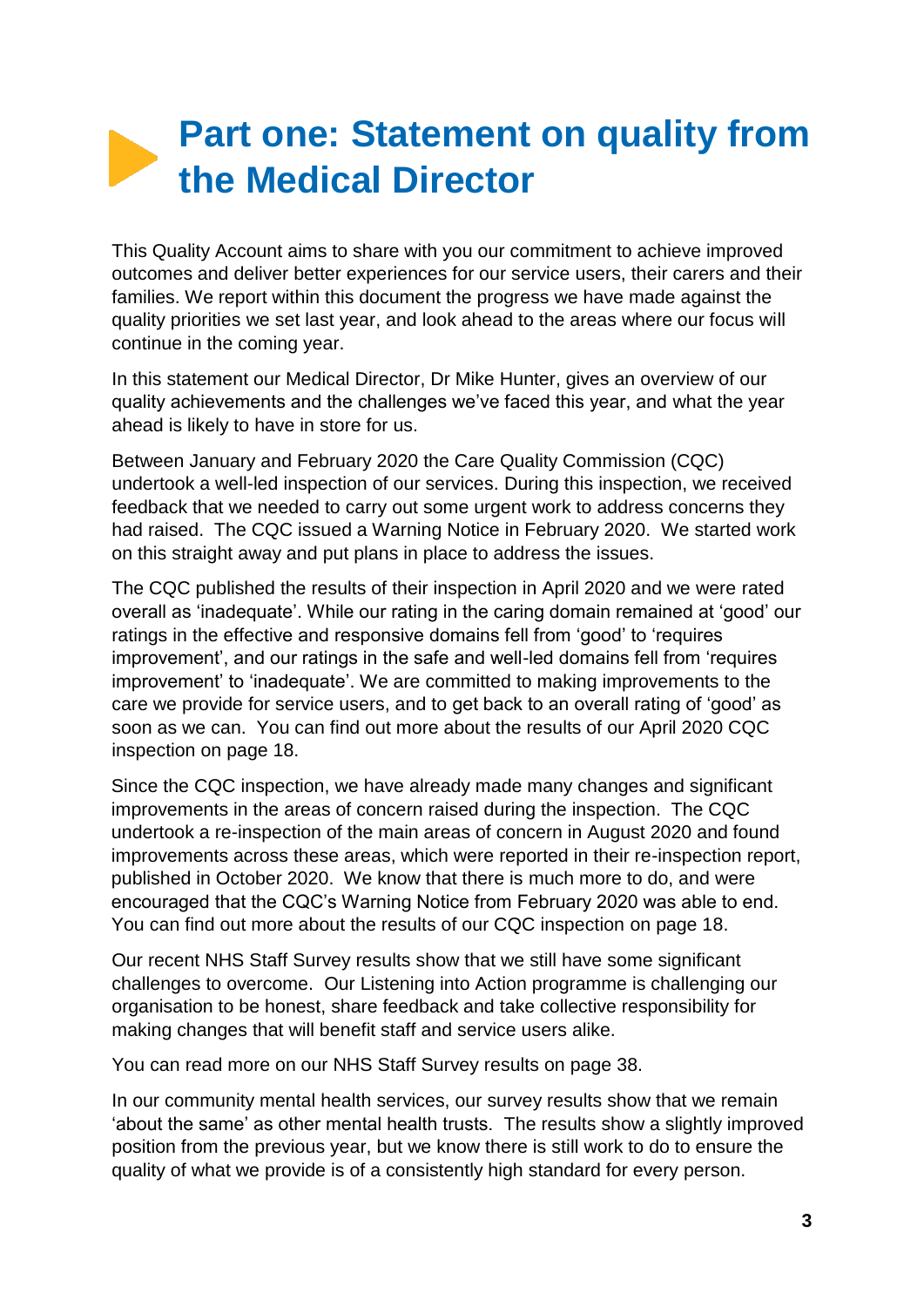We will learn from the actions we have taken during the COVID-19 pandemic and ensure that we don't go back to doing things that are no longer fit for purpose, and harness the innovation that has been a hallmark of this crisis.

Above all we will ensure that our service users, their carers and families, our partners and our colleagues all have a stake in the development and continuous improvement of the care we provide.

In publishing this Quality Account the Board of Directors have reviewed its content and verified the accuracy of the details contained in it. Information about how they have done this is outlined in Annexe B to this report.

To the best of our knowledge the information provided in this report is accurate and represents a balanced view of the quality of services that the Trust provides.

*Mike Hunter*

**Dr Mike Hunter** Medical Director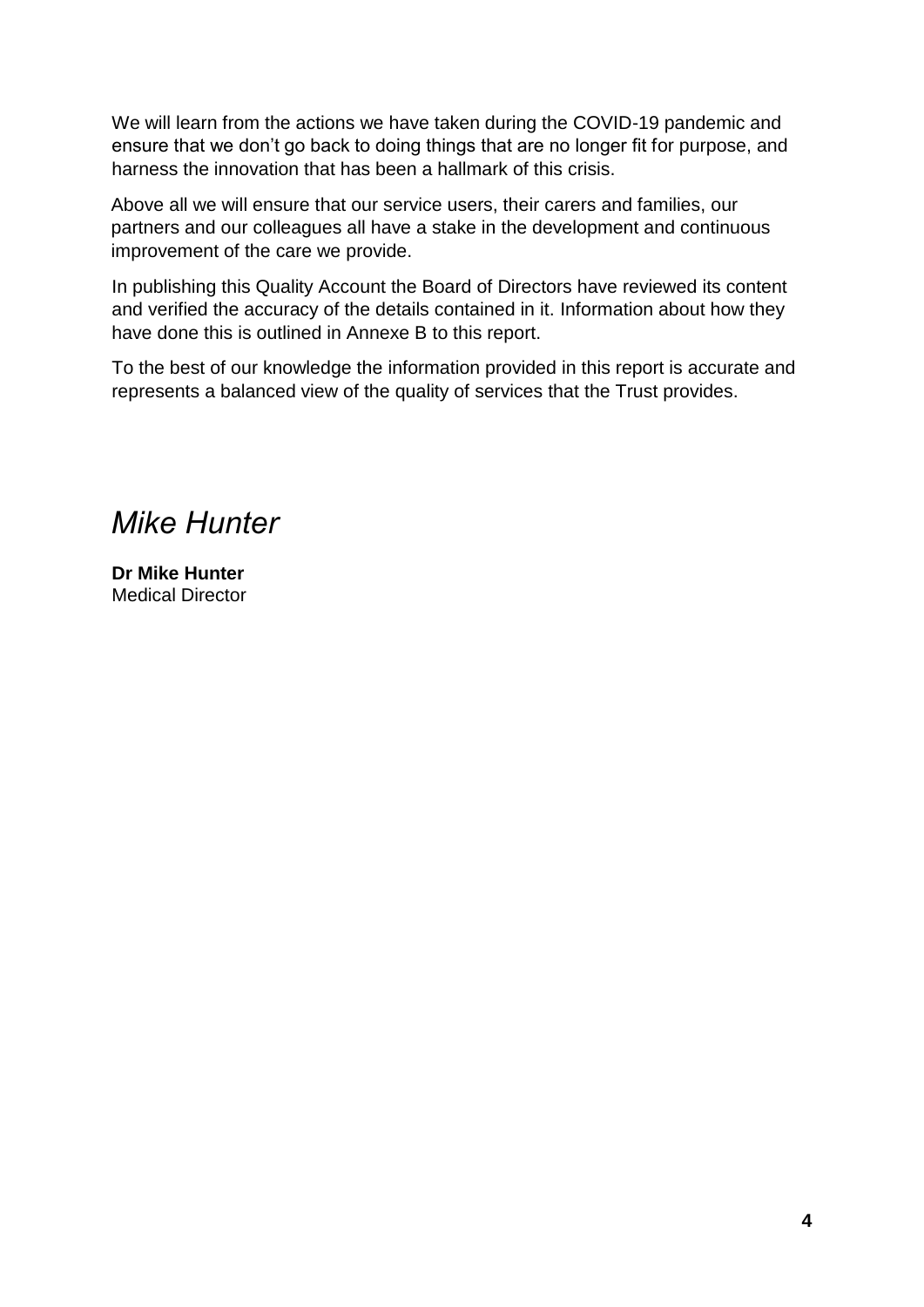# **Part two (a): Priorities for improvement**

# **2.1 Progress against our quality objectives in 2019/20**

In setting our plans for 2019/20 the Board of Directors reviewed our priorities for quality improvement by:

- reviewing our performance against a range of quality indicators
- considering our broader vision and plans for service improvement
- exploring with our Council of Governors their views about what they felt was important
- engaging with our staff and service users to understand their views about what was important and what we should improve.

We then consulted on our proposed areas for quality improvement with a range of key stakeholders, including NHS Sheffield Clinical Commissioning Group, Sheffield City Council, Sheffield Healthwatch and our Council of Governors.

# **Quality objectives**

Our quality objectives for 2019/20 were:

- **Quality objective one:** Improving access to services and treatment
- **Quality objective two:** Improving service user and carer experience, involvement and engagement
- **Quality objective three:** Improving physical, mental and social wellbeing outcomes for all service users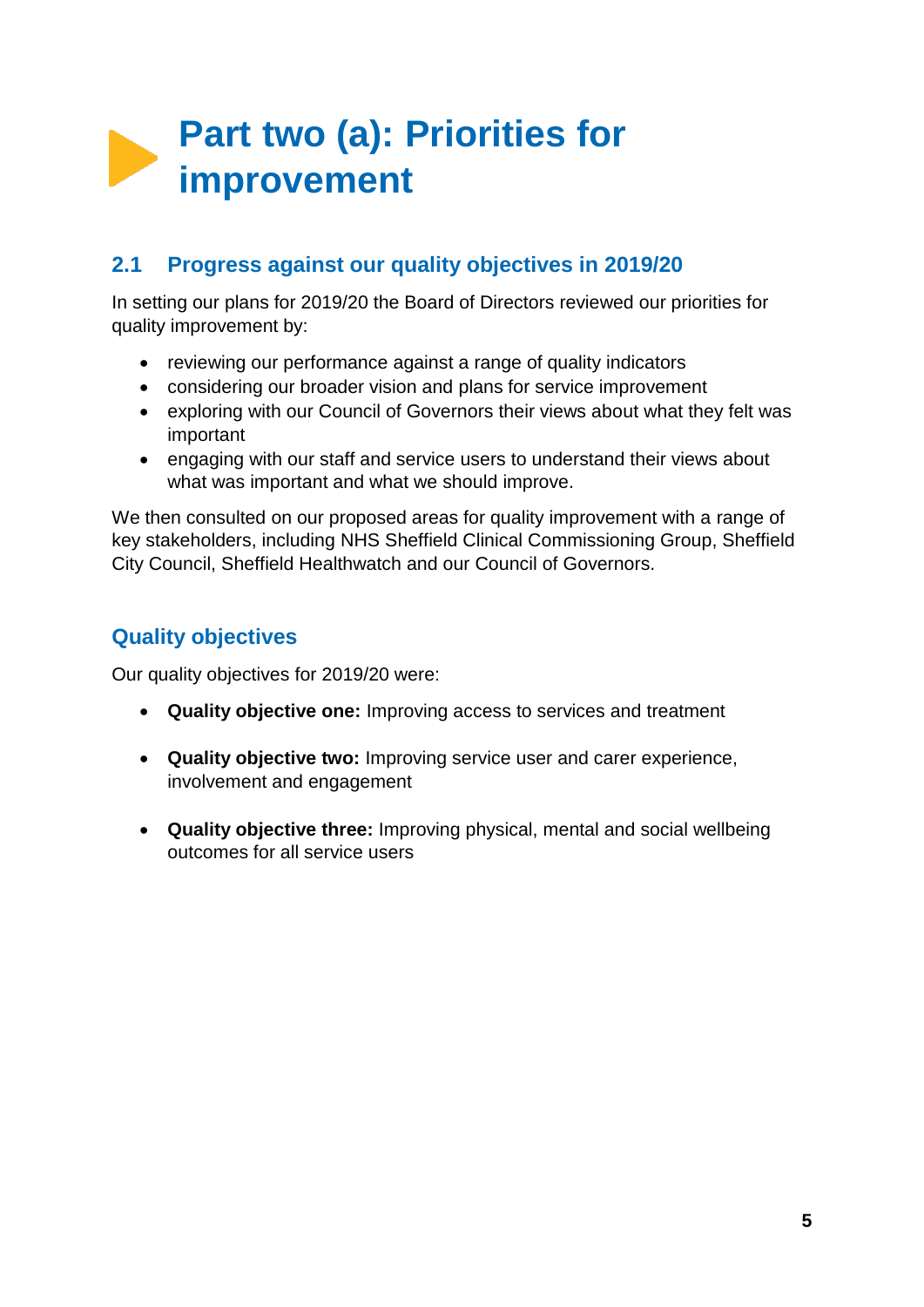# **Quality objective one: Improving access to services and treatment**

#### **Why did we choose this priority?**

Prompt access to effective treatment has a significant impact on outcomes for people.

The governors wanted the Trust to ensure that people were seen quickly when they needed us. Improving access is an area prioritised by our commissioners and they are supportive of improvements and service reconfigurations to help us achieve this. This continues to be a challenging agenda, but is one that the Trust welcomes and fully supports.

We said we would:

- Achieve an overall CQC rating of 'good' during 2019/20\*
- Gain Royal College of Psychiatry CCQI accreditation within our Early Intervention in Psychosis, Home Treatment Team and Older Adults Community Mental Health services\*
- Enable Endcliffe Ward and adult mental health recovery services to be ready to apply for accreditation\*
- Achieve 'significant assurance' from our internal audit of system governance
- Meet all national access and waiting time standards
- Provide 75% of people routinely referred to the Single Point of Access with access to treatment within eight weeks (from October 2019 onwards).

#### **How have we done?**

- The CQC rated us overall as 'inadequate', and placed us into special measures
- We have increased the number of our teams who have gained accreditation:
	- o Specialist Psychotherapy service achieved accreditation in April 2019
	- o Early Intervention in Psychosis service submitted their evidence for accreditation during the year and are currently progressing their application
	- o Older Adult Community Mental Health services are undergoing a peer review, ready to submit their application for accreditation
	- o Electroconvulsive therapy (ECT) service was re-accredited in December 2019
	- o Our Liaison Psychiatry service was re-accredited in March 2020
- Endcliffe Ward and adult mental health recovery services are working towards accreditation
- We received 'moderate' assurance from our internal audit of system governance
- We achieved and over-achieved the national access standards in respect of waiting times
- We are improving access to our recovery teams, but we know we still have work to do with our Emotional Wellbeing Service and the Sheffield Adult Autism and Neurodevelopmental Services (SAANS).

*\*signifies a measure that spans more than one quality objective*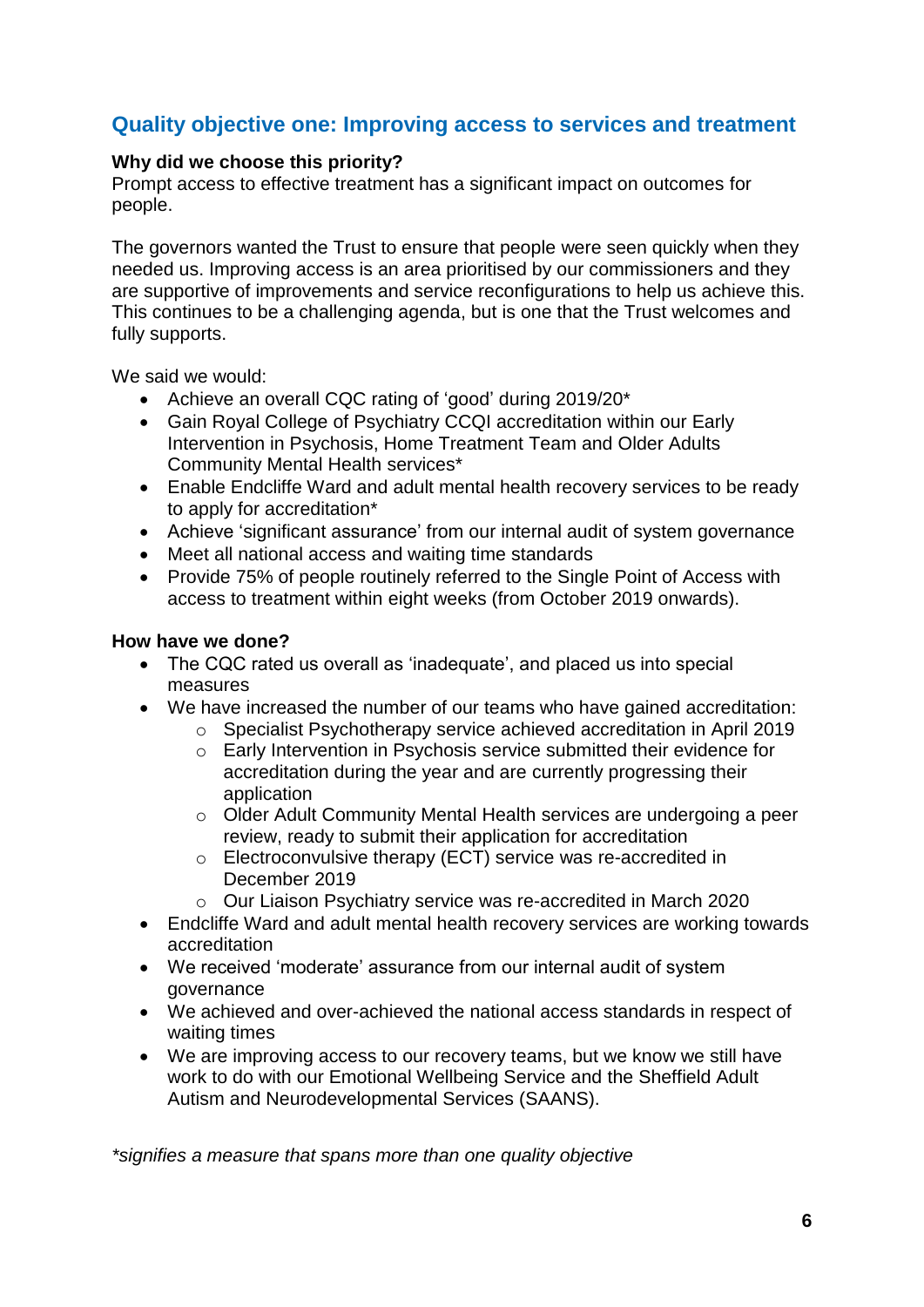# **Quality objective two: Improving service user and carer experience, involvement and engagement**

#### **Why did we choose this priority?**

Understanding the experiences of the people who use our services, their carers and families is essential if we are to be successful in achieving quality improvement. Governors told us that we should continue to support staff to have an appreciation and awareness of what it is like to receive care and to improve how we gather feedback about people's experiences. The Trust revised its Service User Engagement and Experience Strategy in April 2018. This strategy sets our approach to improving and understanding the experience of the people who use our services, their carers and families.

We said we would:

- Achieve an overall CQC rating of 'good' during 2019/20\*
- Ensure every person secluded will have a post-incident review completed (from October 2019 onwards)
- Ensure every person who has been secluded will have their physical health monitored in accordance with the Mental Health Act Code of Practice (from October 2019 onwards)
- Ensure every person who has received rapid tranquilisation will have their physical health monitored in accordance with NICE Guidance (from October 2019 onwards)
- Achieve a reduction in the use of restrictive interventions on Maple and Endcliffe Wards
- Achieve a reduction of incidents of violence where harm has occurred in all inpatient wards
- Ensure all patients within Early Intervention in Psychosis and patients within adult mental health recovery services on Care Programme Approach (CPA) will receive a cardio metabolic assessment (from October 2019 onwards).

#### **How have we done?**

- We have enabled staff to undertake post seclusion reviews and established a system to monitor this
- We have established a daily situational reporting mechanism that captures every inpatient ward's performance regarding physical health checks
- Two of our inpatient wards (Maple and Endcliffe) are members of the Reducing Restrictive Practice Collaborative working with the Royal College of Psychiatrists and the National Collaborating Centre for Mental Health, however, progress in this area was paused at the start of the COVID-19 pandemic
- Assaults on staff have reduced since December 2019
- Due to the pandemic, our audit programme was put on hold, however, physical health remains a priority area for us, which our results indicate
- We have worked with carers and families to re-launch our Carers Strategy
- We have included service users in the recruitment of key posts in the Trust.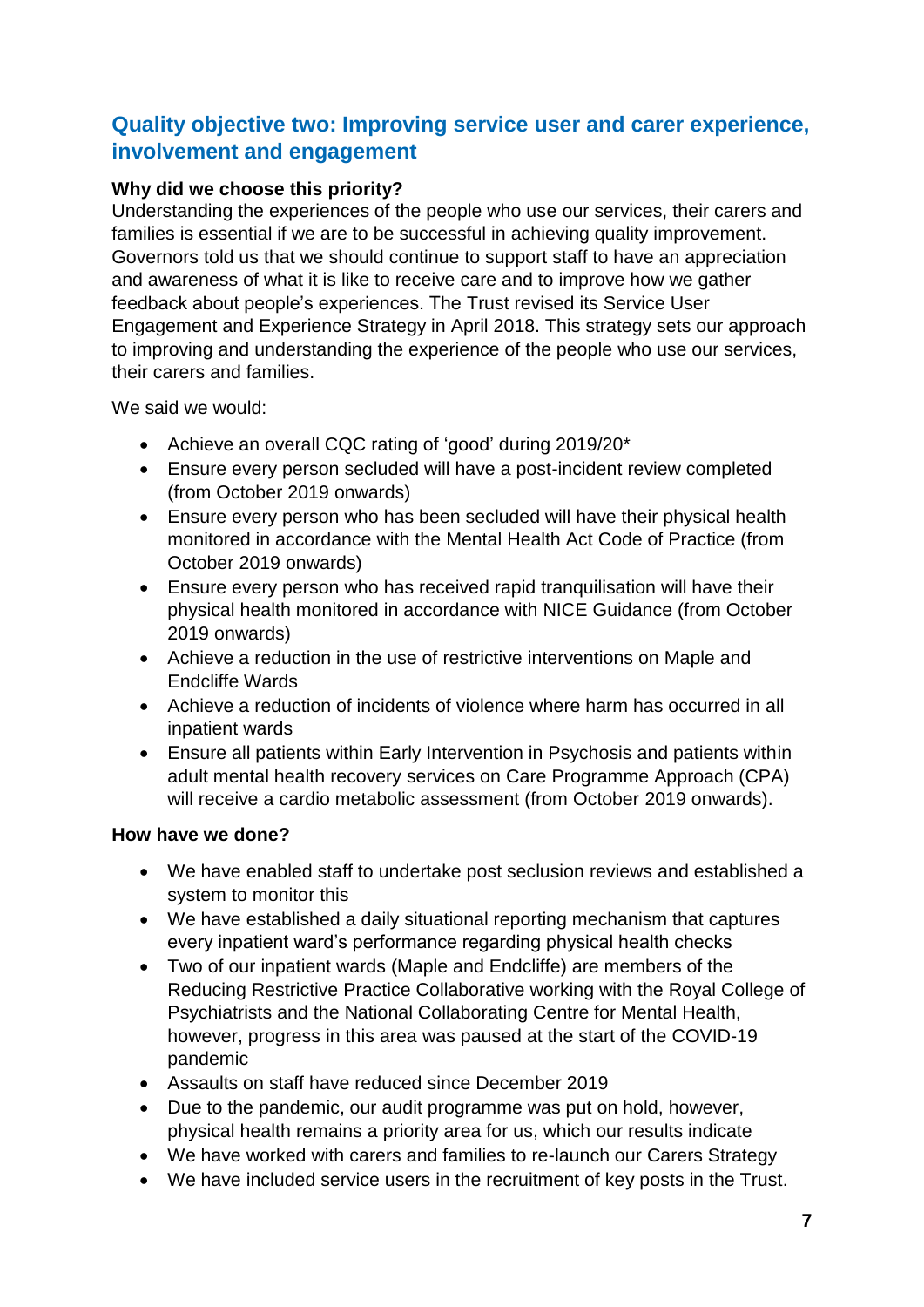# **Quality objective three: Improving physical, mental and social wellbeing outcomes for all service users**

# **Why did we choose this priority?**

People with a severe mental illness or learning disability have reduced life expectancy and greater morbidity, as do people who are homeless and people who misuse drugs and alcohol. Physical health was a priority for our governors and service users, as many of our service users are at higher risk of developing physical health problems. The need to deliver continued improvements in this area is a key priority across health and social care in Sheffield. It will help deliver improved outcomes and achieve a reduction in the gap in life expectancy for people with serious mental health illnesses and people with a learning disability.

We said we would:

- Achieve an overall CQC rating of 'good' during 2019/20\*
- Ensure all inpatient and community teams will increase the feedback received from the Friends and Family Test (FFT) and Care Opinion (from October 2019 onwards) against their April to June (quarter one) baseline
- An increase in the use of Recovering Quality of Life (ReQoL) or an agreed equivalent outcome measure (from October 2019), against our quarter four 2018/19 baseline
- Gain Royal College of Psychiatry CCQI accreditation within our Early Intervention in Psychosis, Home Treatment Team and Older Adults Community Mental Health services\*
- Enable Endcliffe Ward and adult mental health recovery services to be ready to apply for accreditation\*

# **How have we done?**

- We have worked with service users and partnered with Sheffield Flourish to increase the number and type of feedback we get about our services
- We have worked on using ReQol to help us measure outcomes
- We have increased the number of our teams who have gained accreditation:
	- o Our Specialist Psychotherapy service achieved accreditation in April 2019
	- o Our Early Intervention in Psychosis service submitted their evidence for accreditation during the year and are resubmitting their application
	- o Our Older Adults Community Mental Health services are undergoing their peer review, ready to submit their application for accreditation
	- o Our Electroconvulsive therapy (ECT) service was re-accredited in December 2019
	- o Our Liaison Psychiatry service was re-accredited in March 2020
- Endcliffe Ward and adult mental health recovery services are working towards accreditation
- We have developed a new Physical Health Strategy

*\*signifies a measure that spans more than one quality objective*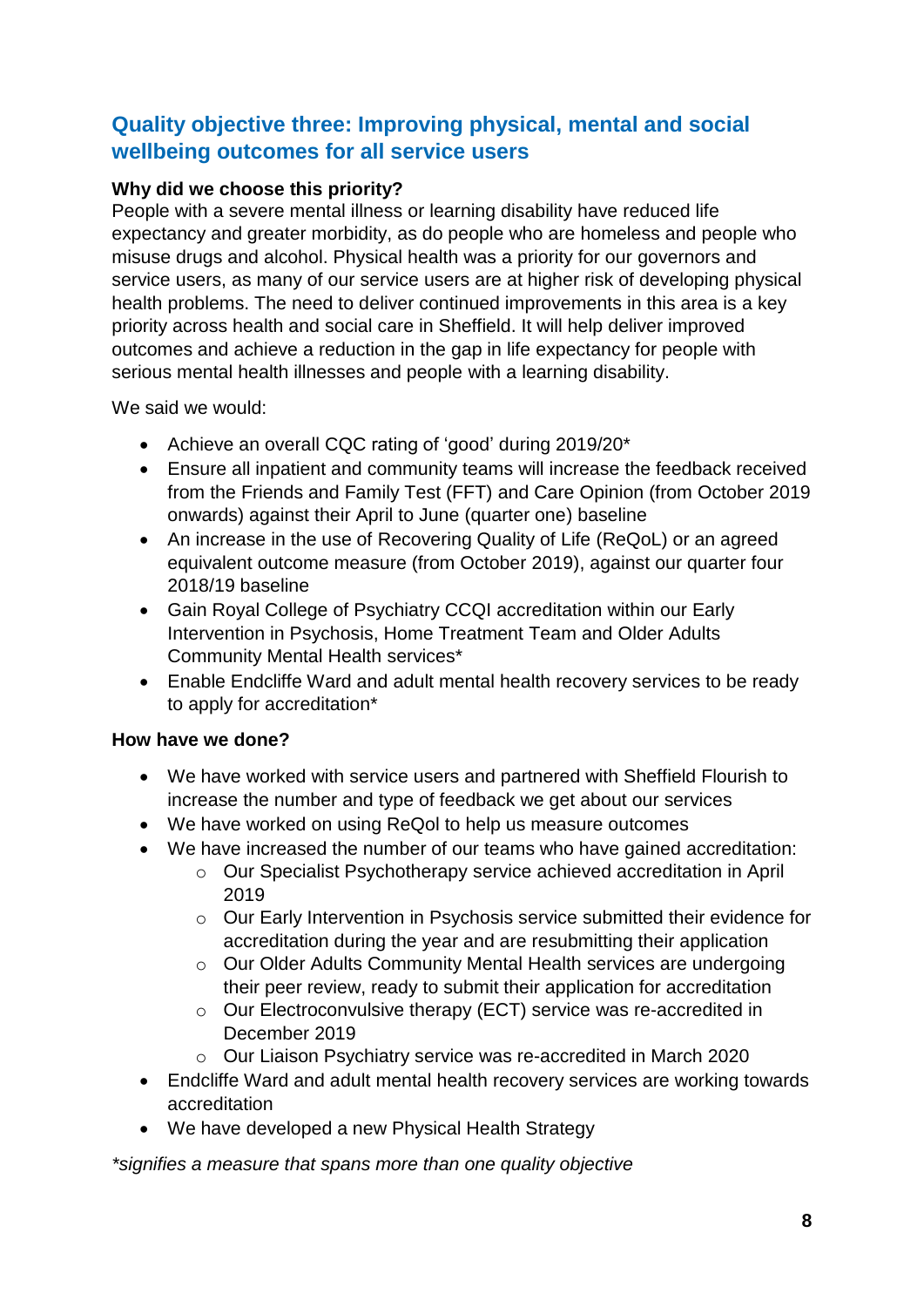# **2.2 Our quality objectives for 2020/21**

In considering our objectives for 2020/21 we have reviewed how we are performing.

# **The findings from the Care Quality Commission (CQC) well-led inspection**

The CQC published the findings from its inspection of Trust services in April 2020. This is summarised in more detail in Section 2(b) of this report. The Trust's overall rating is 'inadequate'. We have used feedback from the inspection to align our quality priorities with the areas where fundamental standards were not met consistently.

#### **National standards and priorities**

During 2019/20 our Single Oversight Framework segment rating remained at 2. However, following the publication of the CQC inspection report at the end of April 2020, this was updated to segment 4 (special measures for quality of care).

We have again exceeded the national access standards for Improving Access to Psychological Therapies (IAPT) services during 2019/20, as well as exceeding the national access standard for people experiencing a first episode of psychosis. We performed well in all other national mental health service indicators. You can read more on this in part two (c) and part three.

# **Commissioning priorities for service developments**

The focus is the continued development of sustainable community care systems that deliver quality care and experiences, positive outcomes and significant reduced demand on acute hospital based services. As part of this programme there is a focus on mental health and ensuring urgent and crisis care pathways and provision are accessible and effective and are easily accessible seven days a week, 24 hours a day.

Commissioning priorities are defined through the agreed Commissioning for Quality and Innovation (CQUIN) programmes. The focus for 2020/21 is to continue to use anxiety disorder specific measures in Improving Access to Psychological Therapies (IAPT) services, monitoring outcomes in community mental health services and ensuring staff with patient contact have a flu vaccination.

Governors also informed us of their priority areas going forwards into 2020/21, to ensure we incorporated these within our quality objectives.

# **Quality objective setting**

In determining our specific quality objectives, the Board of Directors has been informed by the following considerations:

- We have a clear plan to deliver improvements from the CQC inspection
- We currently perform well against the current national standards
- Quality improvement priority areas highlighted through our governors.

The Trust has a range of development priorities and actions in place that are focussed on maintaining and improving the quality of care provided.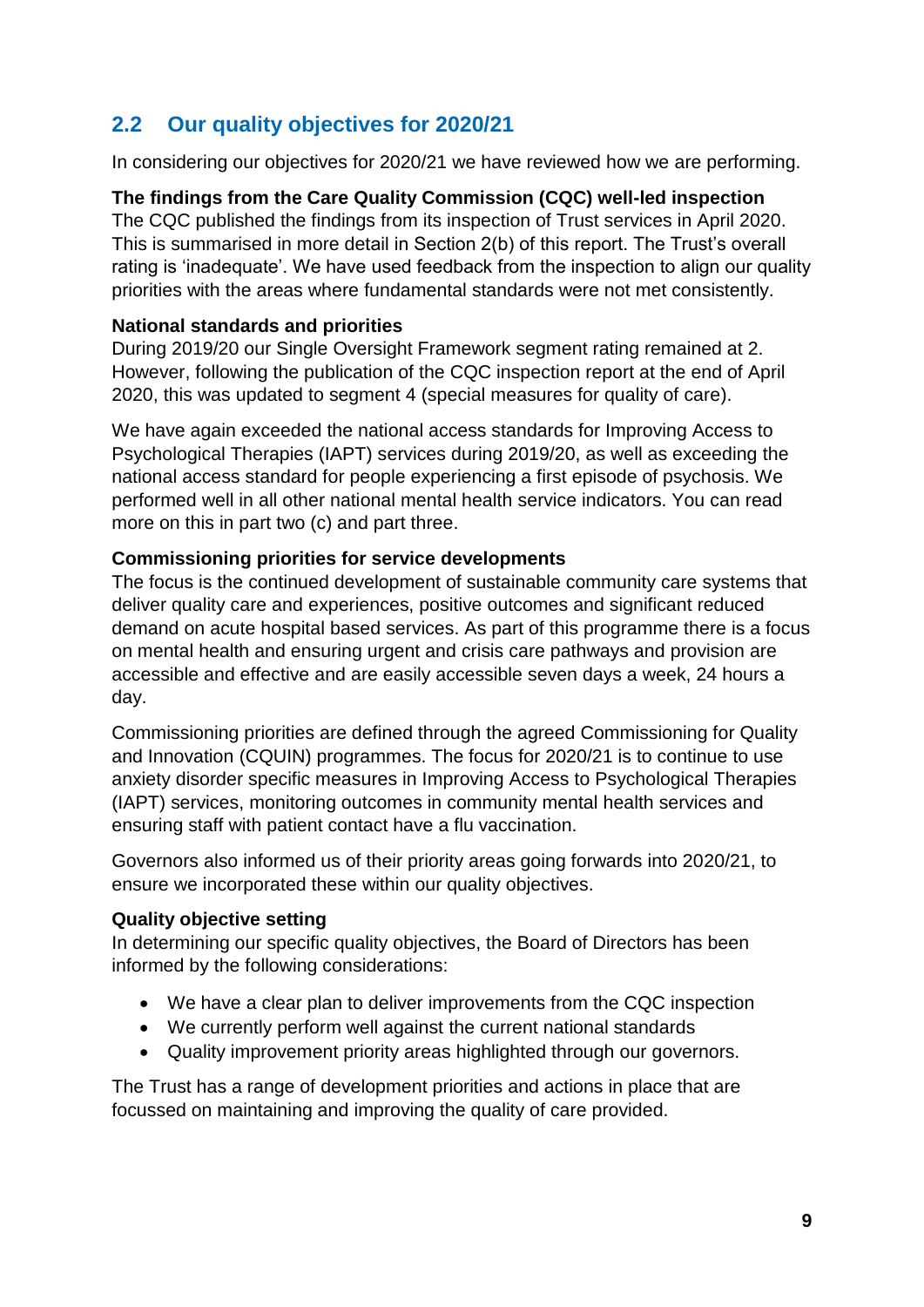These priorities address our transformation priorities and a range of quality improvement programmes that focus on aspects of quality and safety, or build our capacity to deliver high standards of quality care.

The quality objectives we have agreed for 2020/21 are:

- **Quality objective one:** Getting 'Back to Good' in respect of our overall CQC rating.
- **Quality objective two:** Coming through COVID-19 safely.
- **Quality objective three:** Our transformation priorities the key projects we must do to improve services for service users, carers and our staff.

# **What we want to achieve**

**Quality objective one:** Getting 'Back to Good' in respect of our overall CQC rating

- Achieving an overall rating of 'good' from the CQC\*
- Delivering our 'Back to Good' workstreams\*
	- o Person centred care records
	- o A therapeutic and great place to work
	- o Physical health
	- o Everyone maintains high professional standards
	- o Rapid improvement programme for acute services
	- o Rapid improvement programme for recovery services
	- o Well-led improvement programme

**Quality objective two:** Coming through COVID-19 safely

- Achieving an overall rating of 'good' from the CQC\*
- Continuity of services
- Protecting staff by ensuring risk assessments and infection control procedures are in place and monitored
- Protecting patients through robust infection control procedures and risk assessments
- Organisational understanding of risk
- Achieving COVID-safe workspaces
- Undertake Quality Impact Assessments to ensure thorough evaluation of the impact of any proposed changes to services
- Review COVID-19 Quality Impact Assessments regularly

*\*signifies a measure that spans more than one quality objective*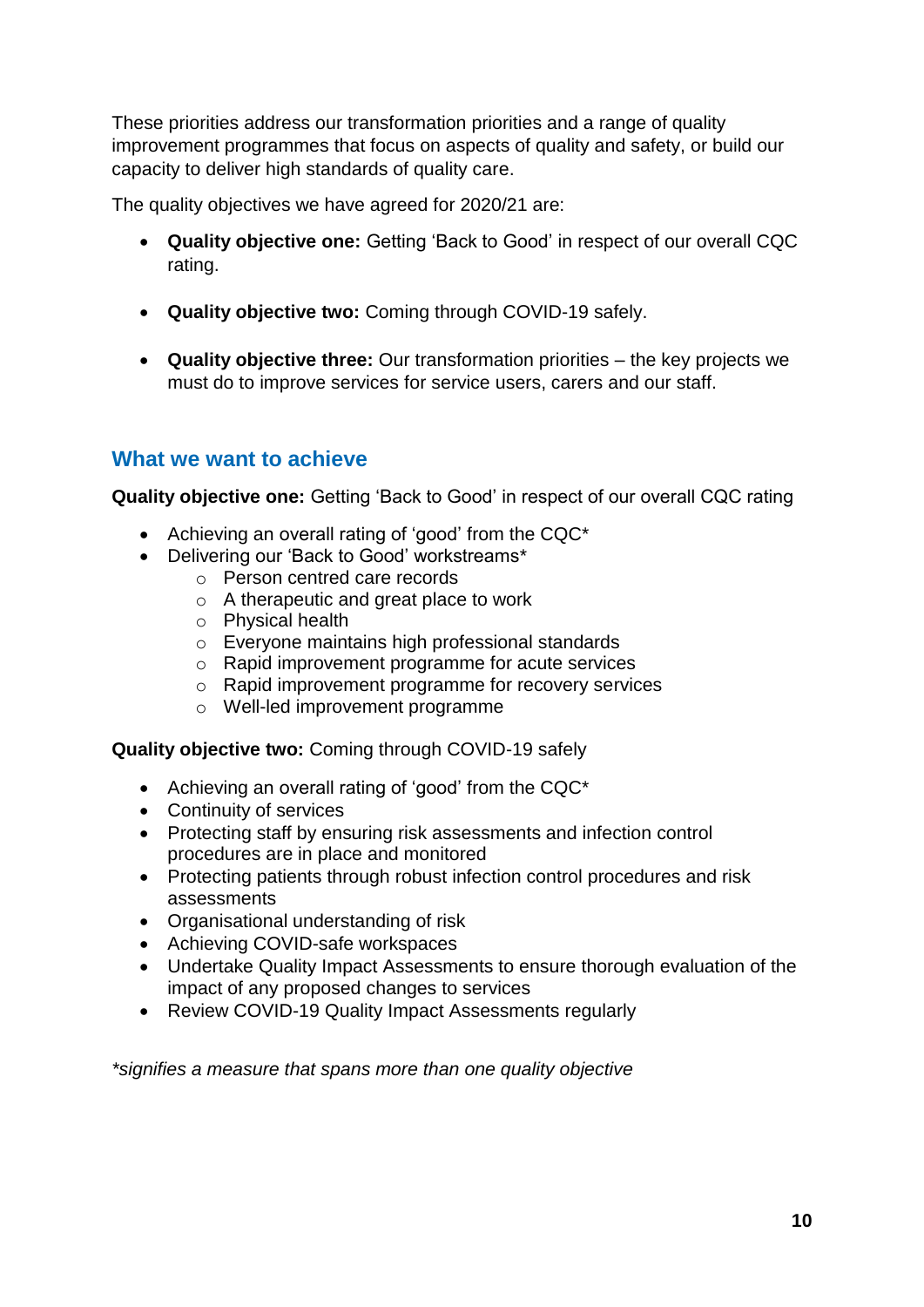**Quality objective three:** Our transformation priorities – the key projects we must do to improve services for service users, carers and our staff

- Achieving an overall rating of 'good' from the CQC\*
- Delivering our 'Back to Good' workstreams\*
	- o Person centred care records
	- o A therapeutic and great place to work
	- o Physical health
	- o Everyone maintains high professional standards
	- o Rapid improvement programme for acute services
	- o Rapid improvement programme for recovery services
	- o Well-led improvement programme

*\*signifies a measure that spans more than one quality objective*

# **Monitoring progress**

Progress against the achievement of our quality objectives is monitored on a quarterly basis through our clinical operational services care networks. Progress is reported through our Executive Directors to our Quality Assurance Committee. We also share our progress, together with any concerns on achievement, with external partners.

# **Quality governance arrangements**

To promote quality, the Trust's governance arrangements are summarised as follows:

#### **Board of Directors**

Sets the Trust's strategic aims and ensures the necessary supporting strategies, operational plans, policy frameworks and financial and human resources are in place for the Trust to meet its objectives and review its performance. The Board of Directors receives assurance reports on compliance with CQC standards as well as the improvements necessary to achieve quality services.

#### **Quality Assurance Committee**

Brings together the governance and performance systems of the Trust in respect of quality. The committee provides oversight of Trust systems and the work of a range of committees that oversee Trust systems and performance in respect of key matters relating to quality and safety. The committee receives assurance reports on compliance with CQC standards as well as the improvements necessary to achieve quality services. This Committee oversees the delivery of the quality objectives.

#### **Audit and Risk Committee**

Reviews the existence and maintenance of an effective system of integrated governance, risk management and internal control across the organisation.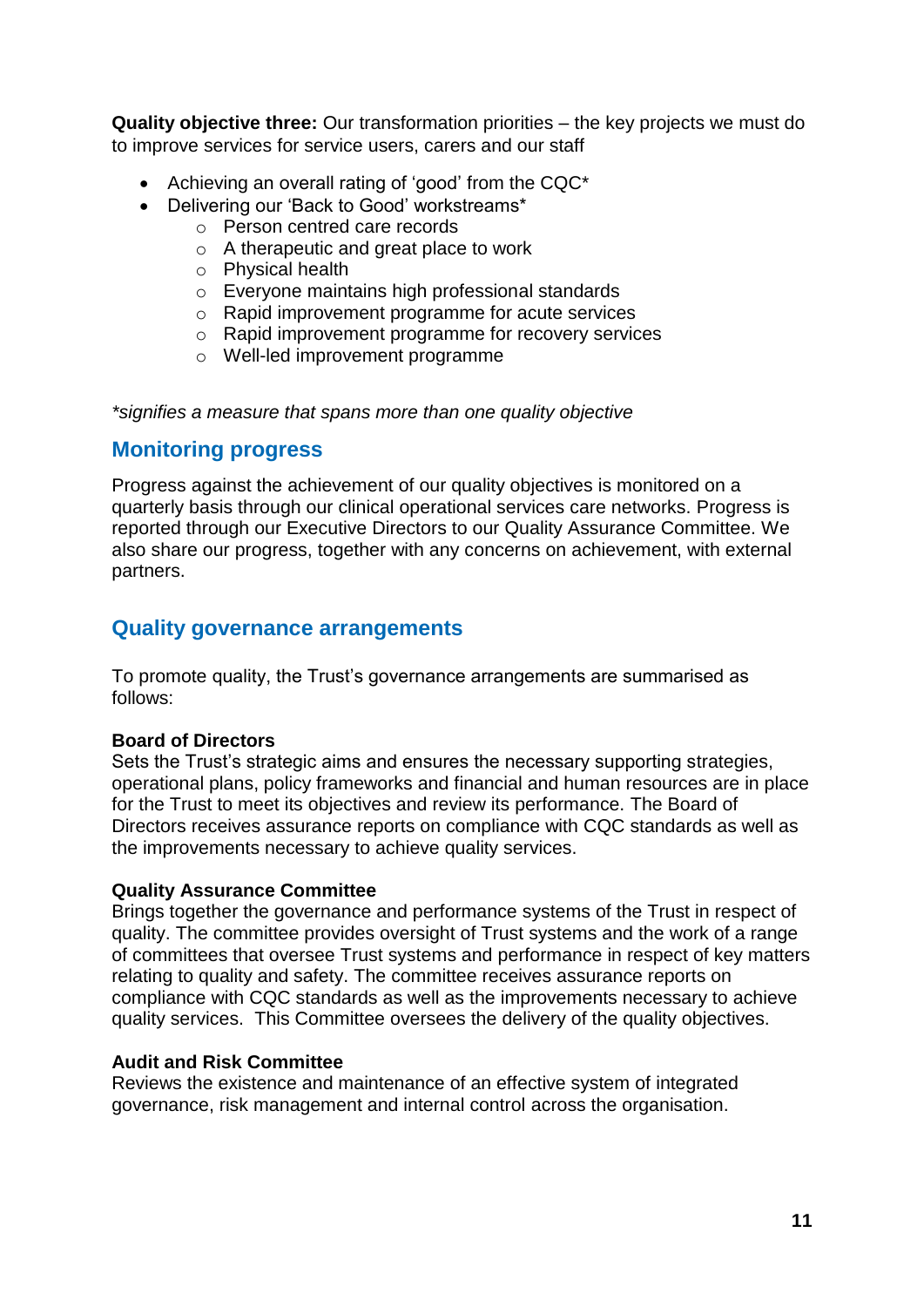#### **Executive Directors**

Oversee the operational functioning and delivery of services, and programme management oversight of key transformation and improvement projects. The Executive Medical Director is the Trust's executive lead for quality improvement, and oversees the development and implementation of compliance plans.

#### **Service User Safety Group**

Monitors the Trust's performance around incident management, including serious incidents, learning from incidents, mortality, the patient safety thermometer, infection prevention and control, falls, restrictive practices and all matters of patient safety.

#### **Clinical Effectiveness Group**

Establishes our annual clinical audit programme (which includes national and locally agreed clinical audits), oversees the implementation of National Institute for Health and Care Excellence (NICE) guidance and embeds the routine use of outcome measures in clinical services.

#### **Service User Engagement Group**

Improves the quality of service user quality and experience, ensures that service user experience drives quality improvement and enables the clinical directorates to enhance how they engage with service users.

#### **Systems of internal control**

A range of policy and performance management frameworks (at individual and team level) as well as internal controls that are in place to protect and assure the safety of care and treatment, and the delivery of quality care in line with national policy and legislation.

The Trust triangulates service performance across a range of indicators relating to care standards, quality, workforce and finance at service, care network and Trustwide level.

The Board's monthly and annual performance reporting processes ensure that the executive management team can scrutinise and manage the operational performance of services and that the Board can maintain overall oversight of the performance of the Trust. On an established bi-annual cycle, the performance of all services is reviewed through Care Network Service Reviews. The executive management team reviews with each operational care network their performance against planned objectives.

The above framework ensures that the Board of Directors can monitor and evaluate the performance of the Trust and its services and initiate improvement actions where required.

# **Our assurance processes**

To deliver our strategy, it is essential that staff have the ability to engage with quality improvement techniques. Whilst we will use a range of quality improvement techniques as appropriate, the core Trust-wide approach that we will continue to embed will be the Microsystem improvement methodology.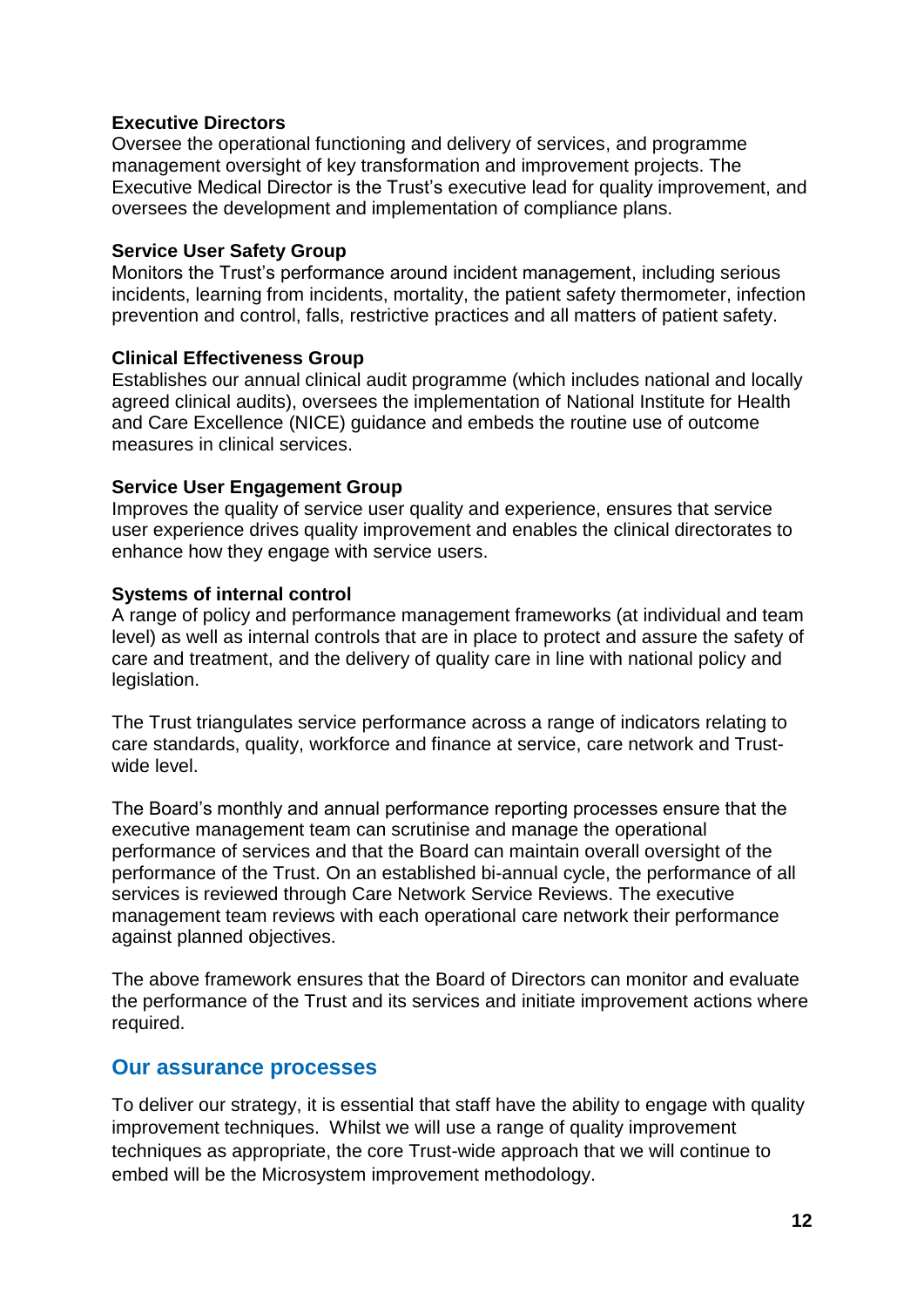# **Freedom to Speak Up**

The Trust wants all staff to feel safe to raise concerns within their teams and for speaking to be considered 'business as usual'.

However, this is not the case in all areas and with some staff. We recognise that we need to continue to embed a speaking up culture and keep promoting all the different ways staff can speak up. This has been done in several ways including messages in the weekly staff newsletter, a poster campaign, a Freedom to Speak Up month, promotion in staff meetings, comments boxes and attendance at staff network groups.

Managers also have an open-door policy to encourage an open culture. There has also been extensive work to consult with staff to help understand issues with bullying and harassment. This feedback helped us to rewrite our Unacceptable Behaviours Policy.

When concerns are formally raised through the Freedom to Speak up Guardian, written feedback is provided where possible. The guardian also works with staff and managers to minimise the possibility of detriment arising from speaking up. Further information can be found in Freedom to Speak Up bi-annual reports to the Trust's Board of Directors, available in the Board papers section of our website [\(https://www.shsc.nhs.uk/about-us/board-directors/meeting-minutes-and-agendas\)](https://www.shsc.nhs.uk/about-us/board-directors/meeting-minutes-and-agendas).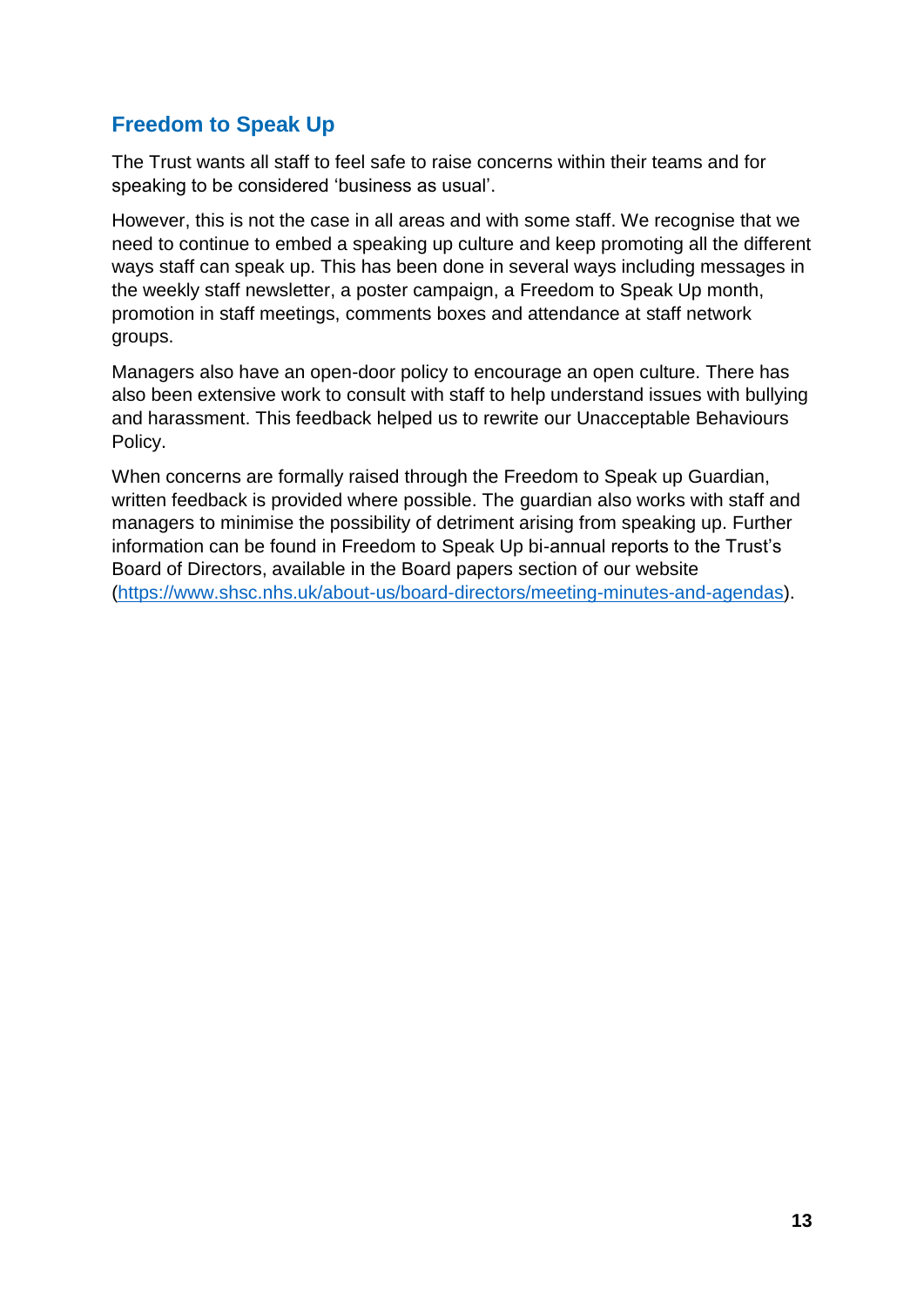# **Part two (b): Statements of assurance from the Board of Directors**

# **Review of health services**

During 2019/20 the Trust provided or sub-contracted 49 health services. The Trust has reviewed all available data on the quality of care of these services. The income generated by the relevant health services reviewed in 2019/20 represents 100% of the total income generated from the provision services by the organisation for 2019/20. Additional investment from baseline funding was received during the year as part of the NHS Mental Health Implementation Plan 2019/20 – 2023/24. We continue to bolster staffing in our community mental health services following this.

# **National clinical audits and national confidential enquiries**

During 2019/20 seven national clinical audits and two national confidential enquiries covered relevant health services that Sheffield Health and Social Care NHS Foundation Trust provides.

During the period Sheffield Health and Social Care NHS Foundation Trust participated in 100% national clinical audits and 100% national confidential enquiries of the national clinical audits and national confidential enquiries which it was eligible to participate in.

The national clinical audits and national confidential enquiries that Sheffield Health and Social Care NHS Foundation Trust was eligible to participate in during 2019/20 are as follows:

**National clinical audits and national confidential enquiries**

Learning Disability Mortality Review Programme (LeDeR Programme)

National Clinical Audit of Psychosis (NCAP)

National Clinical Audit of Anxiety and Depression (NCAAD)

National Audit of Inpatient Falls (NAIF)

UK Parkinson's audit

Prescribing Observatory for Mental Health (POMH-UK): Topic 19: Prescribing for depression in adult mental health

Prescribing Observatory for Mental Health (POMH-UK): Topic 17: Use of depot/LA antipsychotic injections for relapse prevention

Prescribing Observatory for Mental Health (POMH-UK): Topic 9: Antipsychotic prescribing in people with a learning disability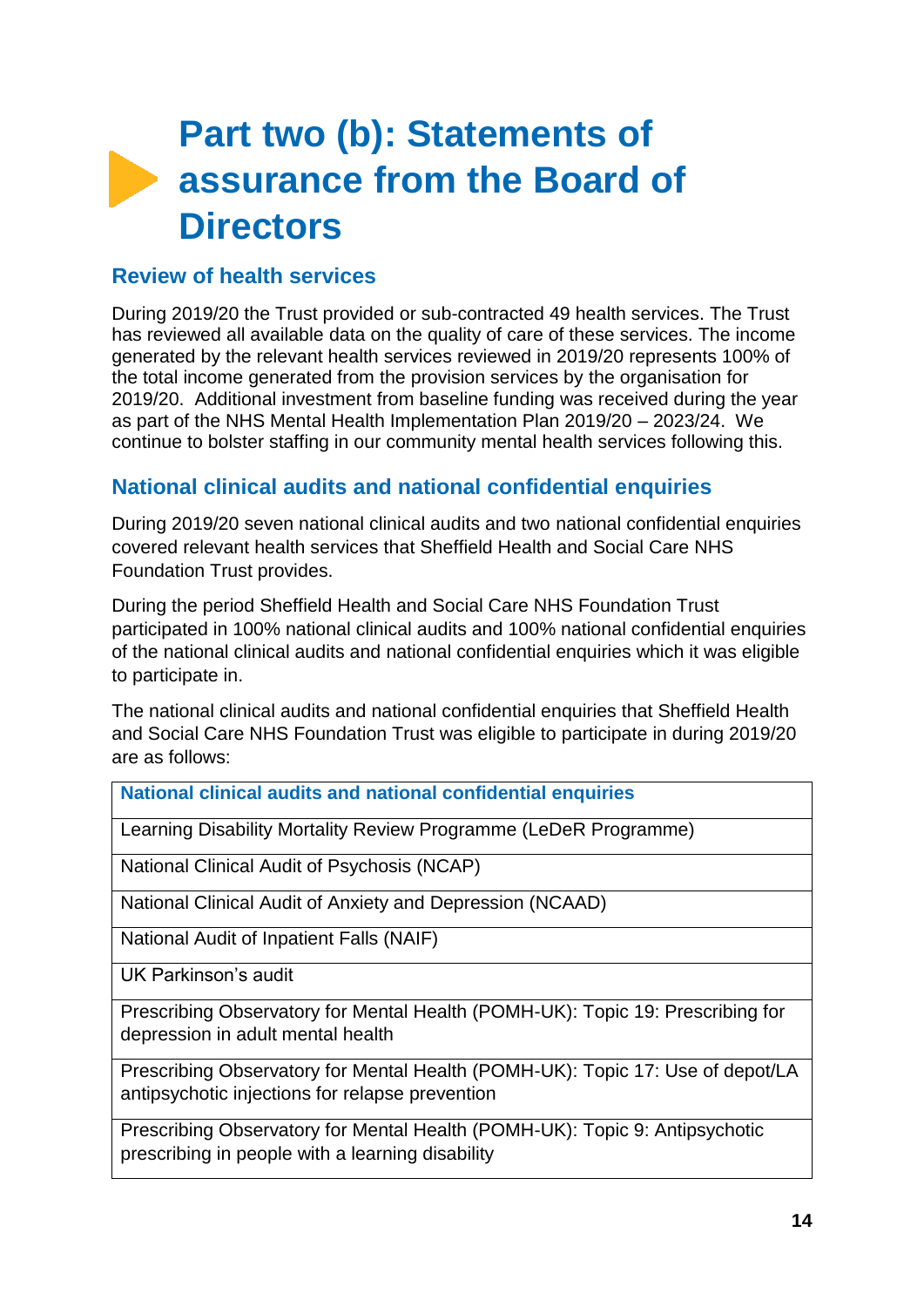The national clinical audits and national confidential enquiries that Sheffield Health and Social Care NHS Foundation Trust participated in during 2019/20 are as follows:

**National clinical audits and national confidential enquiries**

Learning Disability Mortality Review Programme (LeDeR Programme)

National Clinical Audit of Psychosis (NCAP)

National Clinical Audit of Anxiety and Depression (NCAAD)

National Audit of Inpatient Falls (NAIF)

UK Parkinson's audit

Prescribing Observatory for Mental Health (POMH-UK): Topic 19: Prescribing for depression in adult mental health

Prescribing Observatory for Mental Health (POMH-UK): Topic 17: Use of depot/LA antipsychotic injections for relapse prevention

Prescribing Observatory for Mental Health (POMH-UK): Topic 9: Antipsychotic prescribing in people with a learning disability

The national clinical audits and national confidential enquiries that Sheffield Health and Social Care NHS Foundation Trust participated in, and for which data collection was completed during 2019/20, are listed below alongside the number of cases submitted to each audit or enquiry as a percentage of the number of registered cases required by the terms of that audit or enquiry.

| National clinical audits and national confidential<br>enquiries                                                        | <b>Number of cases</b><br>submitted as a<br>percentage of those<br>asked for |
|------------------------------------------------------------------------------------------------------------------------|------------------------------------------------------------------------------|
| Learning Disability Mortality Review Programme (LeDeR<br>Programme)                                                    | 100%                                                                         |
| National Clinical Audit of Psychosis (NCAP)                                                                            | 100%                                                                         |
| National Clinical Audit of Anxiety and Depression<br>(NCAAD)                                                           | No further data<br>collection during<br>2019/20                              |
| National Audit of Inpatient Falls (NAIF)                                                                               | No cases requested                                                           |
| UK Parkinson's audit                                                                                                   | 100%                                                                         |
| Prescribing Observatory for Mental Health (POMH-UK):<br>Topic 19: Prescribing for depression in adult mental<br>health | 100%                                                                         |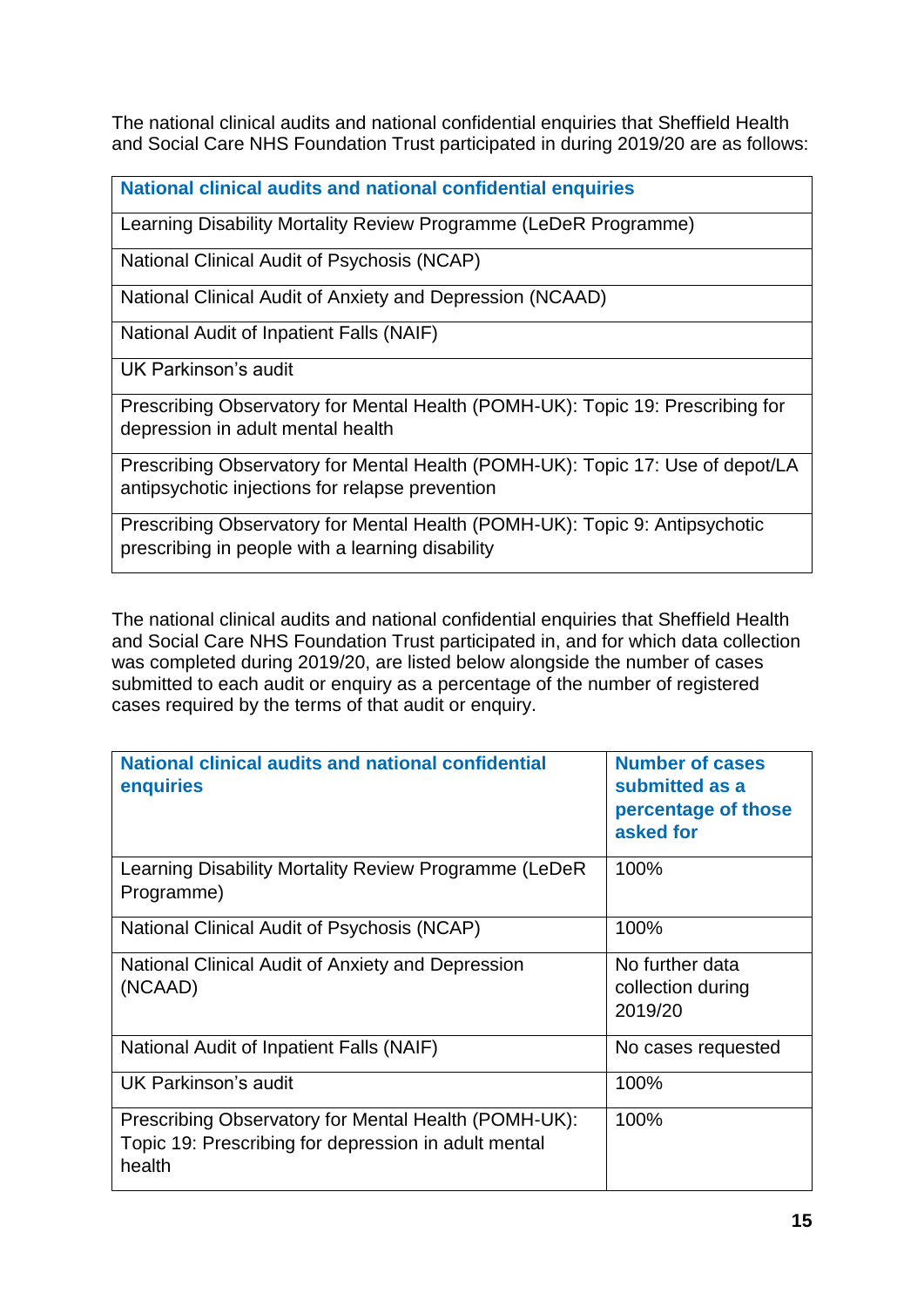| Prescribing Observatory for Mental Health (POMH-UK):<br>Topic 17: Use of depot/LA antipsychotic injections for<br>relapse prevention. | 100% |
|---------------------------------------------------------------------------------------------------------------------------------------|------|
| Prescribing Observatory for Mental Health (POMH-UK):<br>Topic 9: Antipsychotic prescribing in people with a<br>learning disability    | 100% |

**Note one:** The percentage figure represents the numbers of people who we reported as having prior involvement with.

**Note two:** Submission of data for quarters three and four of each year takes place within the reporting period of the following year. Therefore, this figure includes quarters three and four of 2018/19 and quarters one and two of 2019/20.

**Note three:** In some cases, reporting had not occurred before the end of the 2019/20 reporting period due to the timeframe between the relevant death occurring and the end of the reporting period. All relevant cases will be reported in due course.

The reports of eight\* national clinical audits were reviewed in 2019/20 and Sheffield Health and Social Care NHS Foundation Trust intends to take the following actions to improve the quality of healthcare provided:

- We have used the results of the Prescribing Observatory for Mental Health audits to further improve prescribing guidelines and to feed in to significant developments on improving physical screening and interventions.
- The results of the National Clinical Audit of Psychosis and National Clinical Audit of Anxiety and Depression have been used to help shape service improvements for the Early Intervention in Psychosis team and psychological therapies services.

*\* The national clinical audit reports published and reviewed during 2019/20 included audits participated in during the reporting periods 2017/18, 2018/19 and 2019/20. In addition, a number of the national clinical audits participated in during 2019/20 will be publishing their reports during 2020/21.*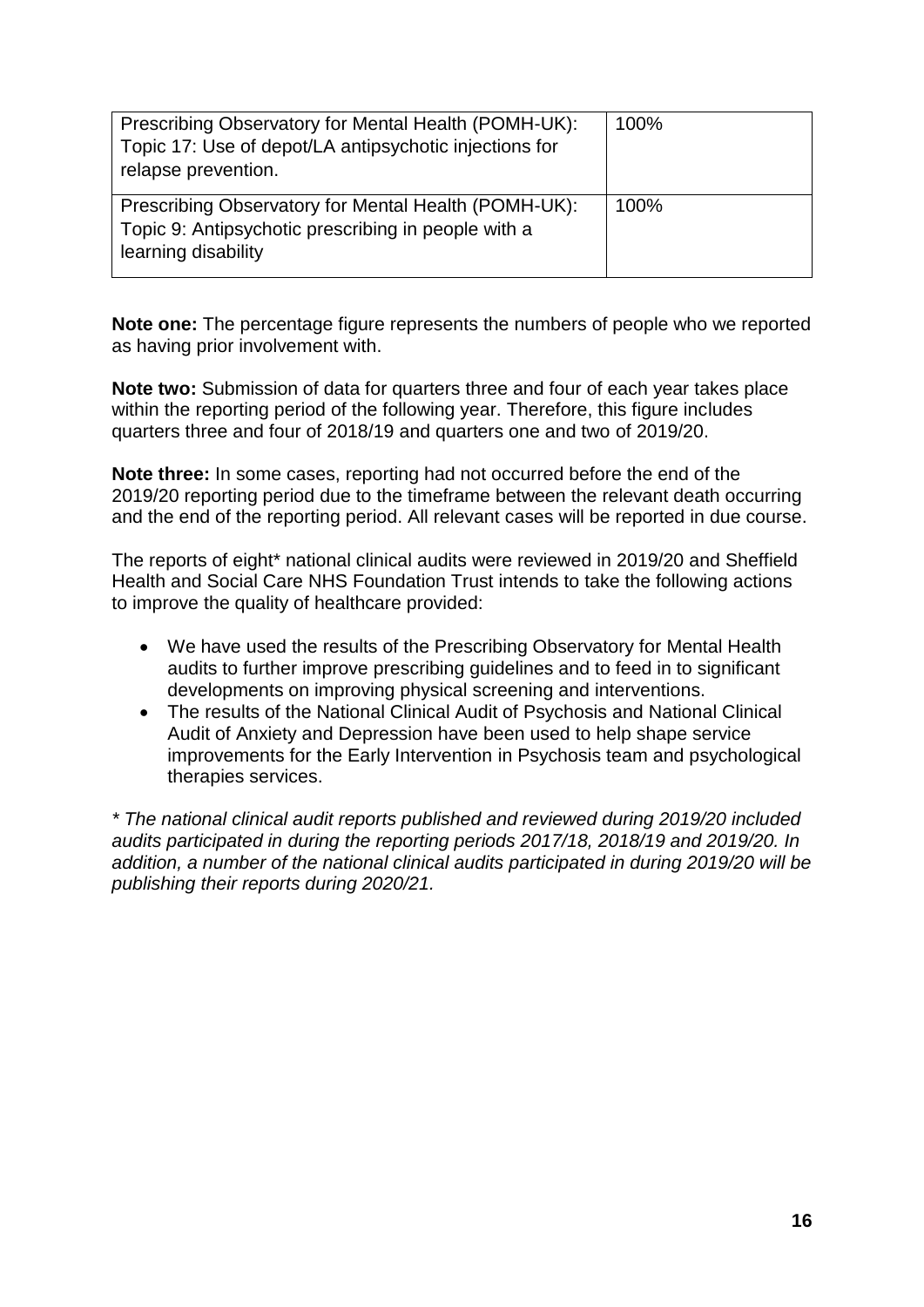The reports of 10\* local clinical audits were reviewed in 2019/20 and Sheffield Health and Social Care NHS Foundation Trust intends to take the following actions to improve the quality of healthcare provided:

- We are continuing to make improvements to our care planning and risk assessment processes and documentation in community and inpatient mental health services.
- We have focused a number of audits, and related actions, on improving physical health screening and interventions in mental health service settings.
- We have taken action to improve mental health act documentation.

The findings of many local clinical audits are reviewed at team-level and therefore individual teams will identify their own areas for improvement and actions to take.

*\* There were a number of local clinical audits where data collection took place during 2019/20 but the audits were not completed at the end of the year. The reports from these will be reviewed during 2020/21.*

# **Participation in clinical research**

The number of patients receiving relevant health services provided, or subcontracted by, the Trust in 2019/20 that were recruited during that period to participate in research on the National Institute for Health Research (NIHR) portfolio was 645. These are research studies considered by the NIHR to be of high quality and demonstrating clear benefit to the NHS, social care or public health.

# **2.3 Goals under the Commissioning for Quality and Innovation (CQUIN) payment framework**

A proportion of the Trust's income in 2019/20 was conditional on achieving quality improvement and innovation goals.

These goals are agreed between the Trust and any person or body they entered into a contract, agreement or arrangement with for the provision of relevant health services, through the CQUIN payment framework.

For 2019/20, £1,081,647 of the Trust's contracted income was conditional on the achievement of these indicators.

It should be noted that due to the COVID-19 pandemic, CQUIN schemes were suspended and commissioners were instructed by NHS England/NHS Improvement to pay providers in full, irrespective of achievement levels at the time of the scheme suspension.

We achieved the majority of the targets and improvement goals that we agreed with our commissioners.

We received £1,081,647 (100%) of the income that was conditional on these indicators.

For the previous year (2018/19) the associated monetary payment received by the Trust was £821,998 (71.5%).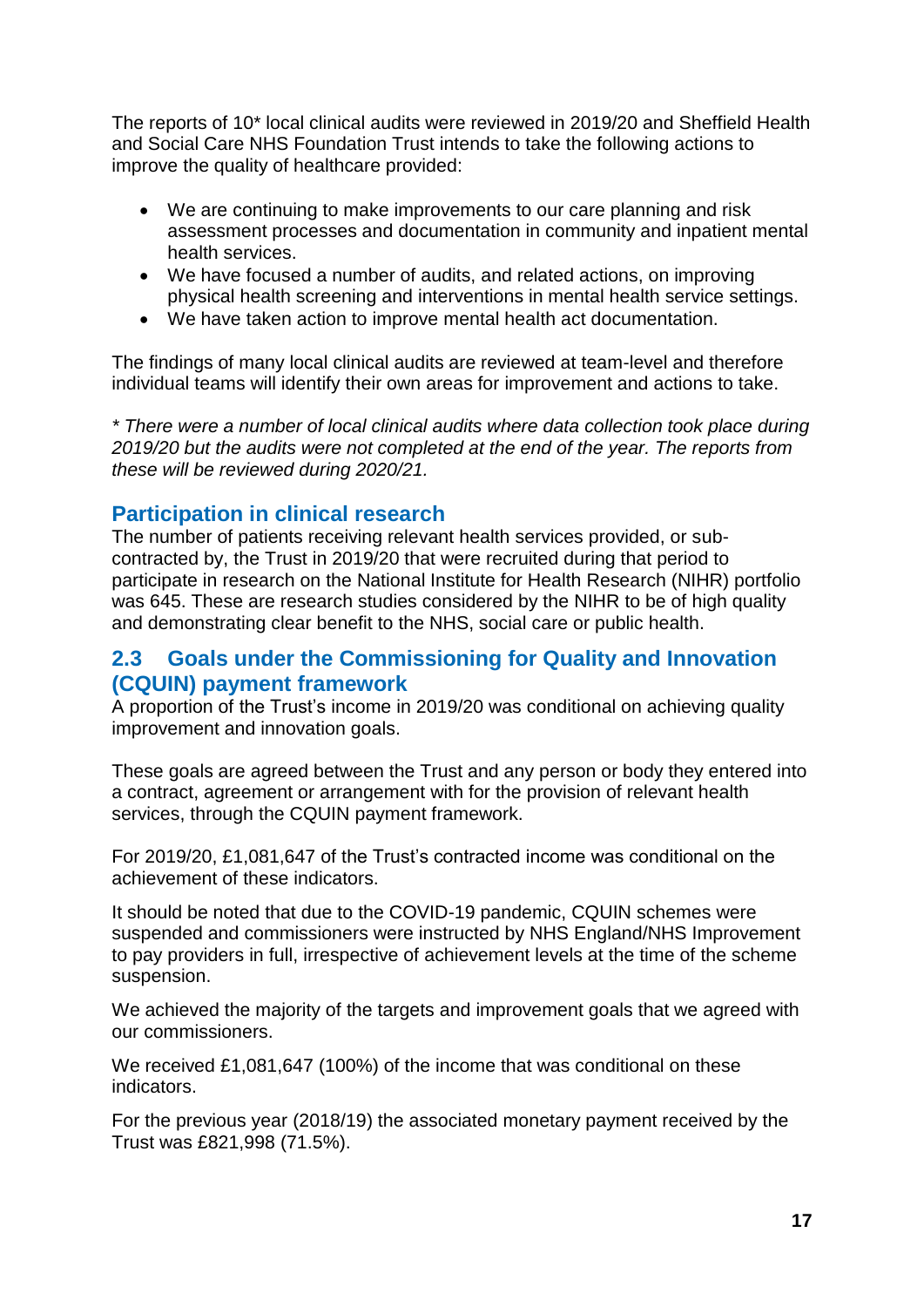The five indicators agreed with our main local health commissioner NHS Sheffield Clinical Commissioning Group for 2019/20 are shown below.

| <b>CQUIN</b>                                                                                                                                     | <b>Performance</b>  |
|--------------------------------------------------------------------------------------------------------------------------------------------------|---------------------|
| 1. Staff flu vaccinations<br>Achieving an 80% uptake of flu vaccinations by frontline<br>clinical staff.                                         | <b>Not achieved</b> |
| 2. Alcohol and tobacco<br>a) Alcohol and tobacco screening - achieving 80% of<br>inpatients admitted for more than 24 hours screened.            | <b>Achieved</b>     |
| b) Tobacco brief advice – achieving 90% of identified<br>smokers given brief advice.<br>c) Alcohol brief advice – achieving 90% of identified    | <b>Achieved</b>     |
| drinking above low risk levels given brief advice or<br>referral.                                                                                | <b>Achieved</b>     |
| 3.72 hour follow-up post discharge<br>Achieving 80% of mental health inpatient discharges<br>receiving a follow up within 72 hours of discharge. | <b>Achieved</b>     |
| 4. Mental health data quality<br>Data Quality Maturity Index – achieving a score of 95%<br>a)<br>in the Data Quality Maturity Index.             | <b>Not achieved</b> |
| b) Interventions – achieving 70% of referrals with at least<br>one interventions code recorded.                                                  | <b>Achieved</b>     |
| 5. Use of anxiety disorder specific measures in IAPT<br>Achieving 65% of referrals having paired scores recorded.                                | <b>Achieved</b>     |

Further details of the agreed goals for 2019/20 and for the following 12-month period are available online at [www.shsc.nhs.uk/about-us/corporate-information/publications/](http://www.shsc.nhs.uk/about-us/corporate-information/publications/)

# **2.4 Registration with the Care Quality Commission (CQC)**

Sheffield Health and Social Care NHS Foundation Trust is required to register with the Care Quality Commission and its current registration status is registered with conditions.

The Trust has the following conditions on registration:

- The registered provider must only accommodate a maximum of 12 service users at Wainwright Crescent.
- The registered provider must only accommodate a maximum of 30 service users at Woodland View.

Following the Trust's well-led inspection, the Trust has been placed in special measures for quality of care.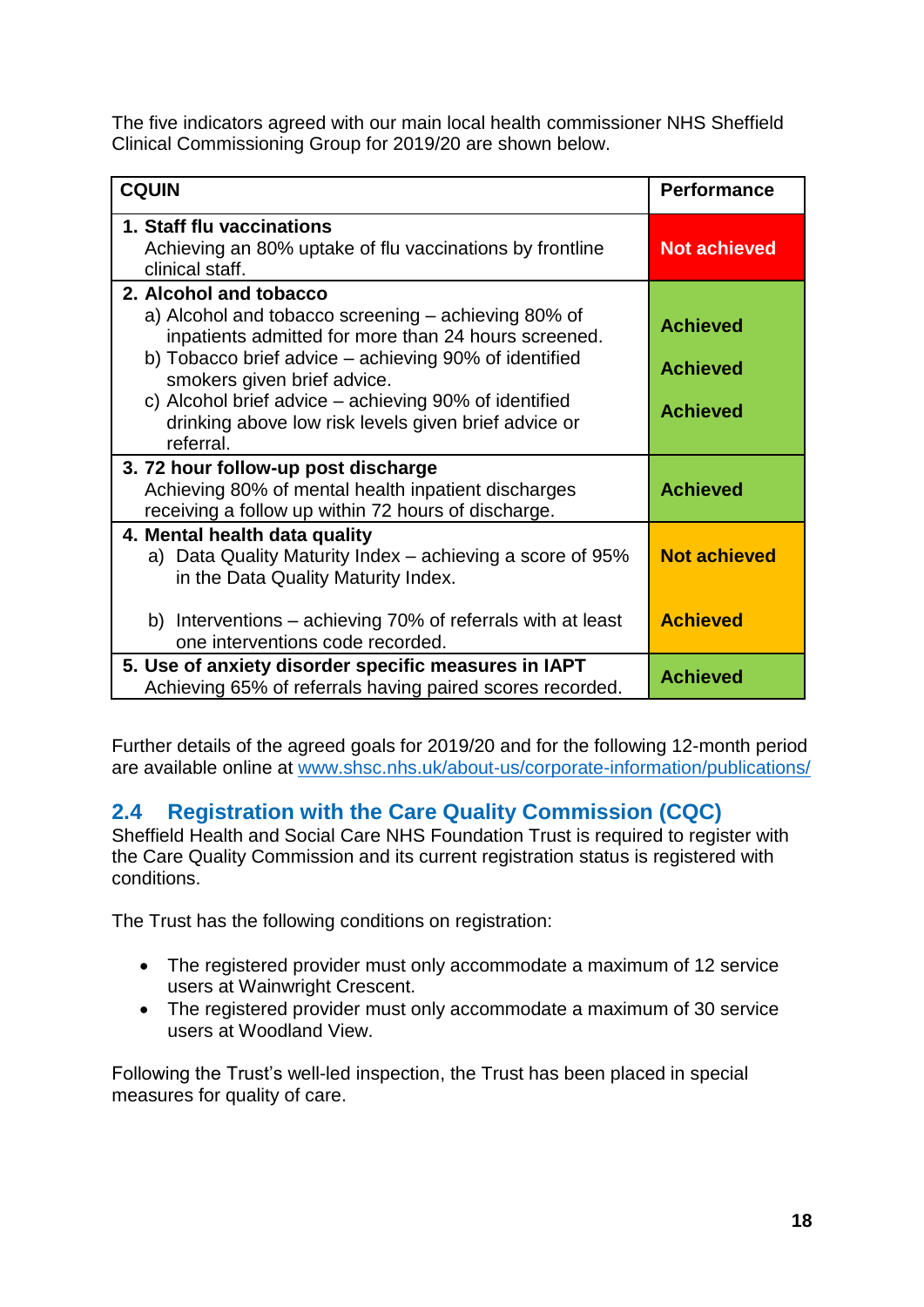# **Well-led inspection**

In April 2020 the CQC published its findings from the well-led inspection of the Trust that took place between January and February 2020.

The Trust was assessed against the five key questions, 'Is it safe, effective, caring, response and well-led?'. They inspected the following mental health services that we are registered to provide:

- Acute wards for adults of working age and psychiatric intensive care unit
- Forensic inpatient and secure wards
- Wards for older people with mental health problems
- Community-based mental health services for adults of working age
- Mental health crisis services and health based places of safety.

In February 2020, following the CQC's inspection, the Trust received a Section 29A Warning Notice which informed the Trust that the CQC had formed the view that the quality of health care provided by Sheffield Health and Social Care NHS Foundation Trust required significant improvement.

Four areas were identified as requiring significant improvement:

- Staffing of the acute wards, particularly the imbalance of experience and newly qualified staff
- Compliance with mandatory training and supervision across the Trust
- The management of physical health needs and understanding the side effects of medications prescribed
- Ineffectiveness of systems within the Trust to identify and alert us to risks that required mitigation and action.

A dashboard was developed to show progress with the four points of the notice, together with additional actions in relation to improvements of our environments and estates, as these were deemed priority actions for the Trust.

Overall the CQC assessed our Trust as 'inadequate', with 'good' achieved in the caring domain, 'requires improvement' for effective and responsive and 'inadequate' for safety and well-led. During our previous inspection in February 2018 the Trust was rated as 'requires improvement' overall, with 'inadequate' in one key question for safety.

# **Overall Trust rating from the last inspection**

| <b>Inspection area of focus</b> | <b>Rating</b>        |  |
|---------------------------------|----------------------|--|
| Safety                          | Inadequate           |  |
| Effectiveness                   | Requires improvement |  |
| Caring                          | Good                 |  |
| Responsiveness                  | Requires improvement |  |
| Well-led                        | Inadequate           |  |
| <b>Overall Trust rating</b>     | Inadequate           |  |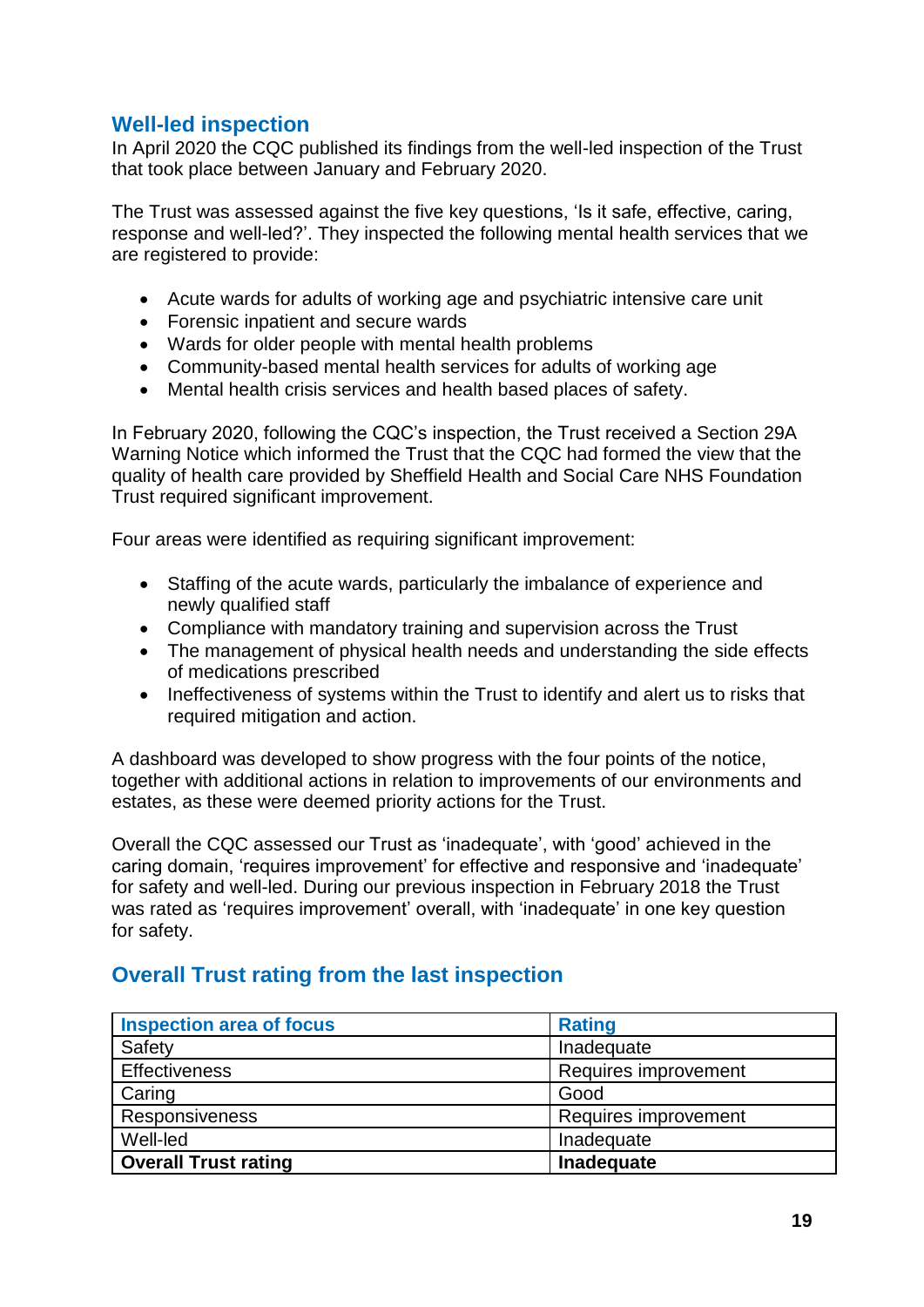The inspectors found areas of good practice, however, they also identified areas we must improve. We are confident that we will continue to improve services and will work with staff, service users, carers, volunteers, governors, commissioners and partners to address the areas where standards were not as expected.

# **Improvement plan**

The Trust was required to complete an improvement plan addressing all the requirements in the final inspection report, together with an improvement plan that had been developed for the Section 29A Warning Notice.

In addition to clearly evidencing delivery of the required actions, a wider programme of change and improvement is required. The Trust is taking a programme management approach to this and a 'Back to Good' Board, chaired by the Executive Medical Director and the Executive Director of Operations, Nursing and Professions who will oversee this programme of work.

There are seven overarching workstreams which are:

- 1) Person centred care records
- 2) A therapeutic and great place to work
- 3) Physical health
- 4) Everyone maintains high professional standards
- 5) Rapid improvement programme for acute
- 6) Rapid improvement programme for recovery
- 7) Well-led improvement programme

All CQC requirements have been mapped to these workstreams.

# **Mental Health Act reviews**

During 2019/20 the CQC has undertaken eight visits to services to inspect how we deliver care and treatment for inpatients detained under the Mental Health Act. The services they visited during the year were:

- **Michael Carlisle Centre -** Stanage Ward, Dovedale Ward and Burbage Ward
- **Longley Centre -** Maple Ward and Endcliffe Wad (PICU)
- **Firshill Rise -** Assessment and Treatment Unit
- **Grenoside Grange -** G1 Ward

Matters of concern varied from ward-to-ward. Local issues, such as patient access to a key for their bedroom, provision of information in respect of activities, providing the rationale for blanket restrictions and the closing of viewing panels, were easily addressed.

Themes emerging more widely across wards concerned seclusion facilities and practice with regard to the recording of seclusion reviews, as well as patient involvement in care-planning.

The Trust's Standard Operating Procedure for seclusion has been amended to ensure timely recording of seclusion reviews and the seclusion facilities are to be upgraded to meet the standard required by the Mental Health Act Code of Practice.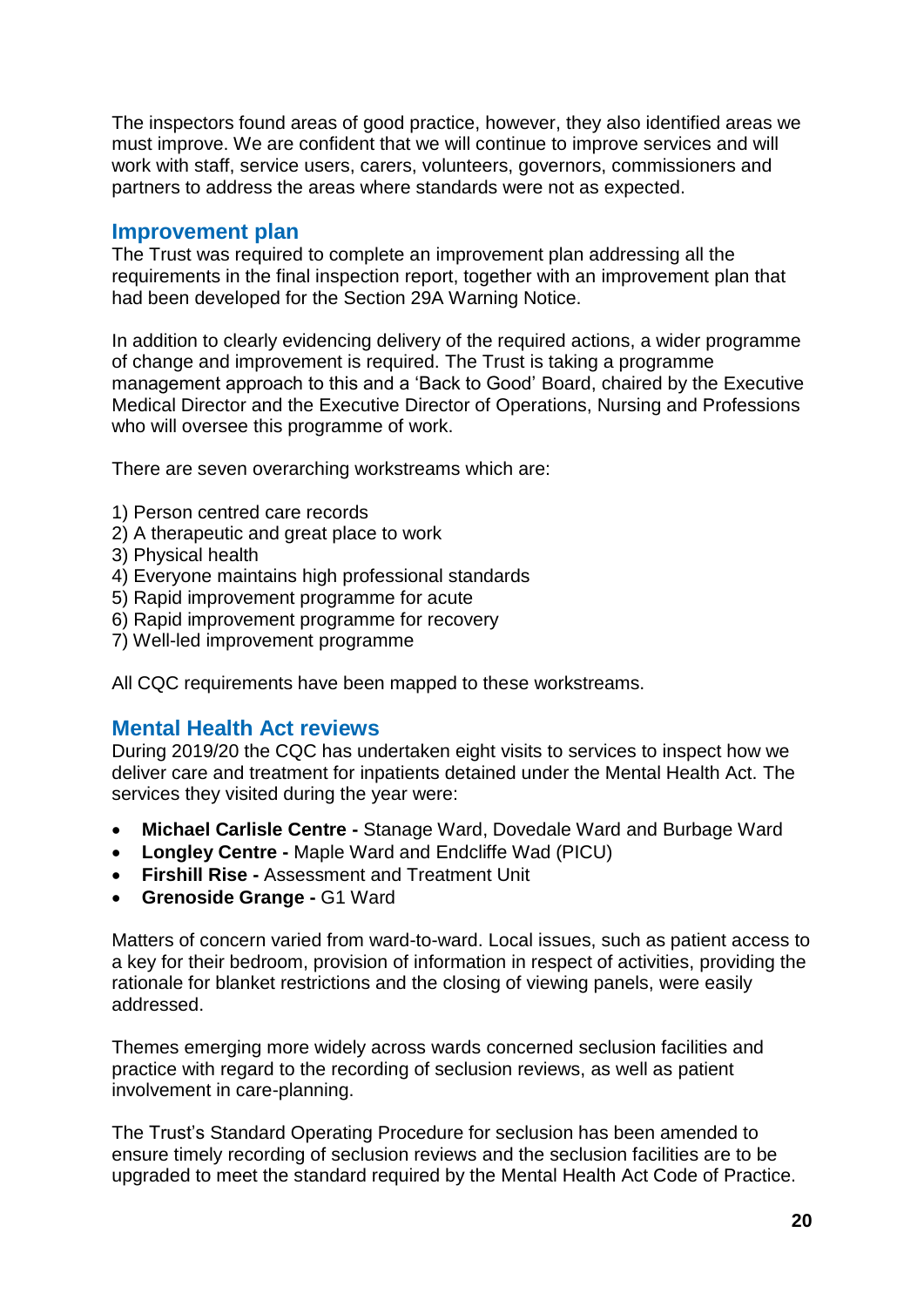Although face-to-face training in the use of the Trust's Collaborative Care Plan document was suspended due to COVID-19, work has been undertaken at ward level to address concerns, and this is being augmented by the work of the 'person centred care record' workstream instigated as part of the Trust's 'Back to Good' programme of work.

# **2.5 Data Quality**

Sheffield Health and Social Care NHS Foundation Trust did not submit records during 2019/20 to the Secondary Uses Service for inclusion in the Hospital Episode Statistics which are included in the latest published data.

The Trust submitted data to the Mental Health Services Data Set (MHSDS). The latest published data regarding data quality under the Mental Health Services Data Set is for June 2020.

The Trust's performance on data quality compares well to national averages and is summarised as follows:

| <b>Percentage of</b><br>valid records | Data quality<br>2017/18 | <b>Data quality</b><br>2018/19 | <b>Data quality</b><br>2019/20 | <b>National</b><br>average<br><b>March 2020</b> |
|---------------------------------------|-------------------------|--------------------------------|--------------------------------|-------------------------------------------------|
| <b>NHS Number</b>                     | 100%                    | 100%                           | 100%                           | 88.9%                                           |
| Date of birth                         | 100%                    | 100%                           | 100%                           | 99.5%                                           |
| Gender                                | 100%                    | 100%                           | 100%                           | 96.1%                                           |
| Ethnicity                             | 88.7%                   | 86%                            | 84%                            | 88.9%                                           |
| Postcode                              | 100%                    | 100%                           | 100%                           | 95.6%                                           |
| GP code                               | 98.0%                   | 99%                            | 99%                            | 81.8%                                           |
| <b>Overall Score</b>                  | N/A                     | 97.4%                          | 88.7%                          | 65.8%                                           |

*Source: NHS Digital, Digital Quality Maturity Index and MHSDS Reports*

# **Information Governance**

We aim to deliver best practice standards in information governance by ensuring that information is dealt with legally, securely and effectively in order to deliver the best possible care to our service users.

We continue to make submissions to the Data Security and Protection Toolkit, which replaced the former Information Governance Toolkit.

The Trust's Data Security and Protection Toolkit overall rating for 2019/20 is 'standards not fully met (plan agreed)'. We developed an improvement plan to meet the required standards and this has been accepted by NHS Digital.

The Trust's scores for the Data Security and Protection Toolkit scores for the last two years are in the table on the next page.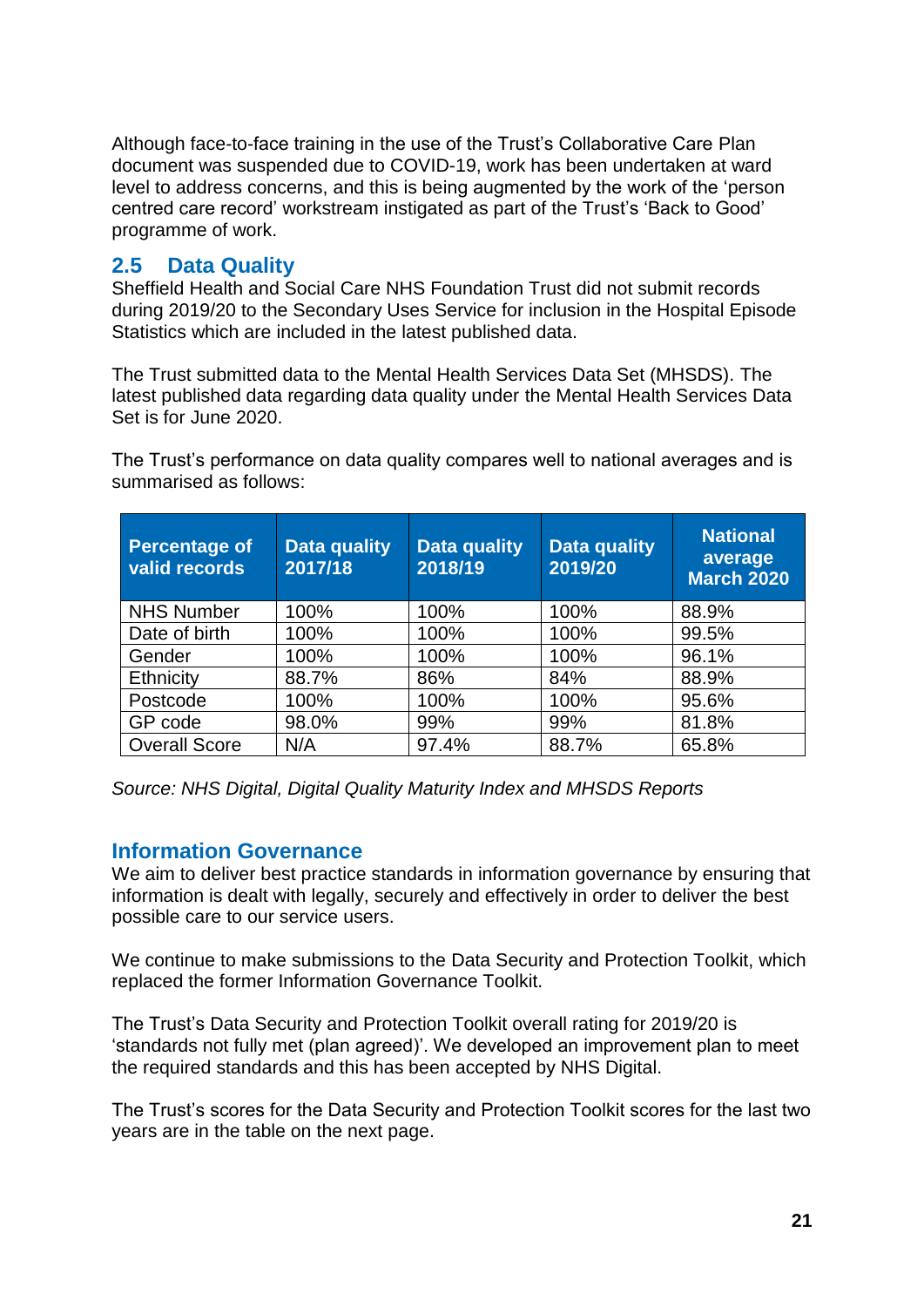| <b>Data Security and Protection Toolkit</b><br>- National Data Guardian Standards | 2018/19       | 2019/20        |
|-----------------------------------------------------------------------------------|---------------|----------------|
| Personal confidential data                                                        | 88% complete  | 100% complete  |
| Staff responsibilities                                                            | 100% complete | 100% complete  |
| Training                                                                          | 100% complete | 75% complete   |
| Managing data access                                                              | 100% complete | 100% complete  |
| Process reviews                                                                   | 100% complete | 100% complete  |
| Responding to incidents                                                           | 100% complete | 100% complete  |
| Continuity planning                                                               | 50% complete  | 100% complete  |
| Unsupported systems                                                               | 100% complete | 100% complete  |
| <b>IT</b> protection                                                              | 67% complete  | 100% complete  |
| Accountable suppliers                                                             | 100% complete | 100% complete  |
| <b>Overall</b>                                                                    | 94% complete  | 97.5% complete |

*Source: NHS Digital, Data Security and Protection Toolkit Assessment Results*

The Trust is considering ways to improve our training score performance within the toolkit.

One of the possible solutions we are exploring is to block the IT access of staff who have not undertaken their information governing training, until they have completed it.

# **Clinical coding**

Sheffield Health and Social Care NHS Foundation Trust was not subject to the Payment by Results clinical coding audit during 2019/20 by the Audit Commission.

We did, however, commission a clinical coding audit in February 2020 as part of the Data Security and Protection Toolkit which found that the required coding standards had been exceeded.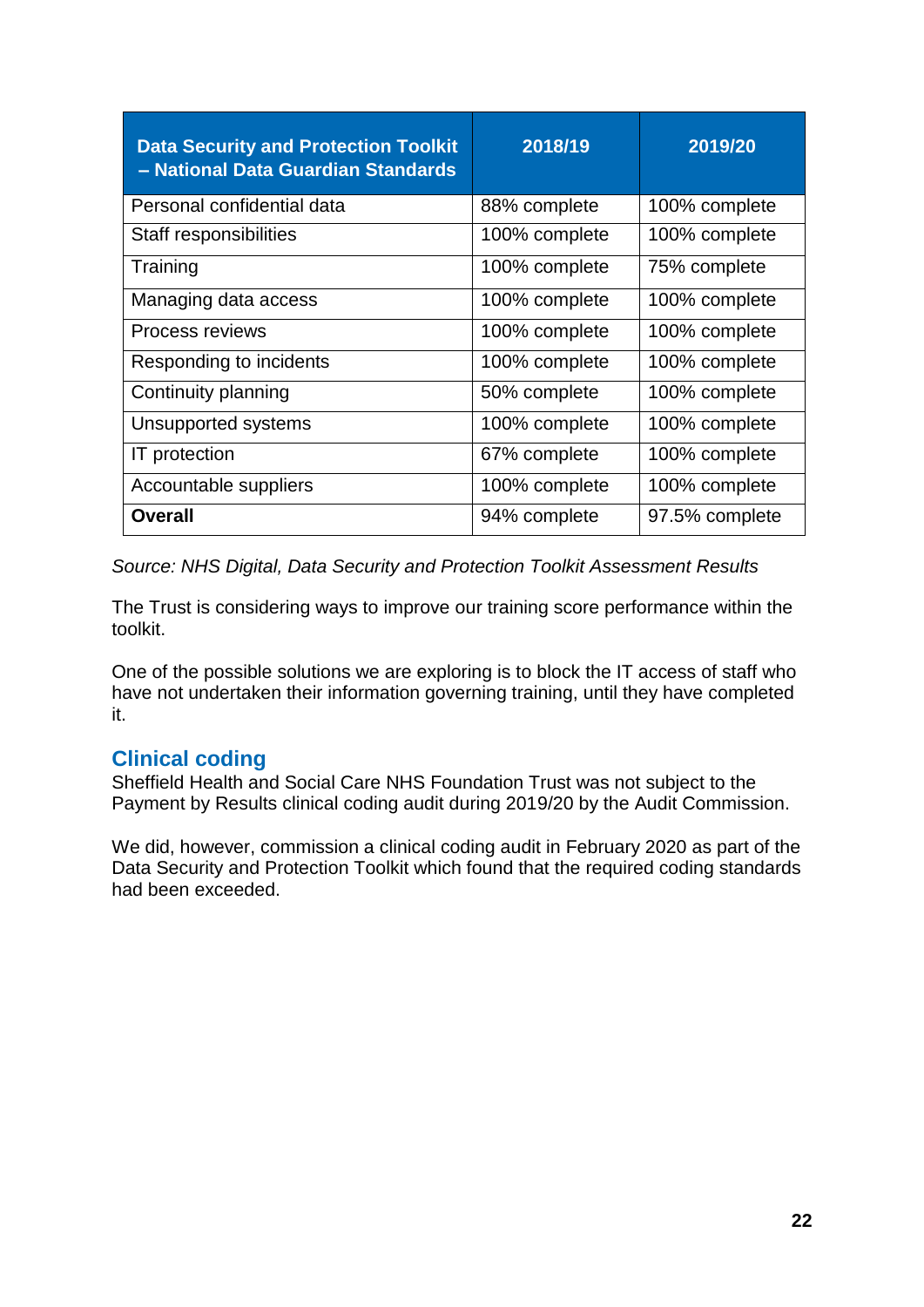# **2.6 Learning from deaths**

During 2019/20, 717 of Sheffield Health and Social Care NHS Foundation Trust's patients died.

The number of deaths occurring in each quarter of the year are given in the table below for the past three years.

| <b>Quarter one</b> | <b>Quarter two</b> | <b>Quarter three</b> | <b>Quarter four</b> |
|--------------------|--------------------|----------------------|---------------------|
|                    |                    |                      | 203                 |
|                    |                    |                      |                     |
| 177                | 144                | 172                  | 177                 |
|                    |                    |                      |                     |
| 157                | 174                | 202                  | 184                 |
|                    | 190                | 135                  | 185                 |

All patients whose patient records are recorded on our Insight system and had contact with any of our services within six months of the date of death, have been included in the figures above.

Between 01 April 2019 and 31 March 2020, 376 case record reviews and 71 investigations had been carried out in relation to 717 of the deaths included in the table above.

In 0 (zero) cases, a death was subjected to both a case record review and an investigation.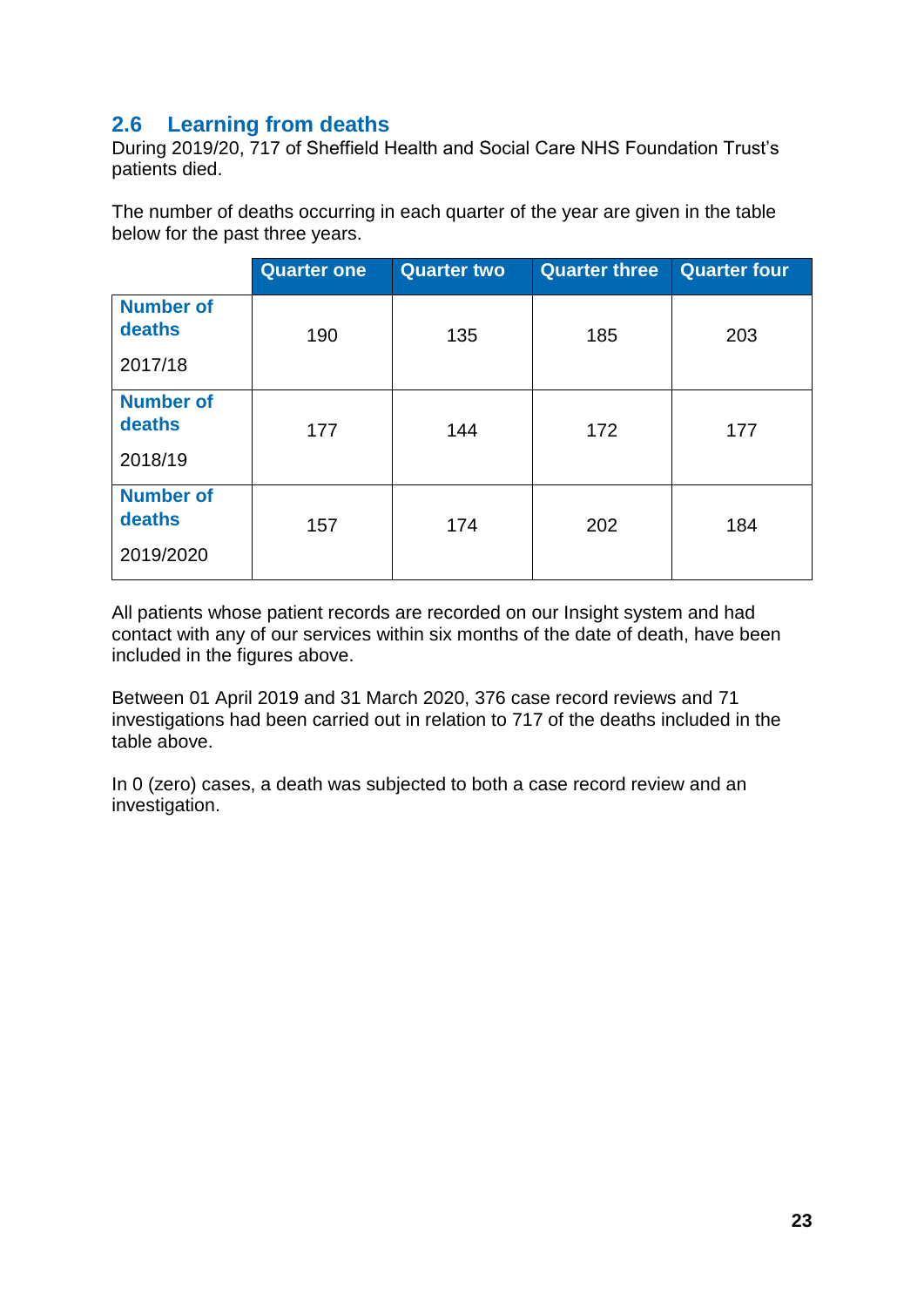The number of deaths in each quarter for which a case record review or an investigation was carried out for the past three years is provided in the table below.

| 2017/18                                                                                   | Quarter<br>one        | Quarter<br>two | <b>Quarter</b><br>three | <b>Quarter</b><br>four |
|-------------------------------------------------------------------------------------------|-----------------------|----------------|-------------------------|------------------------|
| Number of deaths reported above<br>subject to review or case record<br>review             | 77                    | 63             | 57                      | 71                     |
| Number of deaths reported above<br>subject to serious incident<br>investigation processes | 14                    | 15             | 13                      | 12                     |
| 2018/19                                                                                   | <b>Quarter</b><br>one | Quarter<br>two | Quarter<br>three        | Quarter<br>four        |
| Number of deaths reported above<br>subject to review or case record<br>review             | 75                    | 53             | 77                      | 90                     |
| Number of deaths reported above<br>subject to serious incident<br>investigation processes | 8                     | 14             | 16                      | 11                     |
| 2019/20                                                                                   | <b>Quarter</b><br>one | Quarter<br>two | <b>Quarter</b><br>three | <b>Quarter</b><br>four |
| Number of deaths reported above<br>subject to review or case record<br>review             | 91                    | 86             | 92                      | 107                    |
| Number of deaths reported above<br>subject to serious incident<br>investigation processes | 14                    | 21             | 18                      | 18                     |

The table above provides information on the number of case record reviews that have been undertaken as part of our Mortality Review Group, together with numbers of Structured Judgement Reviews and investigations that have been carried out within the reporting period.

**Note:** There have been no reviews completed within the reporting period for deaths occurring outside of the reporting period.

0 (zero) representing 0% of the patient deaths during the reporting period are judged to be more likely than not to have been due to problems in the care provided to the patient.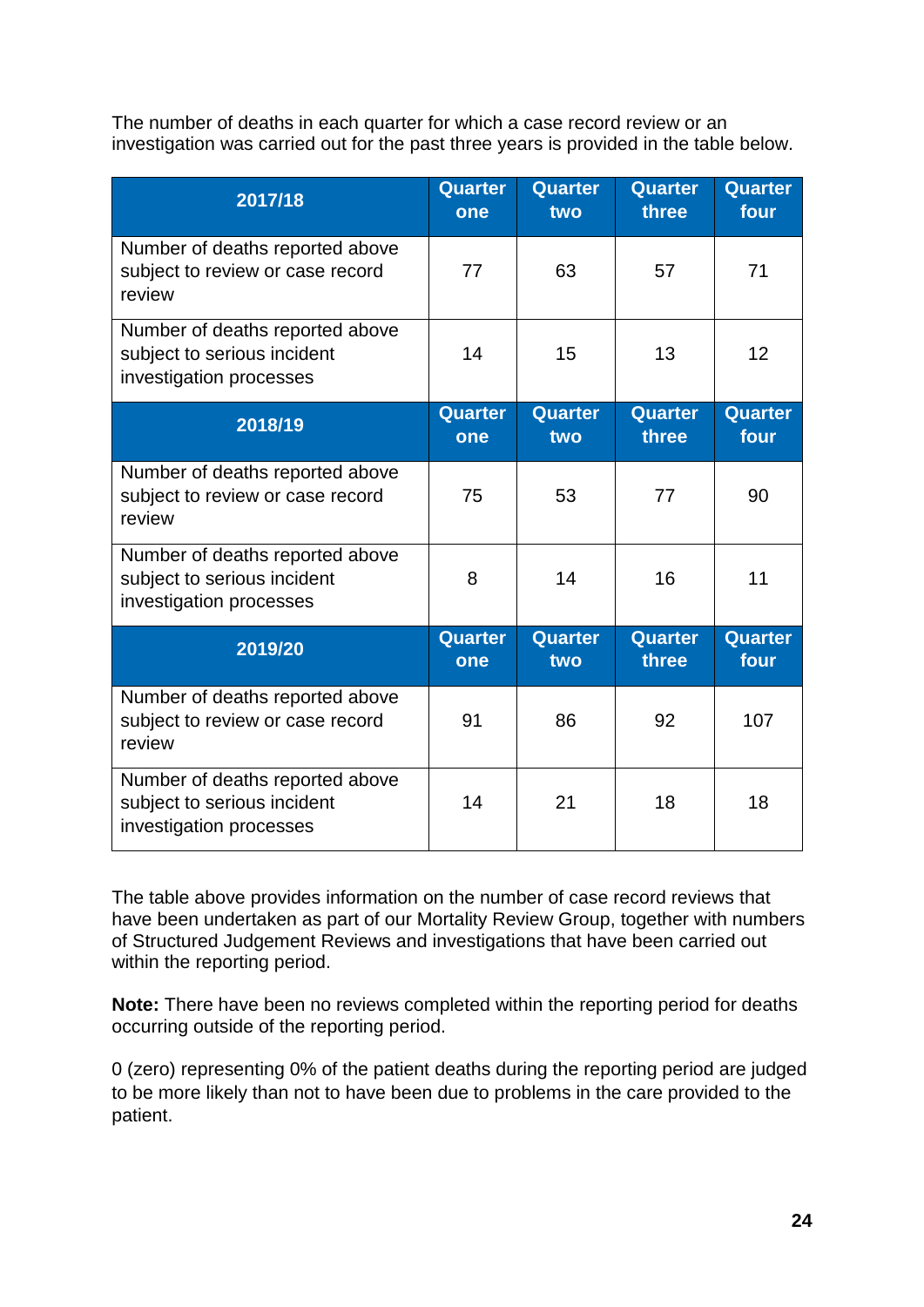The table below provides the breakdown of these cases per quarter for the past three years.

| 2017/18                             | <b>Quarter one</b> | <b>Quarter two</b> | <b>Quarter three</b> | <b>Quarter four</b> |
|-------------------------------------|--------------------|--------------------|----------------------|---------------------|
| Number of<br>deaths                 | $\Omega$           | 1                  | $\overline{0}$       | $\overline{0}$      |
| As a<br>percentage of<br>all deaths | 0%                 | $0\%$ *            | 0%                   | 0%                  |
| 2018/19                             | <b>Quarter one</b> | <b>Quarter two</b> | <b>Quarter three</b> | <b>Quarter four</b> |
| Number of<br>deaths                 | $\overline{0}$     | $\overline{0}$     | $\mathbf 0$          | $\overline{0}$      |
| As a<br>percentage of<br>all deaths | 0%                 | 0%                 | $0\%$                | 0%                  |
| 2019/20                             | <b>Quarter one</b> | <b>Quarter two</b> | <b>Quarter three</b> | <b>Quarter four</b> |
| Number of<br>deaths                 | $\Omega$           | $\overline{0}$     | $\overline{0}$       | $\overline{0}$      |
| As a<br>percentage of<br>all deaths | 0%                 | 0%                 | 0%                   | 0%                  |

# *\*1 death in 713 deaths (equivalent to 0.001403%)*

From the case record reviews, we have undertaken this year, we have found one example where care was found to be below an acceptable standard. However, it is considered unlikely that this alone led to harm. The individual was well supported in the community and had a full care package which their carer thought would be unhelpful to change. The individual was deemed to have capacity and made choices that had a negative impact on their physical health.

From the reviews undertaken positive practice was identified relating to collaborative care plans, risk assessments, the monitoring of medications and maintaining positive relationships and contact with family members. There were occasions where physical health needs appear to have been less well-managed, and there was a clear distinction that showed inpatient areas tended to manage physical health needs better than community services.

Although some areas for learning were identified within the reviews, none of them suggested that patient harm was caused, or that the deaths were considered to have been more likely than not to have resulted from problems in care delivery or service provision.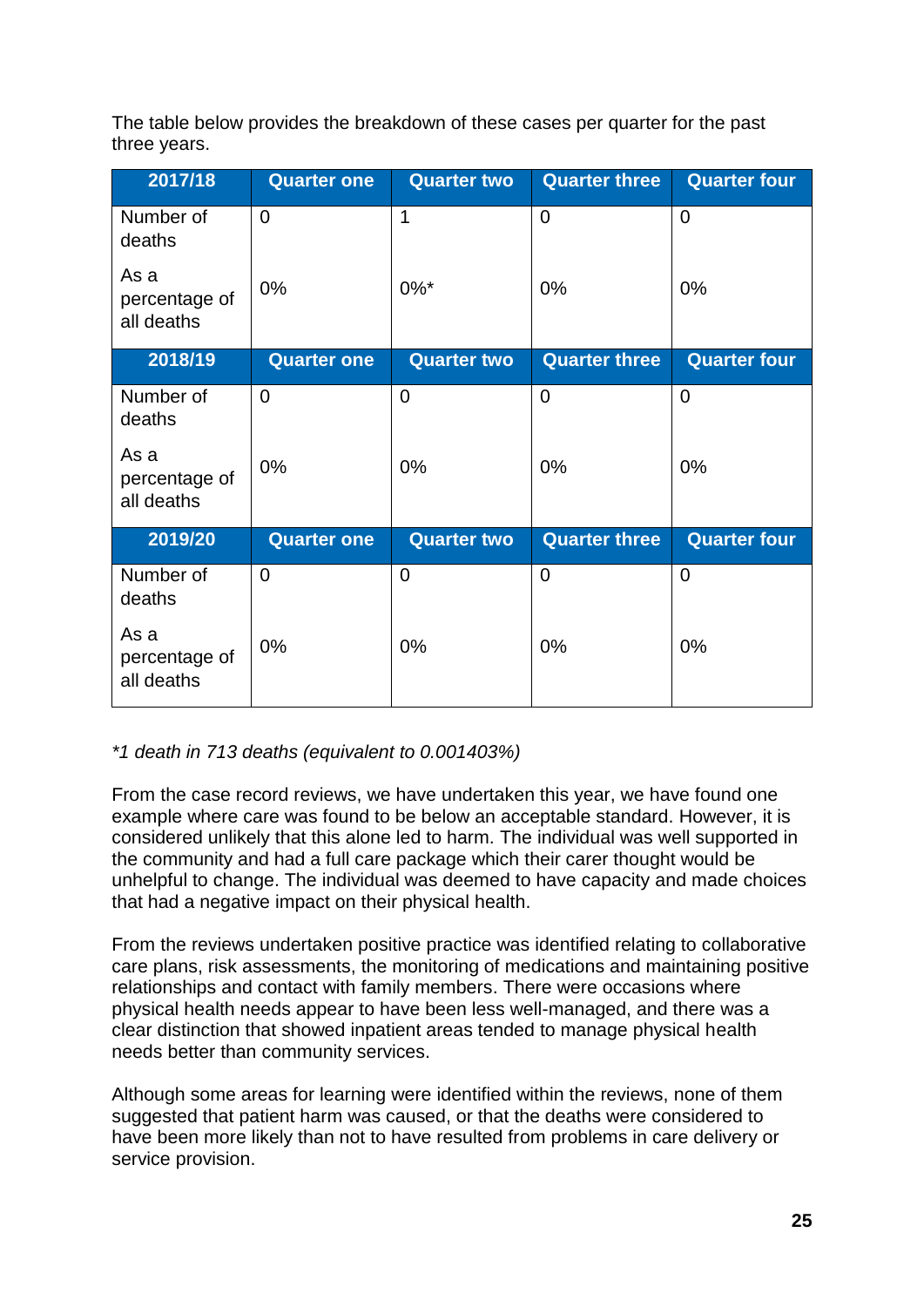We have also identified 95 actions, as part of our serious incident investigations, that are likely to result in improvements in practice. The learning and actions arising from these incidents are reported within our quarterly incident management reports and published on our intranet.

#### **Doctors in training**

As part of the conditions of service for NHS doctors in training, we are required to produce an annual report on rota gaps and our plan for improvement to reduce these. This report is produced by our Guardian of Safe Working and is presented to our Board of Directors. Below is a summary of the findings within this report.

The Trust calls upon internal and external (agency) locums to cover gaps in our rota. Gaps are mainly caused by sickness and maternity or paternity leave.

The table below shows the gaps that were filled either by internal or agency locums throughout the year.

| <b>Reporting period</b> | <b>Internal locum cover</b> | <b>Agency locum cover</b> |
|-------------------------|-----------------------------|---------------------------|
| April, May, June 2019   | 22 rota gaps                | 25 rota gaps              |
| July, August, Sept 2019 | 17 rota gaps                | 17 rota gaps              |
| Oct, Nov, Dec 2019      | 26 rota gaps                | 28 rota gaps              |
| Jan, Feb, March 2020    | 42 rota gaps*               | 36 rota gaps*             |

*\* The increase this quarter was a result of doctors shielding due to the COVID-19 pandemic*

In the last 12 months, we have required SAS doctors and consultants to act down to ensure the city-wide out of hours service is properly staffed.

The Trust also conducts recruitment initiatives with the Royal College of Psychiatrists such as 'Choose Psychiatry' to increase the numbers of trainees to increase the fill rate of training posts and meet the needs of on-call shifts.

Our Guardian of Safe Working, Dr Raihan Talukdar, is constantly working with trainees to ensure they are working safely and within limits.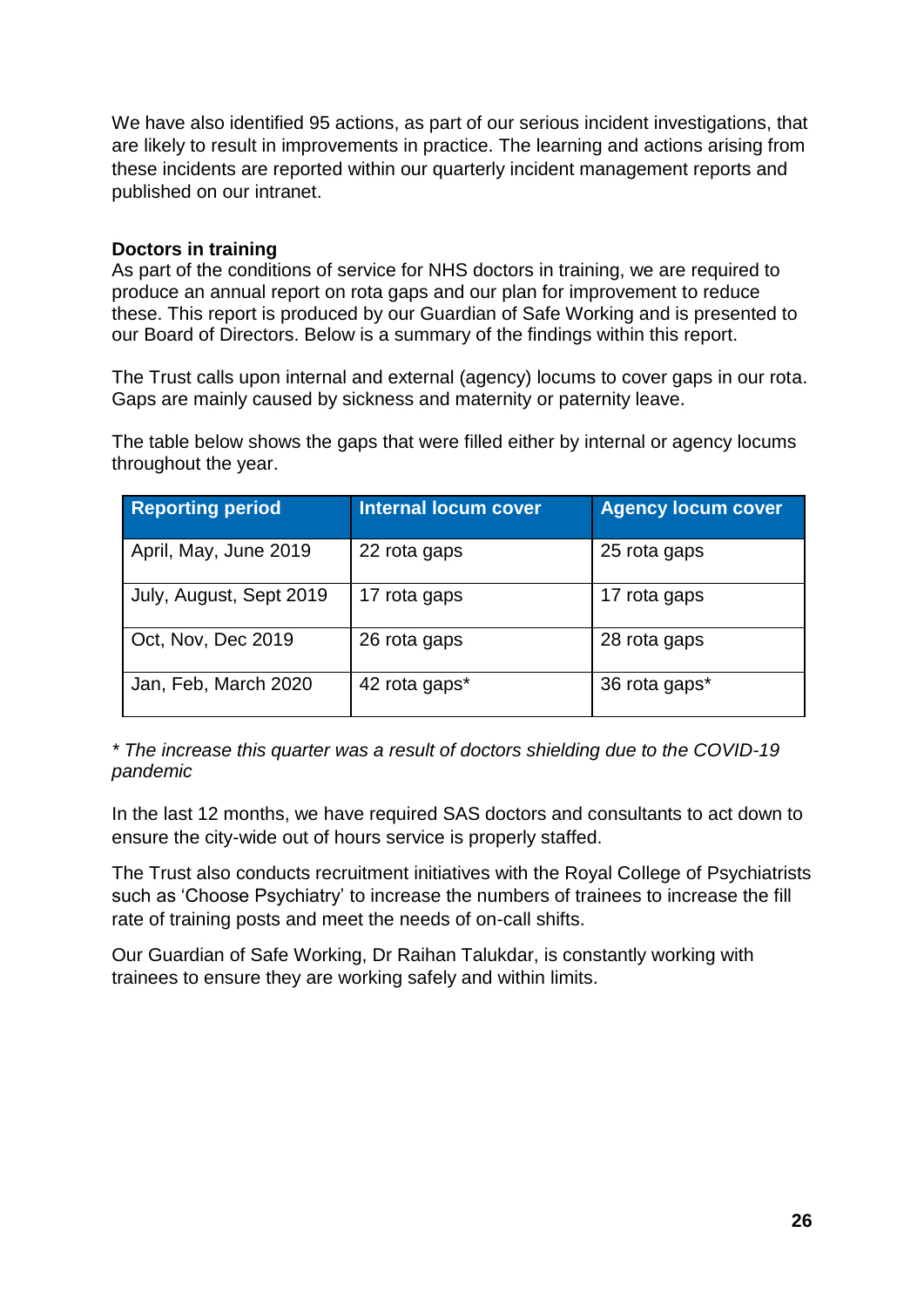# **Part two (c): Reporting against core indicators**

The Trust considers that the data provided earlier within this report and below is as described for the following reasons. External auditors have previously tested the accuracy of the data and our systems used to report our performance on the following indicators:

- **Early Intervention in Psychosis (EIP):** people experiencing a first episode of psychosis treated with a National Institute for Health and Care Excellence (NICE)-approved care package within two weeks of referral
- **Improving Access to Psychological Therapies (IAPT):** waiting time to begin treatment (from IAPT minimum dataset): within six weeks of referral
- Mortality data.

These audits confirmed the validity and accuracy of the data used within the Trust to monitor, assess and report our performance. The Trust will continue to monitor and take corrective action where targets are not met to improve the quality of its services.

| <b>Mental health</b>                                                                                                            | This year's                                                   | How did we do? |               |               |                             |  |  |
|---------------------------------------------------------------------------------------------------------------------------------|---------------------------------------------------------------|----------------|---------------|---------------|-----------------------------|--|--|
| <b>services</b>                                                                                                                 | target                                                        | 2017/18        | 2018/19       |               | <b>This year</b><br>2019/20 |  |  |
| Seven day follow<br>up                                                                                                          |                                                               |                |               |               |                             |  |  |
| Everyone<br>discharged from<br>hospital on CPA<br>should receive<br>support at home<br>within seven days of<br>being discharged | 95% of<br>patients on<br>CPA to be<br>followed up<br>in seven | 93.2%<br>(Q4)  | 94.4%<br>(Q4) | 95.6%<br>(Q3) | <b>Achieved</b>             |  |  |
| National average                                                                                                                | days                                                          | 95.5%<br>(Q4)  | 95.8%<br>(Q4) | 95.5%<br>(Q3) |                             |  |  |
| <b>Best performing</b>                                                                                                          |                                                               | 100%<br>(Q4)   | 100%<br>(Q4)  | 100%<br>(Q3   |                             |  |  |
| Lowest performing                                                                                                               |                                                               | 68.8%<br>(Q4)  | 83.5%<br>(Q4) | 86.3%<br>(Q3  |                             |  |  |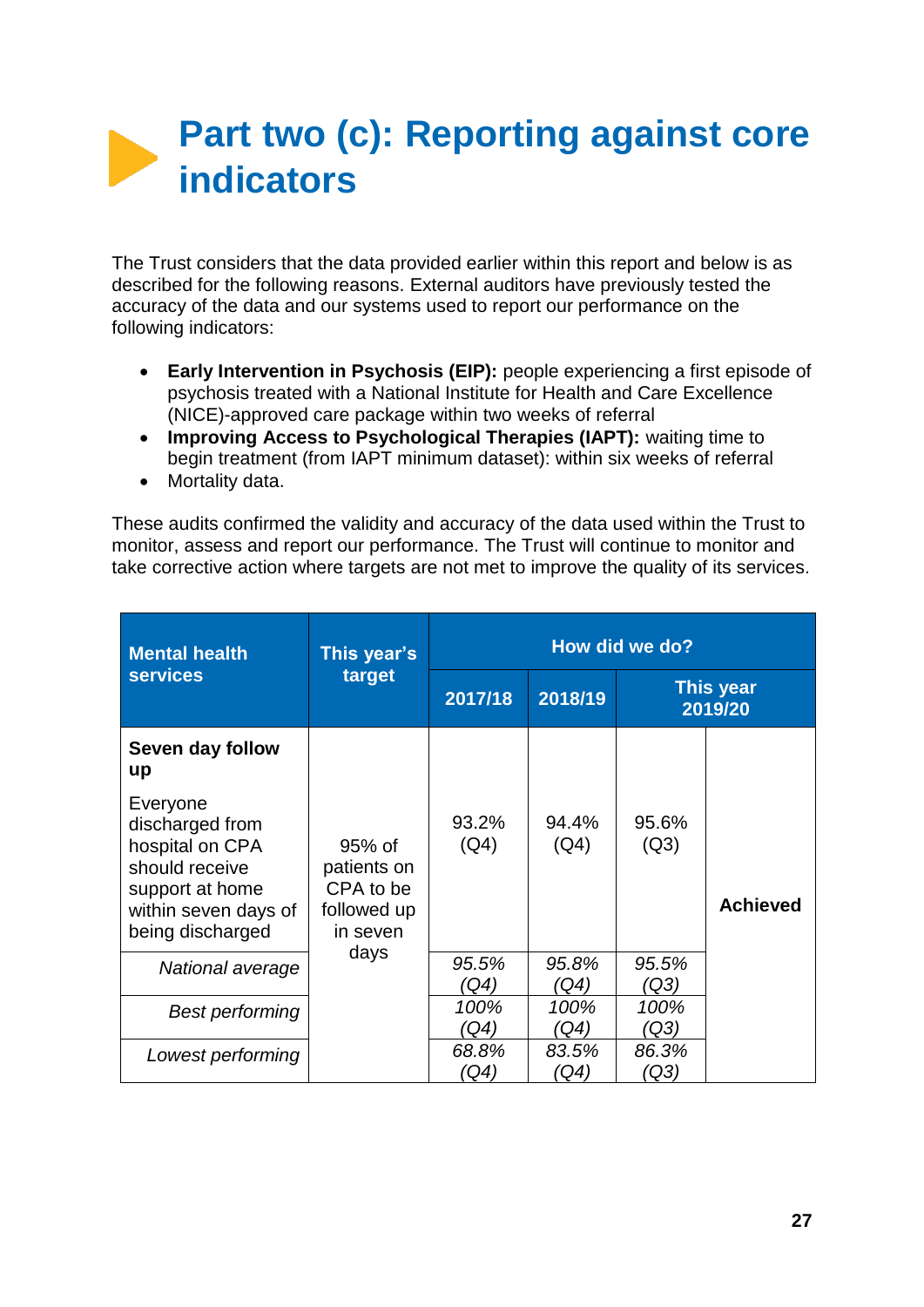| 'Gate keeping'                                                                                                                                                                             |                                              |                                 |                                 |                                 |                                                       |
|--------------------------------------------------------------------------------------------------------------------------------------------------------------------------------------------|----------------------------------------------|---------------------------------|---------------------------------|---------------------------------|-------------------------------------------------------|
| Everyone admitted<br>to hospital is<br>assessed and<br>considered for home<br>treatment                                                                                                    | 95% of<br>admissions                         | 99.3%<br>(Q4)                   | 100%<br>(Q4)                    | 99.1%<br>(Q3)                   | <b>Achieved</b>                                       |
| National average                                                                                                                                                                           | to be gate-<br>kept                          | 98.7%<br>(Q4)                   | 98.1%<br>(Q4)                   | 97.1%<br>(Q3)                   |                                                       |
| <b>Best performing</b>                                                                                                                                                                     |                                              | 100%<br>(Q4)                    | 100%<br>(Q4)                    | 100%<br>(Q3)                    |                                                       |
| Lowest performing                                                                                                                                                                          |                                              | 99.7%<br>(Q4)                   | 88.2%<br>(Q4)                   | 80%<br>(Q3)                     |                                                       |
| <b>Emergency</b><br>re-admissions<br>Percentage of<br>service users<br>discharged from<br>acute inpatient<br>wards who are<br>admitted within 28<br>days.                                  | 5% National<br>benchmark<br>Average is<br>9% | 3.9%                            | 4.1%                            | 5.88%                           | <b>Achieved</b>                                       |
| <b>Community Mental</b><br><b>Health Services</b><br><b>Experience:</b><br>Service users'<br>overall experience<br>of contact with a<br>health or social care<br>worker during<br>2019/20. | Our score                                    | 2017<br><b>Survey</b><br>7.5/10 | 2018<br><b>Survey</b><br>7.2/10 | 2019<br><b>Survey</b><br>6.8/10 | <b>About the</b><br>same as<br>other<br><b>Trusts</b> |
| <b>Best performing</b>                                                                                                                                                                     |                                              |                                 |                                 |                                 |                                                       |
|                                                                                                                                                                                            |                                              | 8.1/10                          | 7.7/10                          | 7.7/10                          |                                                       |
| Lowest performing<br>Q. Were you given<br>enough time to<br>discuss<br>your needs and<br>treatment?                                                                                        | Our score                                    | 6.4/10<br>7.5/10                | 5.9/10<br>7.2/10                | 6.0/10<br>7.1/10                | <b>About the</b><br>same as<br>other                  |
| <b>Best performing</b>                                                                                                                                                                     |                                              | 8.1/10                          | 8.0/10                          | 8.2/10                          | <b>Trusts</b>                                         |
| Lowest performing                                                                                                                                                                          |                                              | 6.2/10                          | 6.2/10                          | 6.4/10                          |                                                       |
| Q. Did the person or<br>people you saw<br>understand how<br>your mental health<br>needs affect other<br>areas of your life?                                                                | Our score                                    | 7.0/10                          | 7.2/10                          | 6.5/10                          | <b>About the</b><br>same as<br>other<br><b>Trusts</b> |
| <b>Best performing</b>                                                                                                                                                                     |                                              | 7.8/10                          | 7.5/10                          | 7.7/10                          |                                                       |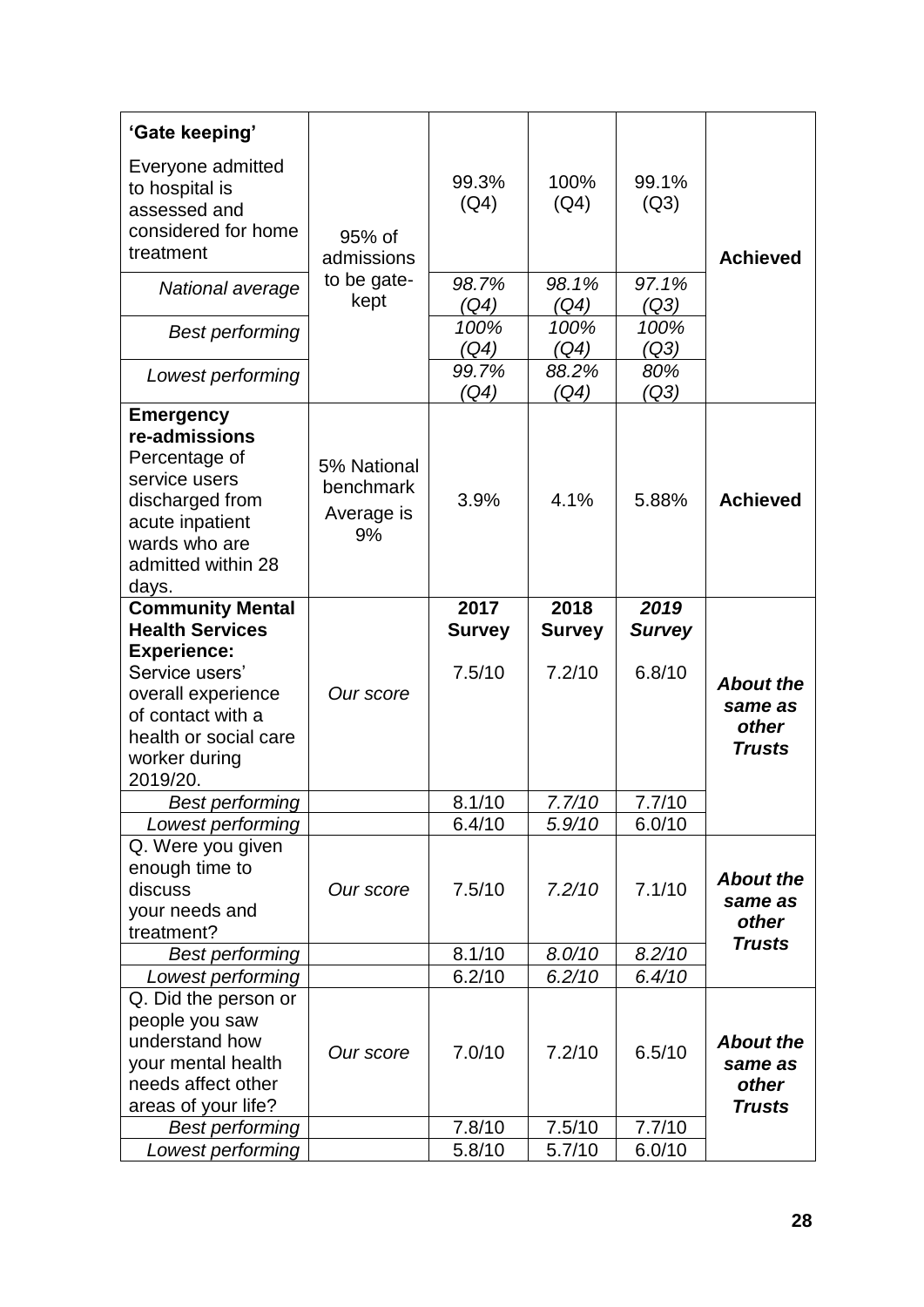| Q. Did the person or<br>people you saw<br>appear to be aware<br>of your treatment<br>history? | Our score | N/A     | N/A                         | 6.8/10           | <b>About the</b><br>same as<br>other<br><b>Trusts</b> |
|-----------------------------------------------------------------------------------------------|-----------|---------|-----------------------------|------------------|-------------------------------------------------------|
| <b>Best performing</b><br>Lowest performing                                                   |           |         |                             | 7.7/10<br>5.6/10 |                                                       |
| <b>Patient safety</b>                                                                         |           | 2017/18 | 2018/19                     | 2019/20          |                                                       |
| incidents<br>Number of patient<br>safety incidents<br>reported to NRLS                        |           | 3989    | 3346<br>(note<br>two)       | 3097             |                                                       |
| (note one)                                                                                    |           | 76.41   | 64.01                       | 59.25            | <b>National</b>                                       |
| Rate of patient<br>safety incidents per<br>1000 bed days                                      |           | 37      | (note<br>two)               | 34               | percentage<br>of patient<br>safety<br>incidents       |
| Number of patient<br>safety incidents<br>resulting in severe<br>harm or death                 | N/A       | 0.9%    | 29<br>(note<br>two)<br>0.9% | 1.1%             | resulting in<br>severe<br>harm or<br>death is<br>1.0% |
| Percentage of<br>patient safety<br>incidents resulting in<br>severe harm or<br>death          |           |         | (note<br>two)               |                  |                                                       |

*Information source: Insight, NRLS, CQC Community Mental Health Survey results. Comparative information from NHS Digital, NRLS and NHS England.*

**Note one:** The NRLS is the National Reporting Learning System, a comprehensive database set up by the former National Patient Safety Agency that captures patient safety information.

**Note two:** Information differs from Quality Report 2018/19 as previously only reported first six months of 2018/19.

The Trust has performed well against the national standards and targets. We have met, and in some cases over-performed, in them. Our IAPT service has overachieved its six and 18 week waiting targets, as well as the number of people who have moved to recovery. Our Early Intervention Service access within two weeks, the seven day follow up following admission and ensuring all admissions are considered for home treatment (gatekeeping) targets have all been achieved this year. We know that being 'about the same' as other mental health trusts insofar as our community mental health service user feedback is not what we aspire to, but we are already progressing with our improvements in this area. This work is being overseen through the 'Back to Good' rapid improvement in recovery workstream, reporting into the Back to Good Board.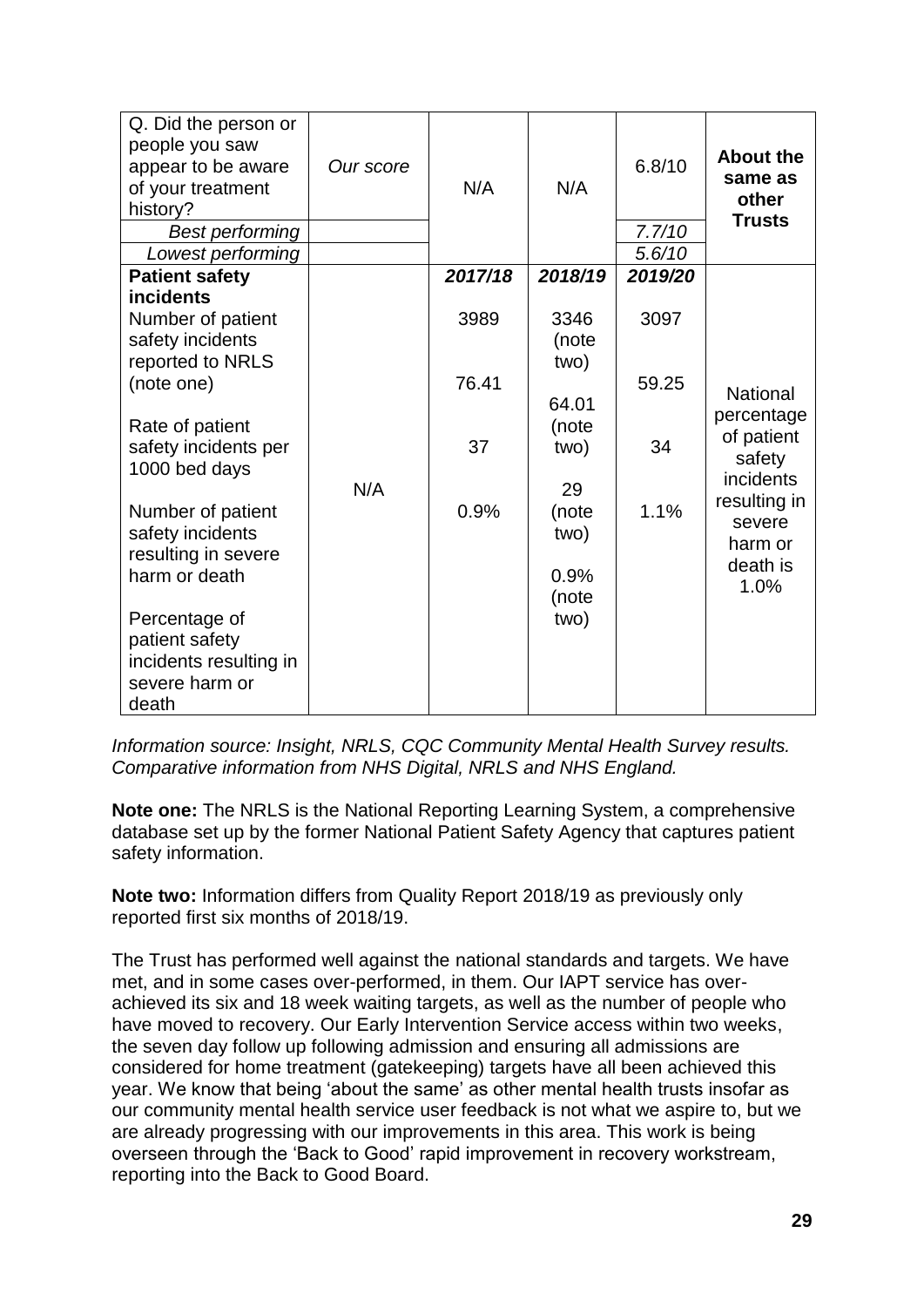

# **3.1 Safety indicators**

#### **Self-harm and suicide incidents**

The risk of self-harm or suicide is always a serious concern for mental health and substance misuse services.

The Trust has historically been below national averages for this type of incident reporting. The latest National Reporting Learning System (NRLS) figures show 11.6% of all patient safety incidents reported by the Trust were related to self-harm, in comparison with 23.6% for mental health trusts nationally.

Our self-harm incidents for the last three years are summarised in the table below:

| <b>Proportion of</b><br>incidents due to<br>self-harm/suicide | Number of<br><b>incidents</b><br>reported | <b>Our incidents as</b><br>a percentage of<br>all our incidents | <b>National incidents</b><br>as a percentage of<br>all incidents |
|---------------------------------------------------------------|-------------------------------------------|-----------------------------------------------------------------|------------------------------------------------------------------|
| Apr 17 to Sept 17                                             | 243                                       | 11.4%                                                           | 21.8%                                                            |
| Oct 17 to Mar 18                                              | 239                                       | 12.9%                                                           | 23.8%                                                            |
| Apr 18 to Sept 18                                             | 189                                       | 10.3%                                                           | 23.2%                                                            |
| Oct 18 to Mar 19                                              | 175                                       | 11.5%                                                           | 23.4%                                                            |
| Apr 19 to Sept 19                                             | 168                                       | 10.5%                                                           | 24.2%                                                            |
| Oct 19 to Mar 20                                              | 175                                       | 11.6%                                                           | 23.6%                                                            |

*Source: National Reporting Learning System*

#### **Disruptive, aggressive behaviour incidents**

As a Trust we take disruptive, aggressive behaviour extremely seriously and encourage our staff to report all occurrences.

Our RESPECT programme has also affirmed the need to report this kind of unwanted behaviour. We remain a high reporter of this type of incident, compared to other mental health trusts nationally. It should be noted that over 93% of all incidents reported by the Trust resulted in 'no' or 'low' harm.

Several measures have been taken by the Trust to improve safety and to reduce incidences of assault, including the introduction of body worn cameras and the presence of security staff in our inpatient areas. We must review our approach to restrictive care.

Our disruptive, aggressive behaviour incidents for the last three years are summarised in the table on the next page.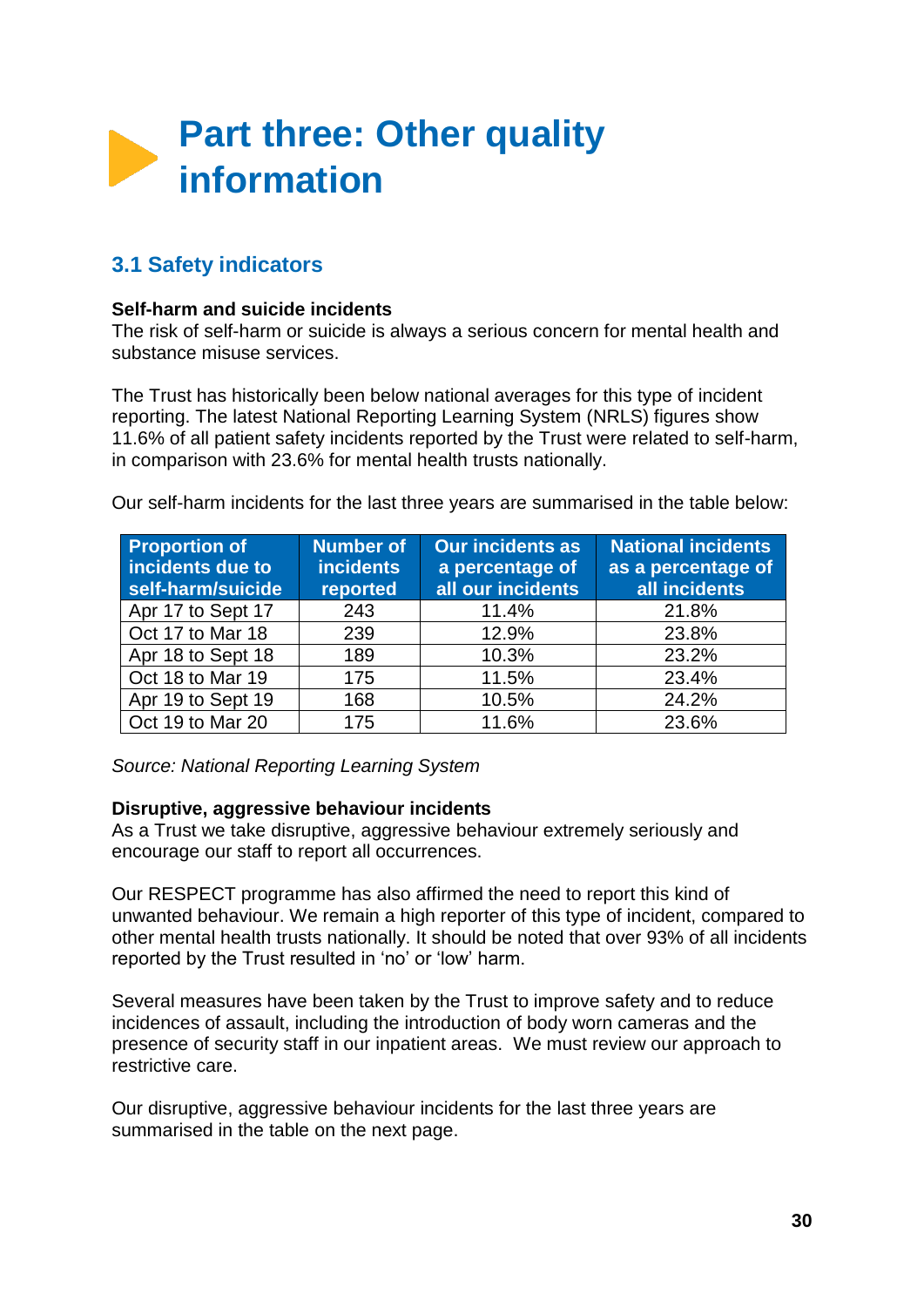| <b>Proportion of</b><br>incidents due to<br>disruptive<br>behaviour | <b>Number of</b><br><b>incidents</b><br>reported | <b>Our incidents as</b><br>a percentage of<br>all our incidents | <b>National incidents</b><br>as a percentage of<br>all incidents |
|---------------------------------------------------------------------|--------------------------------------------------|-----------------------------------------------------------------|------------------------------------------------------------------|
| Apr 17 to Sept 17                                                   | 511                                              | 24.0%                                                           | 13.0%                                                            |
| Oct 17 to Mar 18                                                    | 505                                              | 27.2%                                                           | 13.0%                                                            |
| Apr 18 to Sept 18                                                   | 488                                              | 26.7%                                                           | 12.4%                                                            |
| Oct 18 to Mar 19                                                    | 459                                              | 30.2%                                                           | 11.6%                                                            |
| Apr 19 to Sept 19                                                   | 458                                              | 28.7%                                                           | 11.5%                                                            |
| Oct 19 to Mar 20                                                    | 489                                              | 32.5%                                                           | 11.0%                                                            |

*Source: National Reporting Learning System*

#### **Medication errors and near miss incidents**

Medicines safety is everyone's business and it is essential that people obtain the best possible outcomes from their medicines.

The safety of medicines can be a continual challenge. It is crucial that the Trust understands why these medicines incidents occur; why they occur when they do and what actions can be taken to reduce the impact and reoccurrence of such incidents.

Staff are encouraged to report near misses and errors to make sure that we can share lessons learnt, and make our systems as safe and effective as possible. Our medication incidents for last three years are summarised in the table below:

| <b>Proportion of</b><br>incidents due to<br>medication errors | <b>Number of</b><br><b>incidents</b><br>reported | <b>Our incidents as a</b><br>percentage of all<br>our incidents | <b>National</b><br>Incidents as a<br>percentage of<br>all incidents |
|---------------------------------------------------------------|--------------------------------------------------|-----------------------------------------------------------------|---------------------------------------------------------------------|
| Apr 17 to Sept 17                                             | 198                                              | 9.3%                                                            | 7.9%                                                                |
| Oct 17 to Mar 18                                              | 180                                              | 9.7%                                                            | 7.8%                                                                |
| Apr 18 to Sept 18                                             | 208                                              | 11.4%                                                           | 7.7%                                                                |
| Oct 18 to Mar 19                                              | 104                                              | 6.9%                                                            | 7.5%                                                                |
| Apr 19 to Sept 19                                             | 115                                              | 7.2%                                                            | 7.2%                                                                |
| Oct 19 to Mar 20                                              | 83                                               | 5.5%                                                            | 7.0%                                                                |

*Source: National Reporting Learning System*

# **3.2 Clinical effectiveness indicators**

As the Trust provides both primary care, in the form of GP practices and IAPT services, as well as secondary care services, for example community, residential and inpatient services, we have selected the three clinical effectiveness indicators below to ensure our Quality Account reflects the breadth of the care we provide to our service users.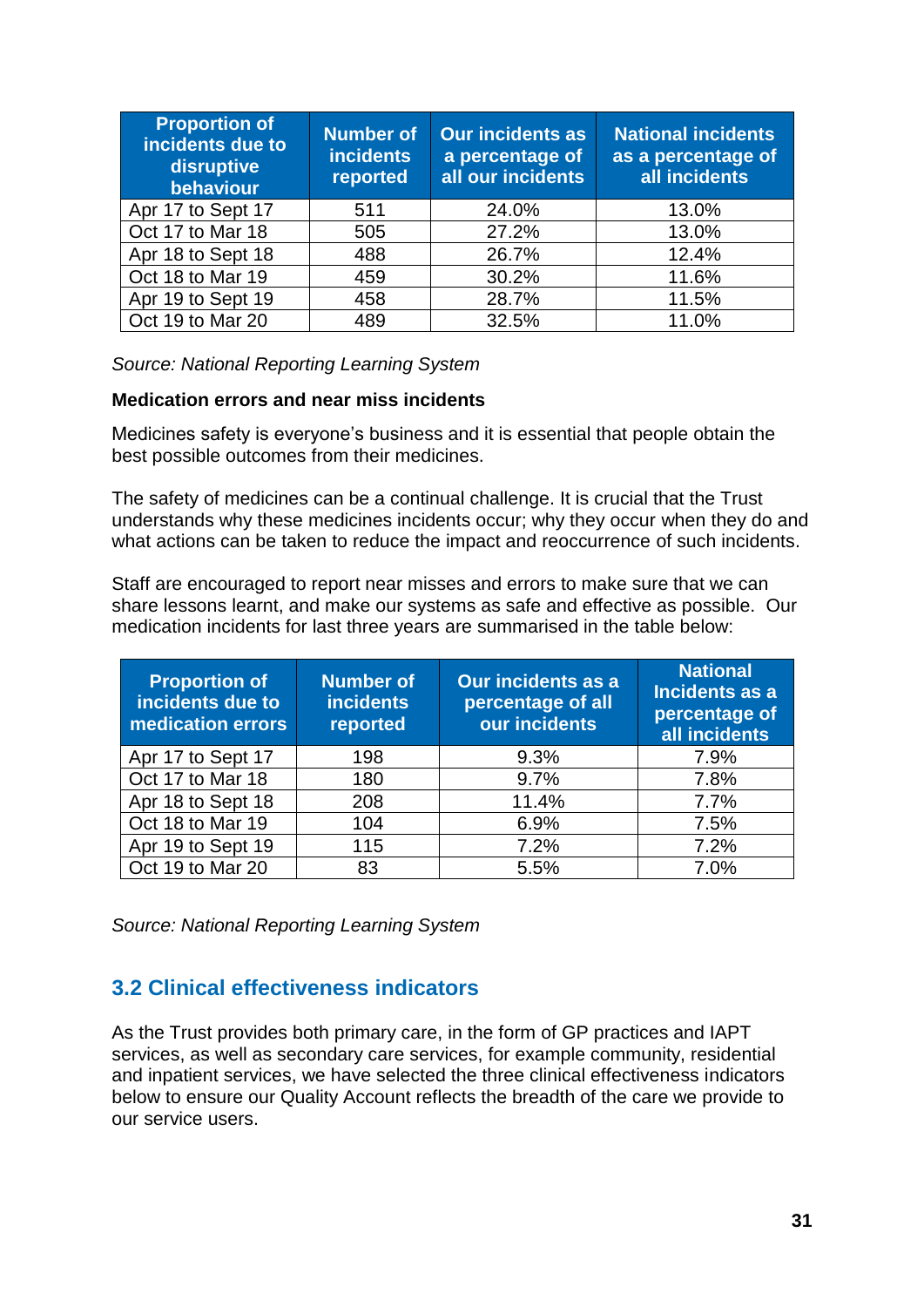# **Primary care Quality Outcomes Framework – GP practices**

The Quality Outcomes Framework (QOF) is one of the main quality indicators of primary care and provides a range of good practice quality standards for the delivery of GP services.

The table below shows the achievement against the QOF for this year, in comparison with the previous two years. The outbreak of COVID-19 in the last quarter of 2019-20 has led to unprecedented changes in the work and behaviour of GP practices and consequently the data in this publication may have been impacted. As such, caution should be taken in drawing any conclusions from this data without due consideration of the circumstances both locally and nationally.

It should be noted that the Clover Group QOF covers Darnall Primary Care Centre, Highgate Surgery, Jordanthorpe Health Centre and Mulberry Practice.

| Year    | <b>Clover Group</b> | <b>City</b> | <b>Heeley Green</b> | <b>Buchanan Road</b>                     |
|---------|---------------------|-------------|---------------------|------------------------------------------|
| 2017/18 | 92.4%               | 91.4%       | 93.6%               | 90.6% (not our service at<br>this point) |
| 2018/19 | 91.1%               | 91.8%       | 95.2%               | 94.3%                                    |
| 2019/20 | 88.8%               | 82.1%       | 94.6%               | 92.4%                                    |

*Source: NHS Digital*

# **Accessing Substance Misuse Services**

The commissioned services continue to prioritise ensuring timely access to treatment.

The service aims to ensure all of Sheffield's population that would benefit from the range of services provided in drug and alcohol treatment are able to access support.

The service adopts a range of approaches to engage with people from this vulnerable service user group.

| <b>Drug and alcohol services</b><br><b>waiting times</b>                                   | <b>This</b><br>year's<br>target | 2017/18 | 2018/19 | 2019/20 |
|--------------------------------------------------------------------------------------------|---------------------------------|---------|---------|---------|
| <b>Opiates service</b><br>Referral to booked                                               |                                 |         |         |         |
| assessment within seven<br>days (local monitoring)                                         | N/A                             | 99.7%   | 99.2%   | 96.4%   |
| Referral to start of tier three<br>treatment within 21 days<br>(local and National target) | 95%                             | 100%    | 99.9%   | 99.7%   |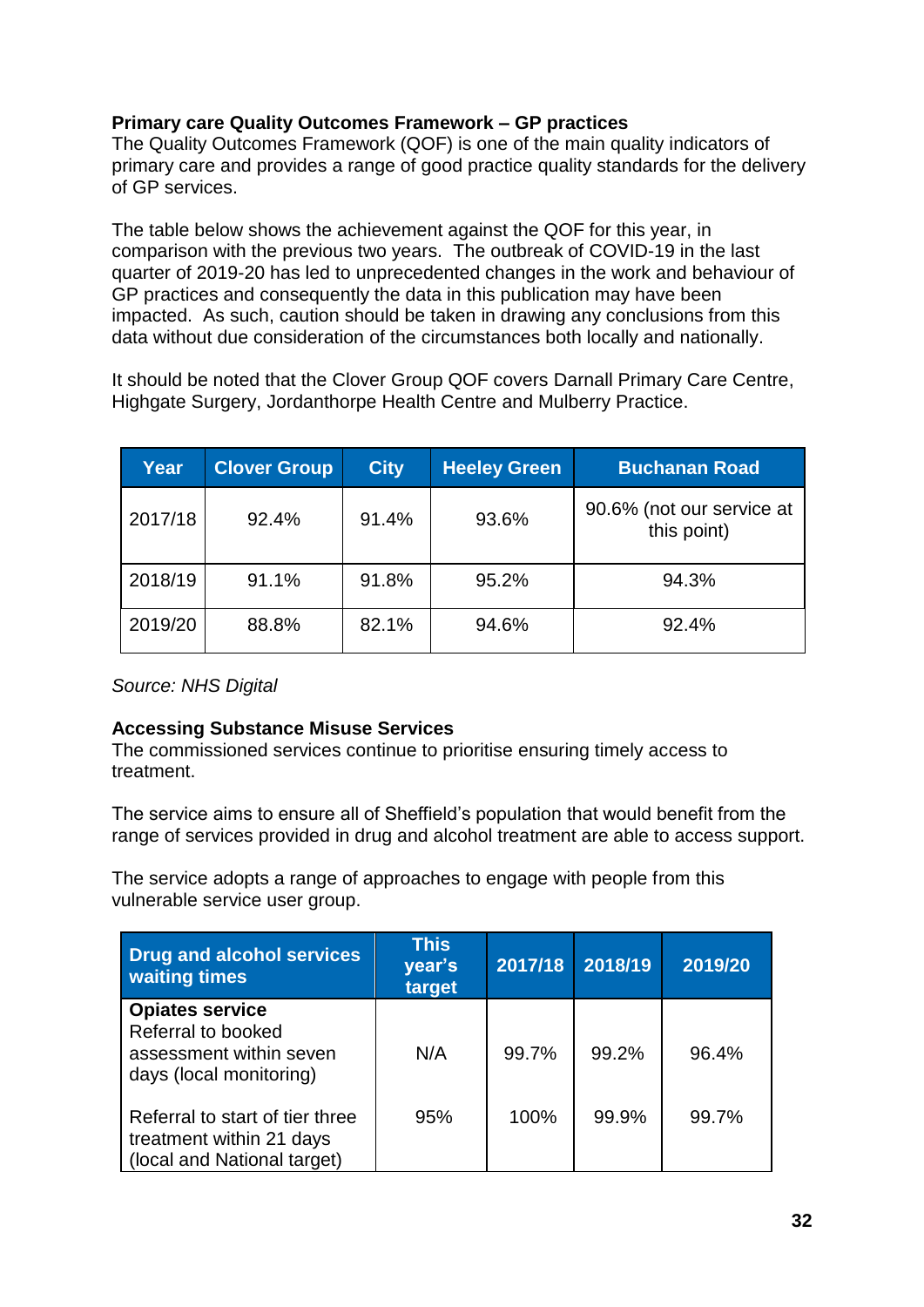| <b>Non-opiates service</b>                                                                         |     |       |       |       |
|----------------------------------------------------------------------------------------------------|-----|-------|-------|-------|
| Referral to booked<br>assessment within seven<br>days (local monitoring)                           | N/A | 96.9% | 98%   | 95.4% |
| Referral to start of tier three<br>treatment within 21 days<br>(local and National target)         | 95% | 99%   | 96.7% | 98.6% |
| <b>Alcohol service</b><br>Referral to booked<br>assessment within seven<br>days (local monitoring) | N/A | 100%  | 100%  | 100%  |
| Referral to start of tier three<br>treatment within 21 days<br>(local and national target)         | 95% | 100%  | 100%  | 100%  |

*Source: National Drug Treatment Monitoring System and local performance data*

Our substance misuse services have continued to perform well above the national targets.

#### **Mental Health Act compliance**

Many service users within Trust services are subject to the Mental Health Act.

It is imperative, therefore, for the Trust to ensure service user rights are protected and they are aware of their rights under the Act. The trust undertakes weekly audits within all inpatient areas to ensure service user rights are protected and our practice is in line with legislation.

The graph and the next page shows the percentages of detained patients whose rights have been given for the last two years.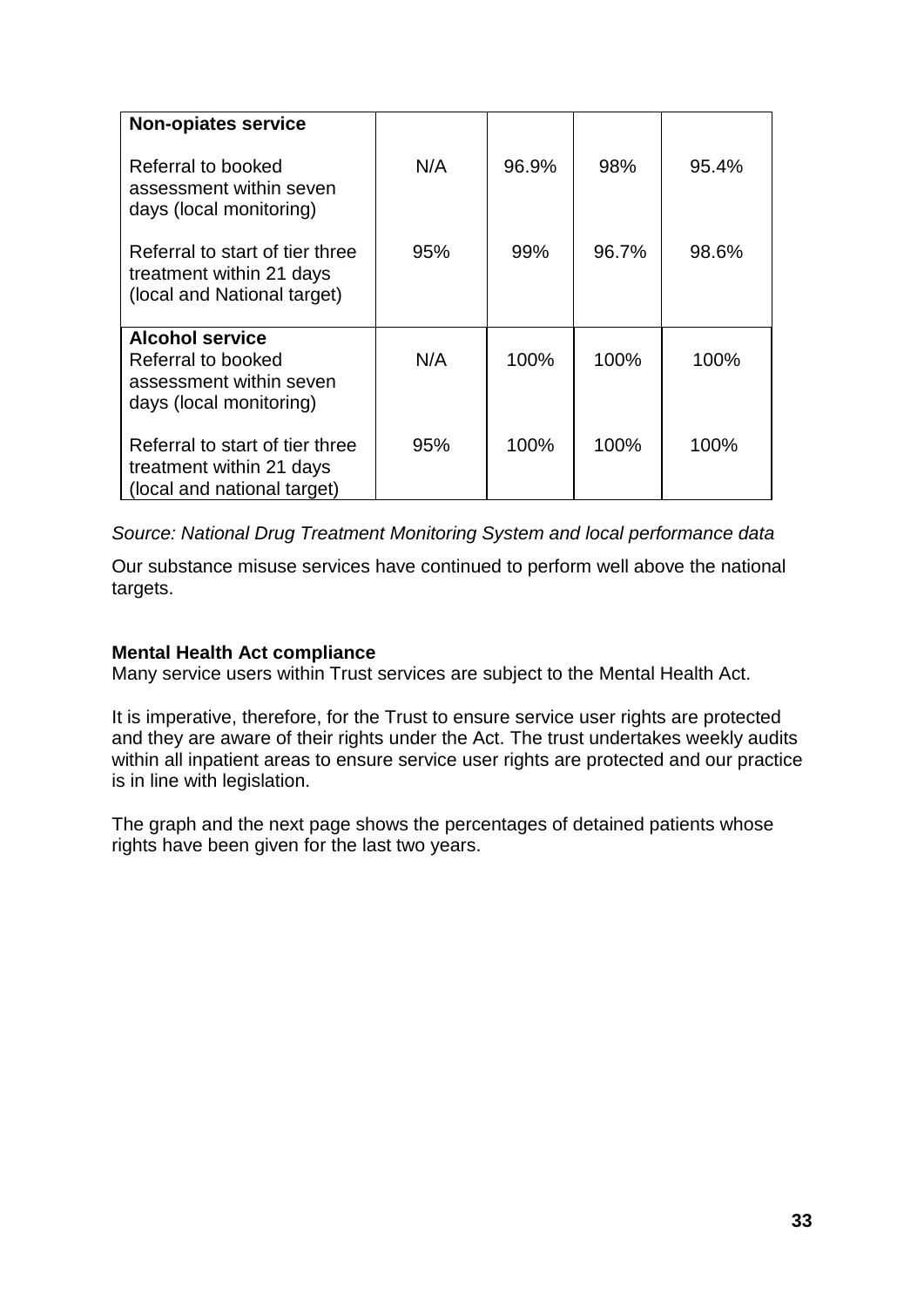

# **Percentage of detained patients whose rights have been given**

# *Source: Weekly Trust audit results of Insight records and MHA papers*

It should be noted that there are no results for March 2020, as this weekly audit was suspended as part of the Trust's COVID-19 management plans.

The Trust does not have any major concerns regarding its performance in this area. However, plans are in place to ensure that inpatient wards can see in 'real time' what actions are required to be compliant with the Mental Health Act at all times.

# **Mental health service indicators**

| <b>Mental health</b><br><b>services</b>                                                                                                                                                                                                 | This year's<br>target | 2017/18 | 2018/19 |       | <b>This year</b><br>2019/20 |
|-----------------------------------------------------------------------------------------------------------------------------------------------------------------------------------------------------------------------------------------|-----------------------|---------|---------|-------|-----------------------------|
| <b>Early intervention</b><br>People should have<br>access to early<br>intervention services<br>when experiencing a<br>first episode of<br>psychosis and<br>receive a NICE-<br>approved care<br>package within two<br>weeks of approval. | 53%                   | 48.3%   | 74.6%   | 73.2% | <b>Achieved</b>             |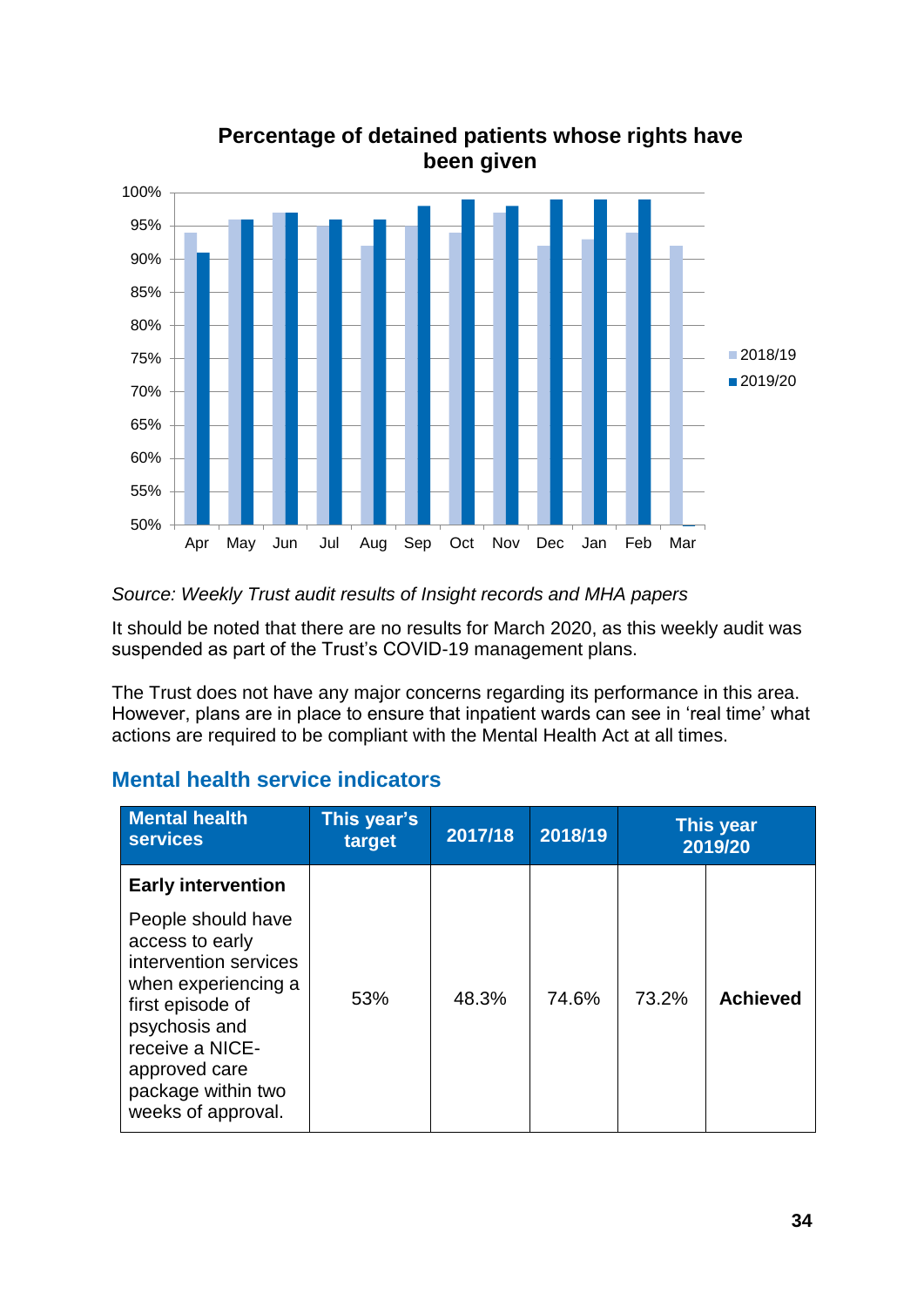| <b>Improving Access</b><br>to Psychological<br><b>Therapies (IAPT)</b>                              |                                                                                                                                        |               |               |        |                 |  |  |
|-----------------------------------------------------------------------------------------------------|----------------------------------------------------------------------------------------------------------------------------------------|---------------|---------------|--------|-----------------|--|--|
| a) Proportion of<br>people<br>completing<br>treatment who<br>move to recovery<br>b) Waiting time to | 50%                                                                                                                                    | 48.96%        | 50.41%        | 50.64% | <b>Achieved</b> |  |  |
| begin treatment<br>Within six<br>Ĺ.<br>weeks of                                                     | 75%                                                                                                                                    | 90.5%<br>(Q4) | 90.3%<br>(Q4) | 88.1%  |                 |  |  |
| referral<br>ii.<br>Within 18<br>weeks of<br>referral                                                | 95%                                                                                                                                    | 99.2%<br>(Q4) | 98.5%<br>(Q4) | 99.2%  |                 |  |  |
| Inappropriate out-<br>of-area placements<br>for adult mental<br>health services                     | The Trust is not required to disclose performance against<br>this indicator as we have fewer than seven average bed<br>days per month. |               |               |        |                 |  |  |

*Information source: Insight and Trust internal clinical information systems. Comparative information from NHS Digital.*

#### **Performance issues - IAPT**

A recovery plan for our IAPT services was submitted to NHS England and NHS Improvement that agreed access targets for January 2020 to March 2020.

Although the service achieved this in January and February, the impact of COVID-19 meant that courses starting in March had to be cancelled.

The service has over-performed throughout the year 2019/20 on both 18 and six week waiting time targets for treatment start, and has met the 50% recovery rate target for the full year.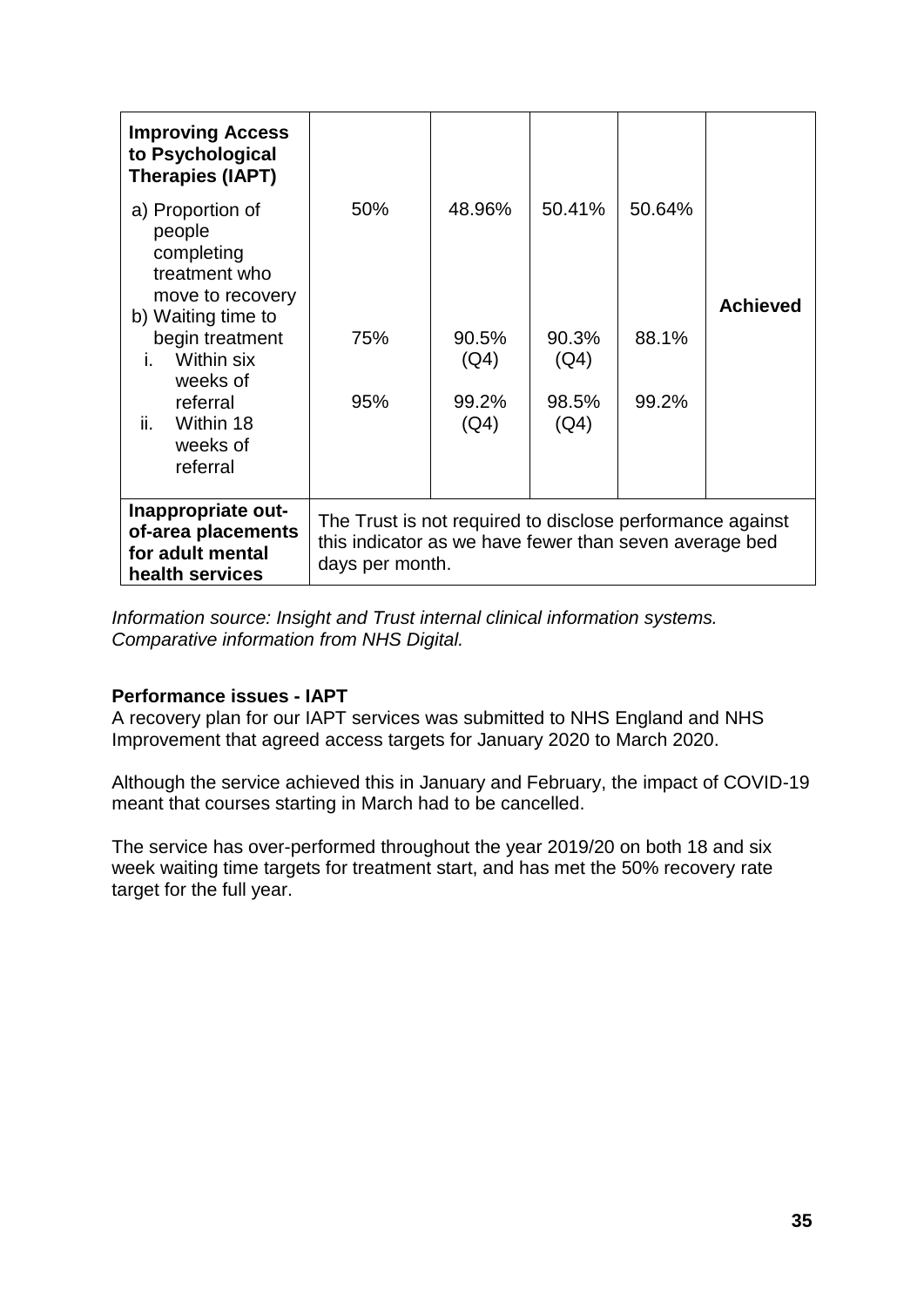# **3.3 Experience indicators**

#### **Service user Friends and Family Test**

The tables below shows the results from the service user Friends and Family Test (FFT) this year, compared to the previous two years. It should be noted that the FFT was suspended from February 2020 due to the COVID-19 pandemic.

The tables below shows the results from the service user Friends and Family Test (FFT) this year, compared to the previous two years. It should be noted that the FFT was suspended from February 2020 due to the Covid-19 pandemic.

| April 2017 to<br><b>March 2018</b>                                                                      | Apr | <b>May</b> | Jun | Jul                  | Aug | <b>Sep</b> | Oct | <b>Nov</b> | <b>Dec</b> | Jan | Feb | <b>Mar</b> |
|---------------------------------------------------------------------------------------------------------|-----|------------|-----|----------------------|-----|------------|-----|------------|------------|-----|-----|------------|
| Percentage<br>of Trust<br>service<br>users who<br>would<br>recommend<br>the service<br>they<br>received | 96  | 98         | 97  | 10<br>$\overline{0}$ | 97  | 98         | 96  | 94         | 94         | 95  | 97  | 95         |
| <b>National</b><br>average for<br>mental<br>health trusts<br>(1)                                        | 89  | 89         | 88  | 89                   | 88  | 89         | 88  | 88         | 88         | 89  | 89  | 89         |
| April 2018 to<br><b>March 2019</b>                                                                      | Apr | <b>May</b> | Jun | Jul                  | Aug | <b>Sep</b> | Oct | <b>Nov</b> | <b>Dec</b> | Jan | Feb | <b>Mar</b> |
| Percentage<br>of Trust<br>service<br>users who<br>would<br>recommend<br>the service<br>they<br>received | 96  | 97         | 95  | 93                   | 95  | 94         | 99  | 95         | 95         | 93  | 90  | 92         |
| <b>National</b><br>average for<br>mental<br>health trusts<br>(1)                                        | 89  | 89         | 89  | 89                   | 90  | 90         | 90  | 89         | 89         | 90  | 89  | 90         |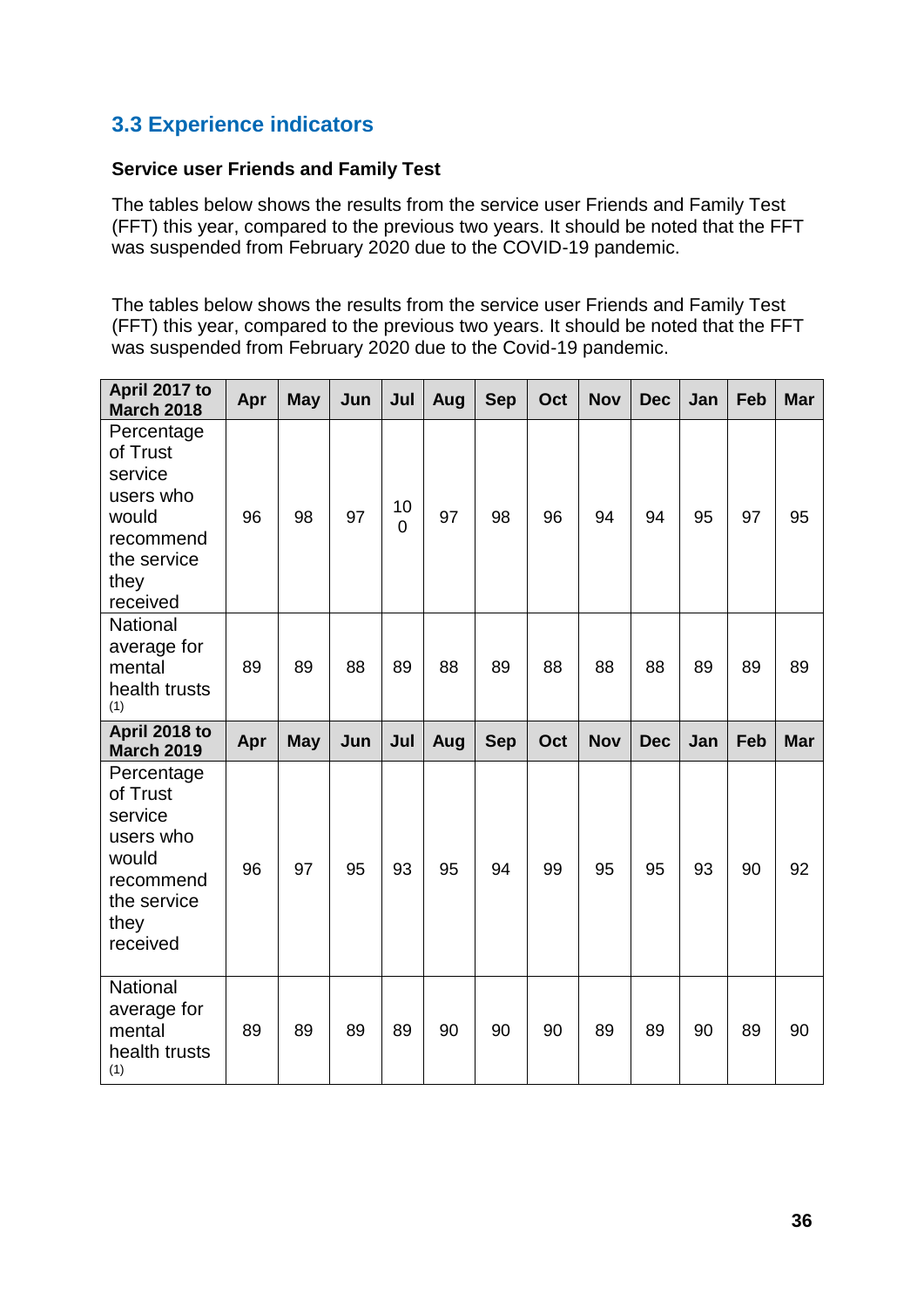| April 2019 to Feb<br>2020                                                                      | Apr | <b>May</b> | Jun | Jul | Aug | <b>Sep</b> | Oct | <b>Nov</b> | <b>Dec</b> | Jan | Feb |
|------------------------------------------------------------------------------------------------|-----|------------|-----|-----|-----|------------|-----|------------|------------|-----|-----|
| Percentage of<br>Trust service users<br>who would<br>recommend the<br>service they<br>received | 96  | 98         | 94  | 98  | 95  | 95         | 93  | 97         | 94         | 96  | 98  |
| National average<br>for mental health<br>trusts $(1)$                                          | 89  | 90         | 89  | 89  | 89  | 89         | 89  | 89         | 89         | 89  | 89  |

*Source: NHS England, Friends and family test data reports*

(1) *NHS England FFT results should not be used to directly compare providers, the national averages are provided for information purposes only.*

The Trust continues to achieve above the national average for the percentage of service users who would recommend our services to family or friends. The Trust has been actively promoting Care Opinion as a platform for recording service user and carer feedback this year. Although the data collection for the FFT was paused due to COVID-19, we have been incorporating the FFT question in other surveys to increase feedback.

# **National Community Mental Health Survey**

The table below shows the Trust's scores for the national Community Mental Health Survey for this year, compared with the previous two years.

| What did service users feel and         | 2017<br><b>survey</b> | 2018<br><b>survey</b>         |                                            | 2019 survey    |
|-----------------------------------------|-----------------------|-------------------------------|--------------------------------------------|----------------|
| experience regarding:                   |                       | <b>Service user responses</b> | How did we<br>compare with<br>other Trusts |                |
| Their health and social care<br>workers | 7.5/10                | 7.2/10                        | 6.8/10                                     | About the same |
| The way their care was organised        | 7.8/10                | 8.1/10                        | 8.2/10                                     | About the same |
| The planning of their care              | 6.7/10                | 6.9/10                        | 6.5/10                                     | About the same |
| Reviewing their care                    | 6.7/10                | 6.8/10                        | 7.1/10                                     | About the same |
| Crisis care                             | 5.5/10                | 6.5/10                        | 6.3/10                                     | About the same |
| <b>Medicines</b>                        | N/A                   | 7.1/10                        | 6.8/10                                     | About the same |
| Treatments                              | 7.3/10                | 7.3/10                        | 7.6/10                                     | About the same |
| Support and wellbeing                   | 4.7/10                | 4.3/10                        | 4.7/10                                     | About the same |
| Feedback                                | N/A                   | N/A                           | 2.4/10                                     | About the same |
| Overall views of care and services      | 6.9/10                | 6.9/10                        | 6.9/10                                     | About the same |
| Overall experiences                     | 6.6/10                | 6.6/10                        | 6.7/10                                     | About the same |

*Source: CQC Community Mental Health Survey Reports*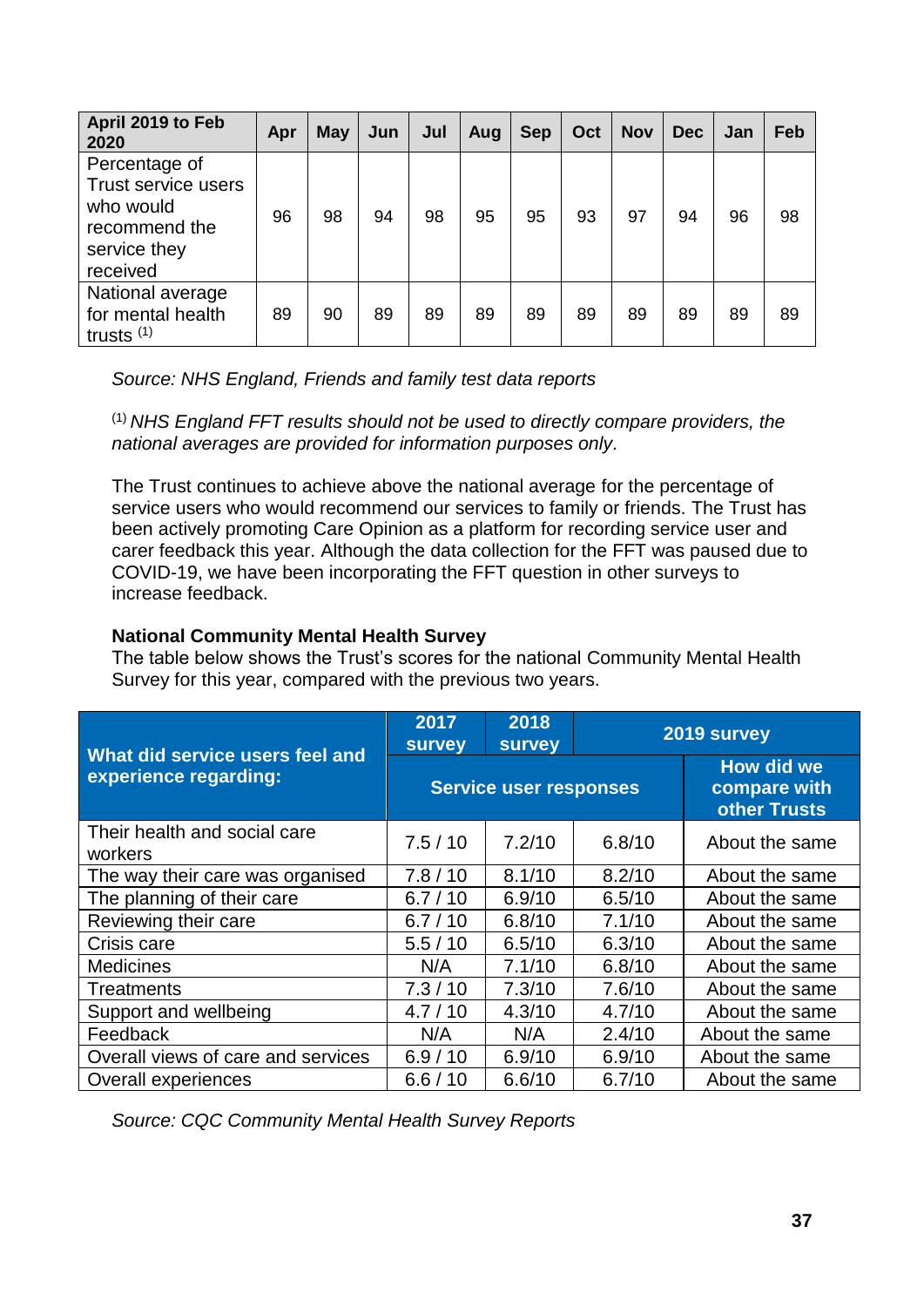The 2019 survey results above show a slight improvement across five sections of the survey, with others staying the same and four sections declining.

The Trust scored 'about the same' as all other mental health trusts in all questions across each section, with none of them scoring significantly different to the previous year's score.

While this offers some assurance about the quality of the services we provide, we want to do better than this. The areas that we need to improve in our community services have been incorporated into our 'Back to Good' work programme.

#### **National NHS Staff Survey**

From 2018 the results from questions from the National NHS Staff Survey have been grouped to give scores against theme areas.

Scores for each indicator, together with that of the survey benchmarking group (mental health and learning disability) are presented below. The theme 'team working' has been added for 2019.



#### **National NHS Staff Survey 2019 theme results - overview**

*Source: National NHS Staff Survey Results Benchmarking Report 2019*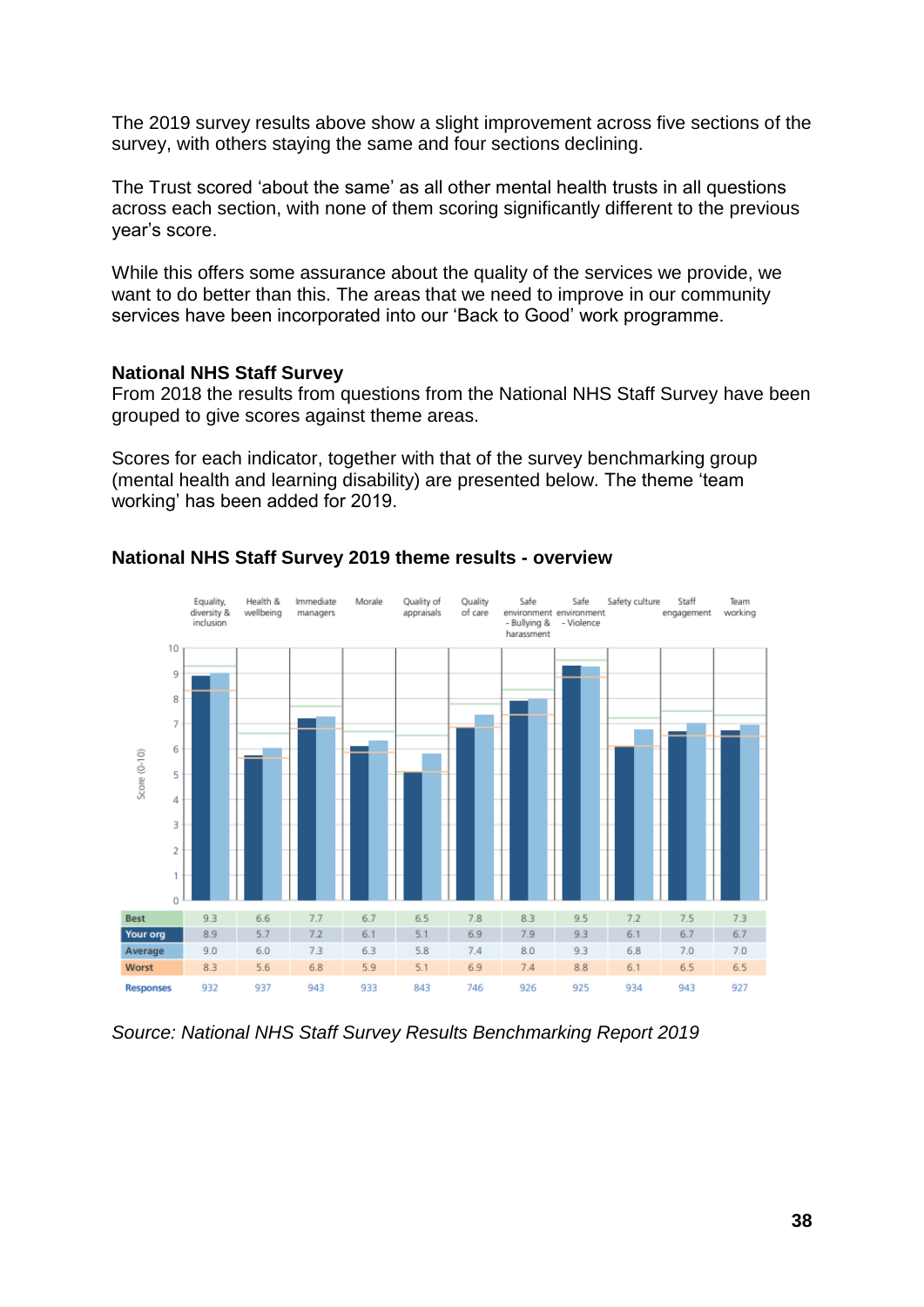| <b>Theme</b>                             | 2018 score | 2018<br>respondents | 2019 score | 2019<br>respondents | <b>Statistically</b><br>significant change? |
|------------------------------------------|------------|---------------------|------------|---------------------|---------------------------------------------|
| Equality, diversity & inclusion          | 9.0        | 821                 | 8.9        | 932                 | Not significant                             |
| Health & wellbeing                       | 5.7        | 828                 | 5.7        | 937                 | Not significant                             |
| Immediate managers                       | 7.2        | 830                 | 7.2        | 943                 | Not significant                             |
| Morale                                   | 6.0        | 808                 | 6.1        | 933                 | Not significant                             |
| Quality of appraisals                    | 5.1        | 758                 | 5.1        | 843                 | Not significant                             |
| Quality of care                          | 6.6        | 658                 | 6.9        | 746                 | Not significant                             |
| Safe environment - Bullying & harassment | 7.9        | 823                 | 7.9        | 926                 | Not significant                             |
| Safe environment - Violence              | 9.3        | 819                 | 9.3        | 925                 | Not significant                             |
| Safety culture                           | 6.2        | 816                 | 6.1        | 934                 | Not significant                             |
| Staff engagement                         | 6.7        | 834                 | 6.7        | 943                 | Not significant                             |
| Team working                             | 6.8        | 825                 | 6.7        | 927                 | Not significant                             |

# **National NHS Staff Survey 2019 theme results - significance test**

#### *Source: National NHS Staff Survey Results Benchmarking Report 2019*

For all themes, the changes in scores from 2019 are not statistically significantly different to the 2018 scores.

In 2019 the Trust introduced Listening into Action. This is a new way of working that the Trust is adopting which is clinically-led from the frontline. It is an evidence-based, simple way to empower staff and teams to take immediate, local actions which make a real difference for staff, service users and carers, with the backing of senior leaders.

This initiative has been successful in engaging staff and introducing improvements based on staff feedback. The Trust also appointed a Director of Organisational Development to lead our approach to staff engagement.

The Trust continues to develop a systemic approach to action in response to the results from the National NHS Staff Survey with the introduction of a Staff Survey Steering Group with membership from across the organisation.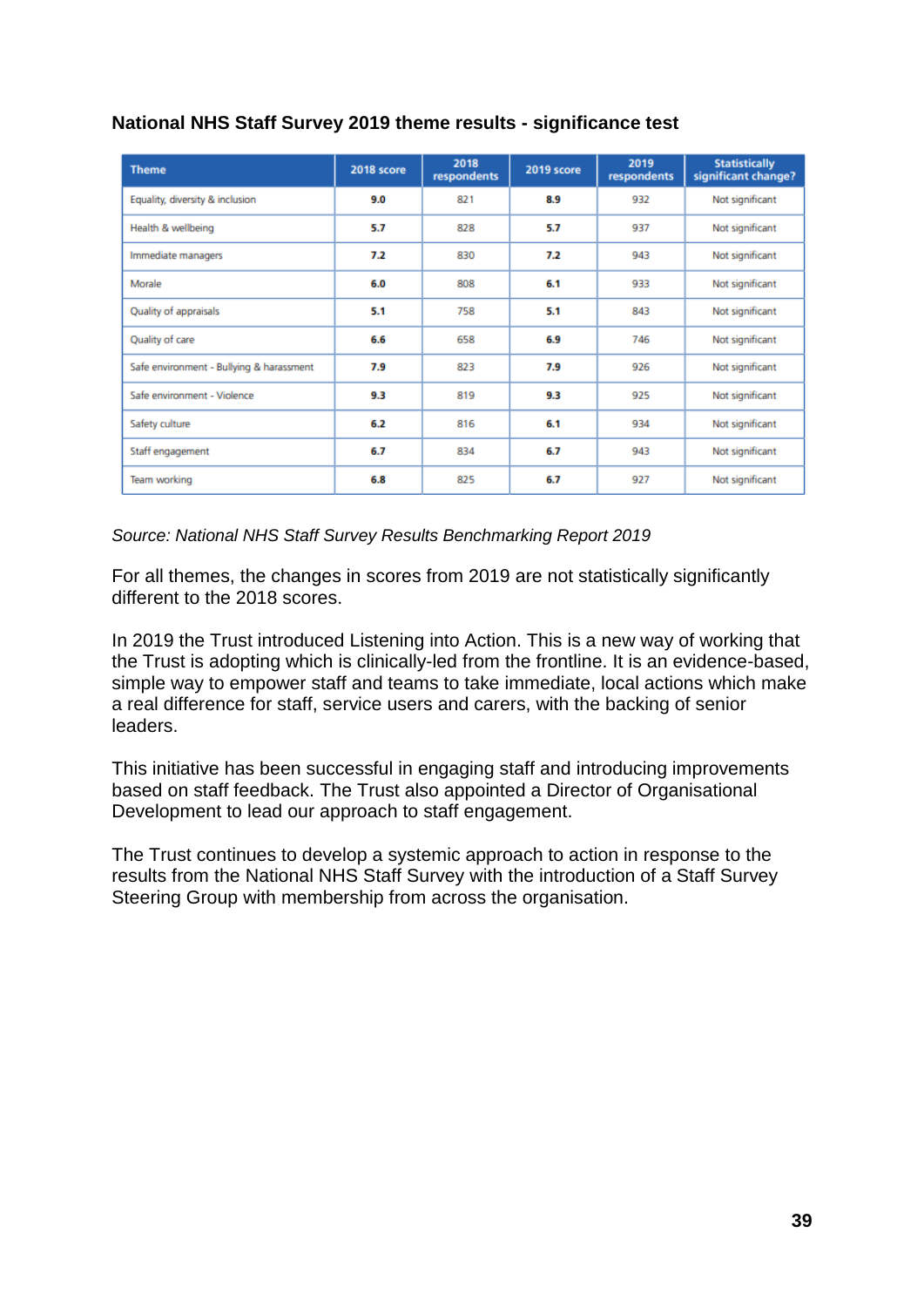# **Annexe A**

#### **Statements from local networks, overview and scrutiny committees and Clinical Commissioning Groups**

#### **Healthwatch Sheffield Statement**

Thank you for sharing this report with us. We would also like to take this opportunity to thank staff at the Trust who have been working hard throughout the Covid-19 pandemic.

Our response to the report includes feedback from volunteers, who were able to offer a public perspective to the findings; it is also informed by the feedback that we heard during 2019-20 which related to services provided by the Trust.

With regards to progress against last year's objectives, the list of actions against each target helps to see the progress that was made. However, it would be helpful to see the Trust's overall analysis of whether the target has been achieved (eg 'fully achieved', 'partially achieved', 'not achieved') and whether work will continue on these objectives or the Trust has moved on from them.

For the first objective from 2019-20 ('Improving access to services and treatment') we note that the Trust reports achieving and over-achieving national access standards for waiting times. It's unclear at what point a service user is considered to be 'waiting', and whether this analysis includes the first time that a person attempts to access the service. We regularly hear from people who have been struggling to make initial appointments or whose referrals to a service have not been accepted, who feel that they have been waiting a long time for treatment. These people's experiences may not be reflected in the national standard.

The second objective from 2019-20 ('Improving service user and carer experience, involvement and engagement') is of particular interest to us, as understanding experience is key to support the service to work better for people and achieve outcomes for individuals. However, the detail of the objective appears to be entirely focussed on the inpatient experience, and clinical pathways. This is really important, but people's experiences of one aspect of care should not only be seen in isolation from the care that received before and after that point. As well as looking at specific experiences, we would welcome an approach which looked at things more widely, and started with the person, not the service.

We also note that for some time, there has been discussion around the approach to patient and service user involvement in the Trust, which continues to be unresolved – there remain very limited routes for citizens to be involved in shaping services. In 2019 a commitment was made to establish a Mental Health Collaborative, a partnership for individuals and organisations to share views and experiences, and work with the Trust to improve involvement, and shape services.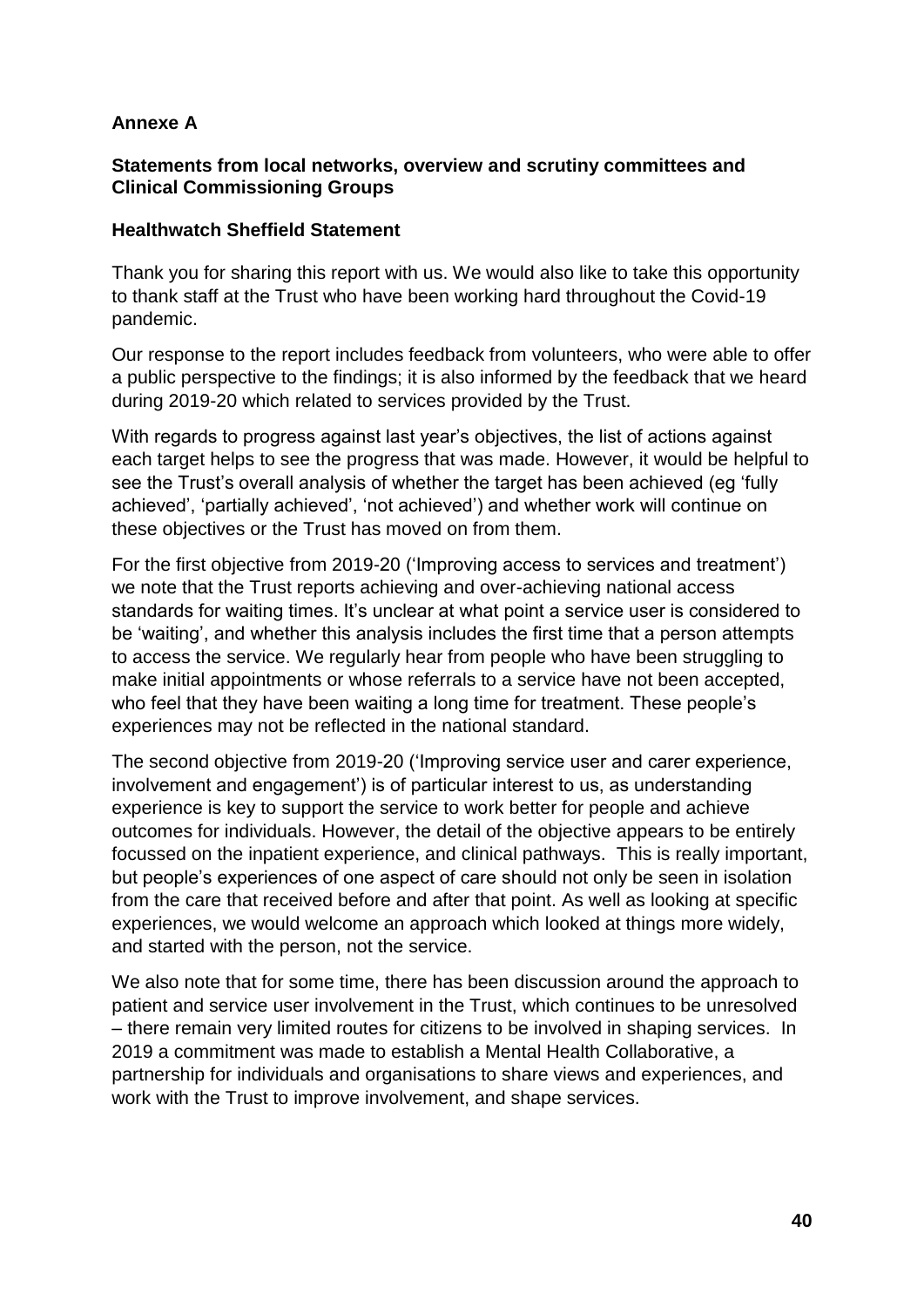Regrettably, barriers to establishing this mean that there is still no such forum, and routes for citizens to influence service delivery remain limited; we consider this a significant gap which needs to be addressed as a matter of urgency as part of a commitment to improving experience, engagement and involvement.

In terms of the objectives for next year (2020-21), we broadly support the priority areas that the Trust has chosen, which do seem to be guided by the Care Quality Commission (CQC) report, and appreciate the challenges that lie ahead both in terms of working through the pandemic, and implementing the CQC action plan. We do note that the Trust doesn't include patient or public consultation as one of the key drivers for setting their priorities. Given that a priority last year was around involvement and engagement, we would expect the Trust to hold some learning about what patients and carers would like to see them focus on.

The CQC inspection and subsequent rating of the Trust as 'inadequate' is explained clearly in the report, and we support the openness with which the Trust acknowledges the weaknesses found by the inspection. We know that an improvement plan has now been produced, and would encourage the Trust to be open and transparent about this as well – an ongoing public dialogue about progress made against the plan will help service users, carers, and the public to see that the Trust is taking real steps to improve.

Under 'Experience Indicators', it is good to see that the quantitative data from the Friends and Family Test (FFT) is largely positive. However, we don't see any learning that has been gathered from the qualitative data, which would help to show that the Trust is hearing people's stories and acting on them. The report does mention encouraging the use of Care Opinion to share stories, and we support the recent integration of this tool into their website to encourage feedback, but would again like to see how the Trust plans to engage with this feedback and use it to inform change. We would overall like to see that effort is being made to incorporate patient voice through other workstreams, especially considering the work that the Trust needs to do against its CQC improvement plan.

In the other comparative data tables across sections 2 and 3 of the report, we note that the Trust often reports data which is 'about the same' as other Trusts, or that data has 'no significant change'. Meeting targets consistently is important, but it would be good to see that the Trust has higher ambitions in line with its overall aims towards improvement. We especially note that the National Community Mental Health Survey results show low levels of satisfaction for support and wellbeing, and for feedback.

Overall, we thank the Trust for their open and clear report, which is written in plain English where possible, making it quite accessible to the public. We would urge the Trust to continue to be open and transparent throughout the year ahead, and that the measures in place will lead to significant improvement, especially as this year carries significant challenges both in terms of the pandemic, and the improvements required by the CQC.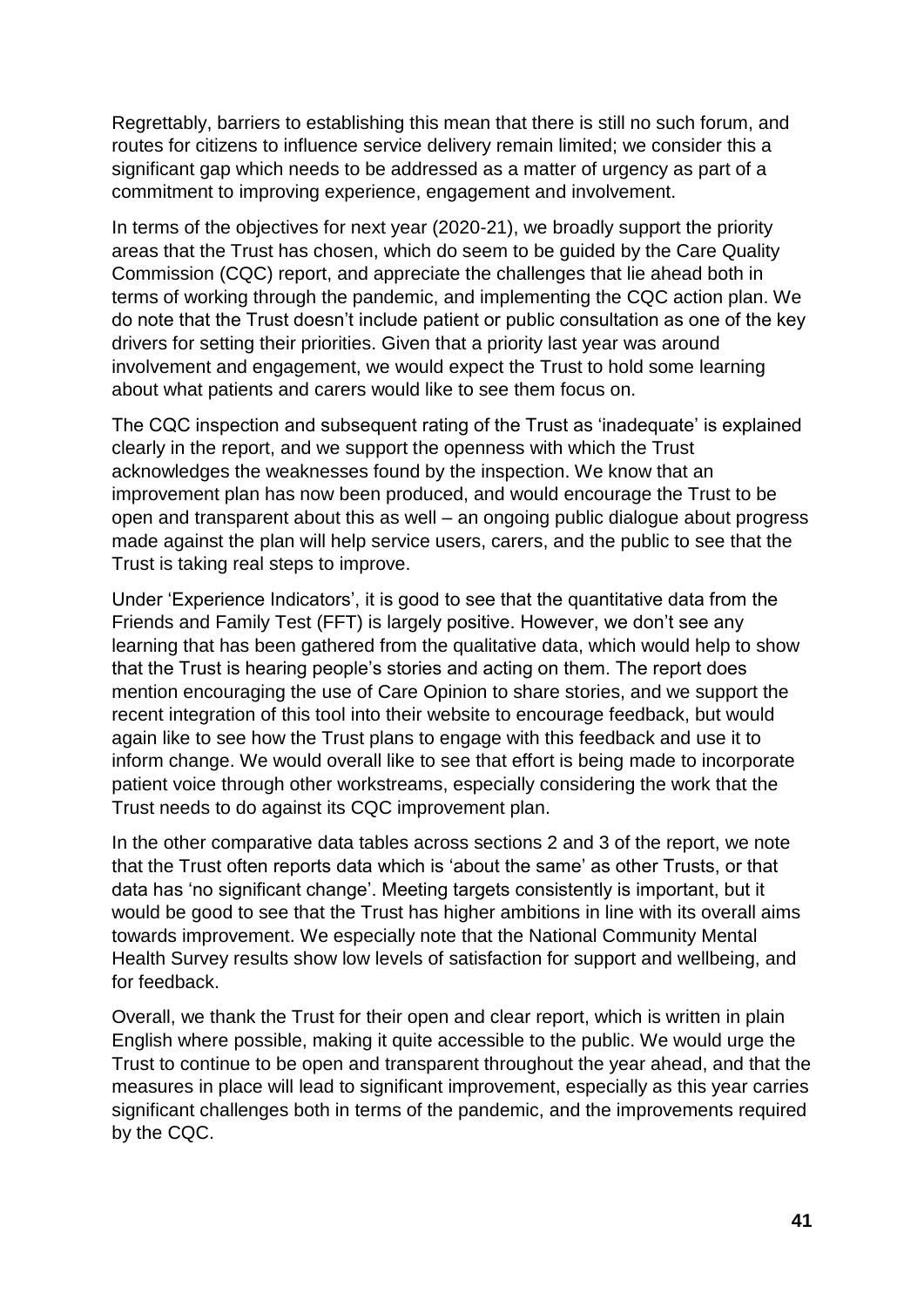By engaging in regular public dialogue about improvements and changes that the Trust plans to make, they can capture crucial and timely patient and public feedback, which will show the impact that actions for improvement are having, and will ensure that service users, their families, and carers feel heard. We would encourage the Trust to think carefully about how they can embed patient, family/carer, and public engagement into all aspects of their work, including service planning, designing, and monitoring.

*Chief Officer Healthwatch Sheffield 20th November 2020*

#### **Our response**

We welcome the feedback from Healthwatch Sheffield and the praise of our staff. We look forward to continuing our work with them next year and aim to build on the feedback received and embed engagement in more aspects of our work.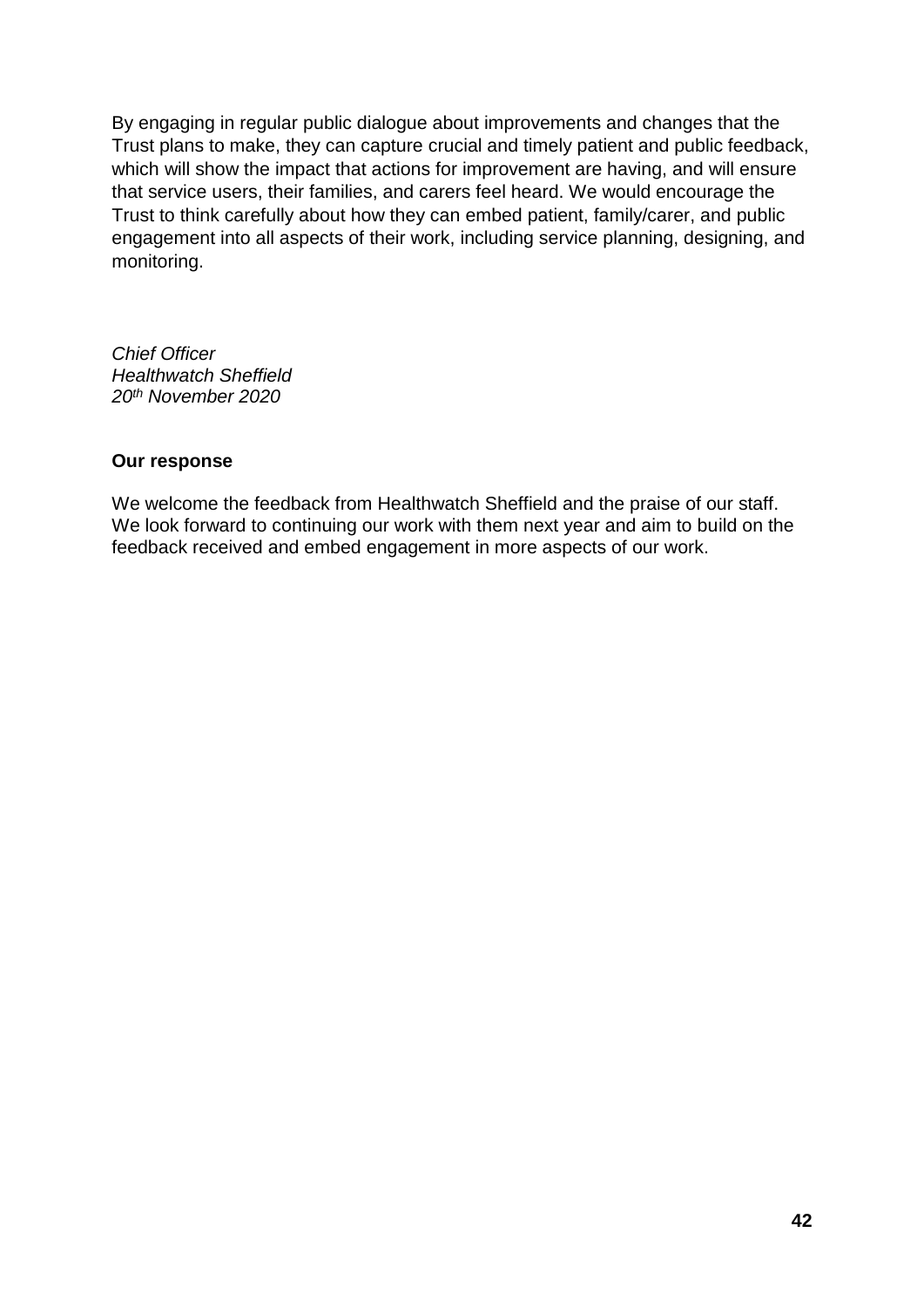# **Sheffield City Council's Healthier Communities and Adult Social Care Scrutiny Committee Statement**

Thank you for sending me a copy of the Trust's Quality Report. Please find below the comments of the Healthier Communities and Adult Social Care Scrutiny Committee. I appreciate that this report is by and large an historical document which has been overtaken by the dual impact of Covid and the CQC inspection. These comments reflect this context.

First and foremost, please pass on the thanks of the Committee to all front-line staff for all their efforts and sacrifices during the on-going Covid pandemic.

# **Progress on 2019/20 Quality Objectives**

We note those areas where progress has been achieved such as increasing the number of teams gaining RCP Accreditation, reduction in staff assaults, the relaunch of the Trust's Carer Strategy.

We look forward to seeing further progress on these and evidence of the impact on outcomes for service users.

# **Quality Objectives for 2020/21**

It is clear that these relate to the Trust's Improvement Plan. We support the overarching aim of the Trust to achieve a 'Good' CQC rating.

However, the desired outcomes are not clearly defined. Consequently, it is not explicit how the Trust and the people of Sheffield will know whether these objectives have been achieved or what the impact will be in terms of outcomes.

# **Performance Indicators**

We note that overall, the performance of the Trust is comparable to, or better than, other Trusts on most indicators. It is good to see improved performance in areas, including:

- Seven day follow up
- Assessment for home treatment.
- IAPT waiting times

We look forward to continued engagement with the Trust over the coming year, on implementation of the Improvement Plan.

*Cllr Cate McDonald, Chair, Healthier Communities and Adult Social Care Scrutiny Committee 19th November 2020*

# **Our response**

We welcome the feedback from the Committee and the praise and thanks of our staff. We look forward to continuing to work with the Committee and sharing progress on our Improvement Plan.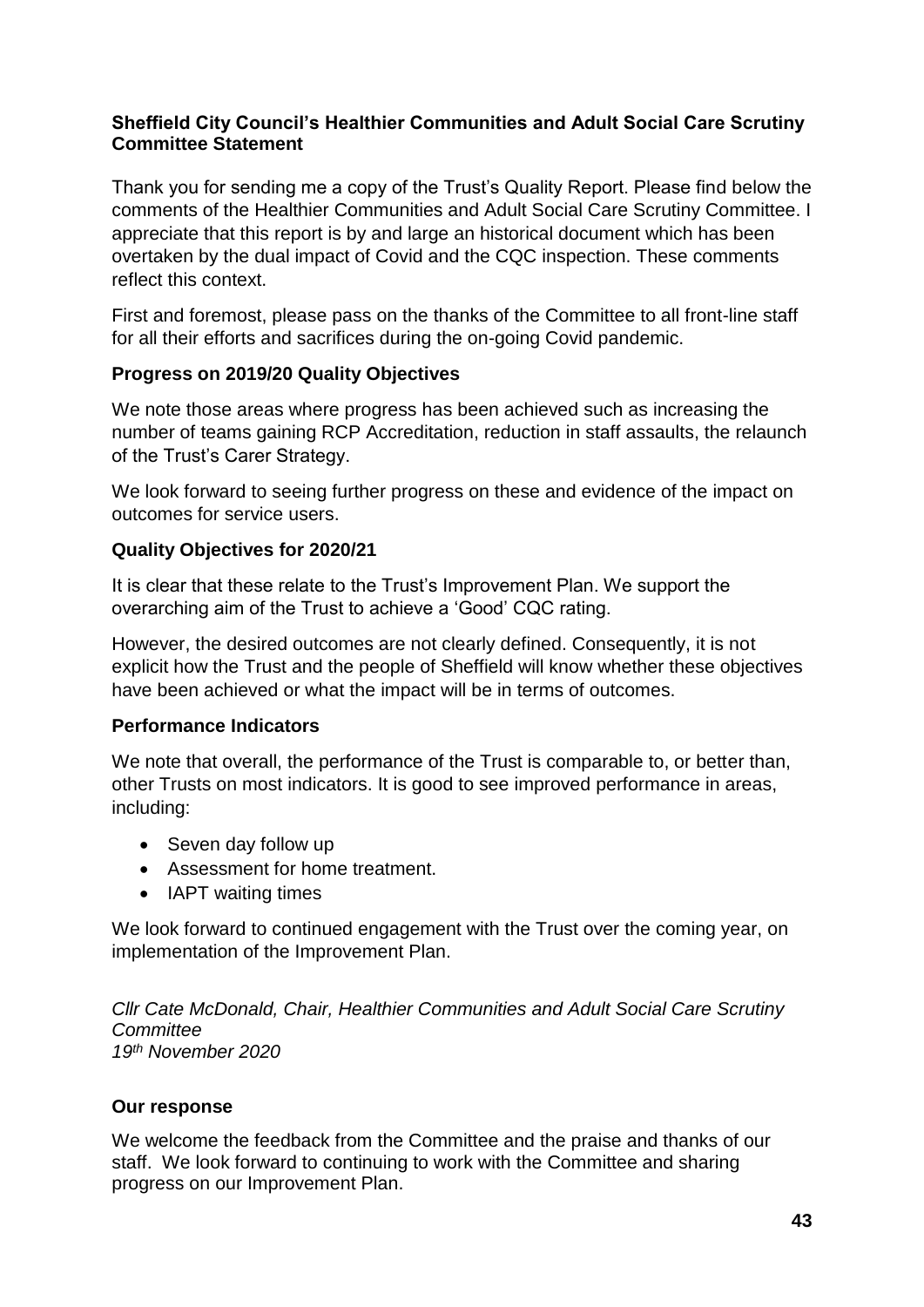#### **NHS Sheffield Clinical Commissioning Group Statement**

NHS Sheffield Clinical Commissioning Group (CCG) commissions Sheffield Health and Social Care NHS Foundation Trust (Trust) to provide a range of mental health, specialist mental health and learning disability services, in which we seek to continually innovate and improve the quality of services provided by the Trust and the experience of those individuals who access them. We do this by reviewing and assessing the Trust's performance against a series of key performance and quality indicators and evaluating contractual performance via the appropriate governance forums i.e. Contract Management Group, Quality Review Group and Contract Management Board meetings. We work closely with the Care Quality Commission and NHS Improvement, who are regulators of health (and social care) services in England.

The CCG has had the opportunity to review and comment on the information contained within this Quality Report prior to its publication and is confident that to the best of our knowledge the information supplied within this report is an accurate and a true record, reflecting the Trust's performance over the period April 2019 – March 2020.

The CCG and Trust were working jointly to agree priority areas for Commissioning in 2020/21, however this work was put on hold while the system focussed efforts on Covid-19 recovery. Our aim is still to pro-actively address issues relating to clinical quality so that standards of care are upheld while services recover from the impact of the Covid-19 pandemic and the Trust continues work on getting 'Back to Good' following the recent CQC rating of 'inadequate'.

Therefore the CCG will continue to work with the Trust to support its identified quality objectives for 2020/21 which are:

Quality objective one: Getting 'Back to Good' in respect of our overall CQC rating. Quality objective two: Coming through COVID-19 safely.

Quality objective three: Our transformation priorities – the key projects we must do to improve services for service users, carers and our staff.

*Alun Windle Rachael Hague*

*Deputy Chief Nurse Senior Contracts Manager*

*NHS Sheffield Clinical Commissioning Group 18th November 2020*

#### **Our response**

We welcome the response from NHS Sheffield Clinical Commissioning Group and look forward to working with them next year as we continue to improve the quality of services provided.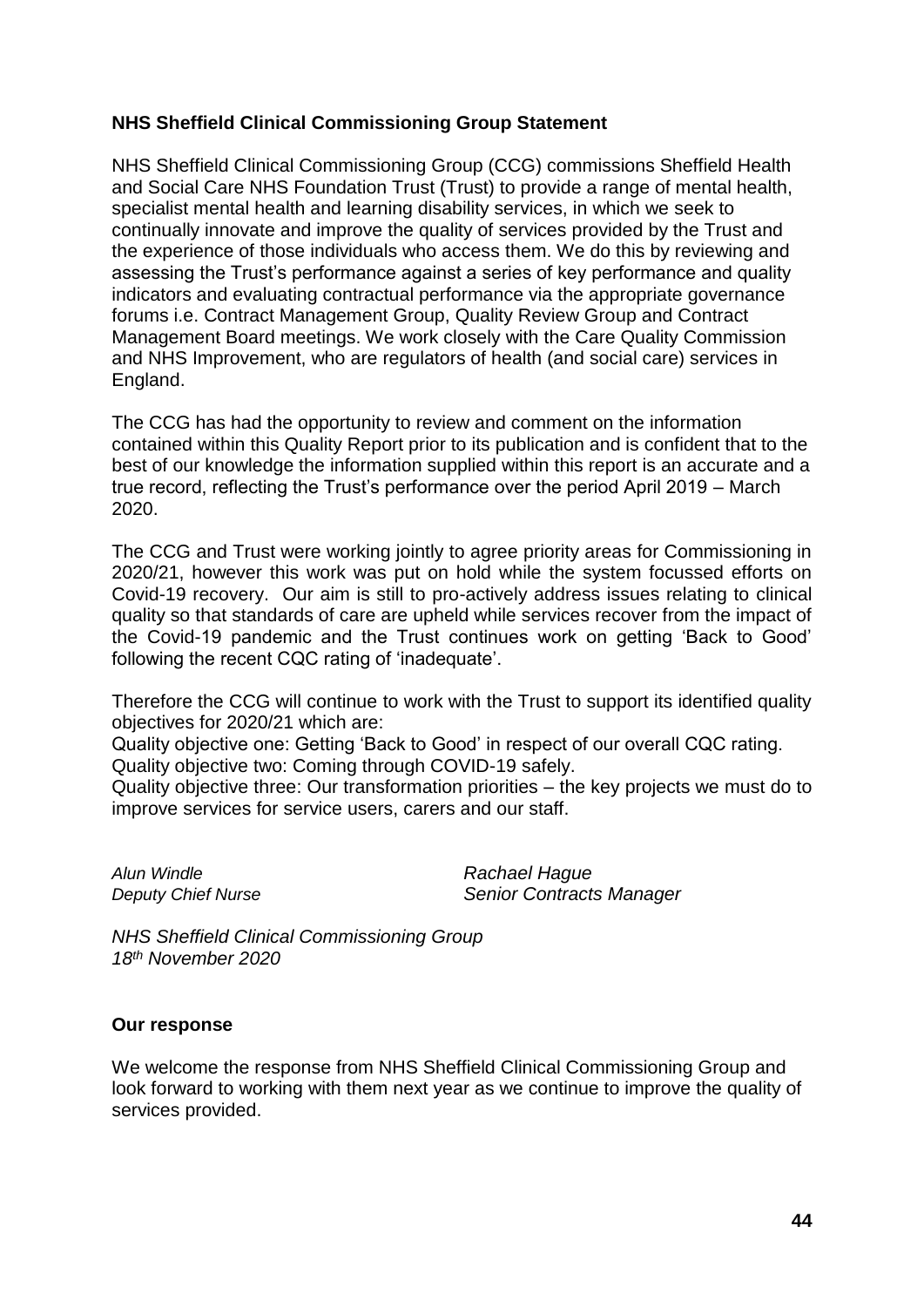# **ANNEXE B**

#### **2019/20 STATEMENT OF DIRECTORS' RESPONSIBILITIES IN RESPECT OF THE QUALITY REPORT**

The directors are required under the Health Act 2009 and the National Health Service (Quality Accounts) Regulations to prepare Quality Accounts for each financial year.

NHS Improvement has issued guidance to NHS foundation trust boards on the form and content of annual quality reports (which incorporate the above legal requirements) and on the arrangements that NHS foundation trust boards should put in place to support the data quality for the preparation of the quality account.

In preparing the quality account, directors are required to take steps to satisfy themselves that:

- the content of the quality account meets the requirements set out in the NHS foundation trust annual reporting manual 2019/20 and supporting guidance Detailed requirements for quality reports 2019/20
- the content of the quality account is not inconsistent with internal and external sources of information including:
	- board minutes and papers for the period April 2019 to March 2020
	- papers relating to quality reported to the Board over the period April 2019 to March 2020
	- feedback from commissioners dated 18/11/2020
	- feedback from governors dated 27/02/2020
	- feedback from local Healthwatch organisations dated 20/11/2020
	- feedback from overview and scrutiny committee dated 19/11/2020
	- the trust's complaints report published under Regulation 18 of the Local Authority Social Services and NHS Complaints Regulations 2009, dated 27/07/2020
	- the national patient survey 13/12/2019
	- the national staff survey 18/02/2020
	- the Head of Internal Audit's annual opinion of the trust's control environment dated June 2020
	- CQC inspection reports dated 30/04/2020 and 22/10/2020
- the quality report presents a balanced picture of the NHS foundation trust's performance over the period covered
- the performance information reported in the quality report is reliable and accurate
- there are proper internal controls over the collection and reporting of the measures of performance included in the quality account, and these controls are subject to review to confirm that they are working effectively in practice
- the data underpinning the measures of performance reported in the quality report is robust and reliable, conforms to specified data quality standards and prescribed definitions, is subject to appropriate scrutiny and review